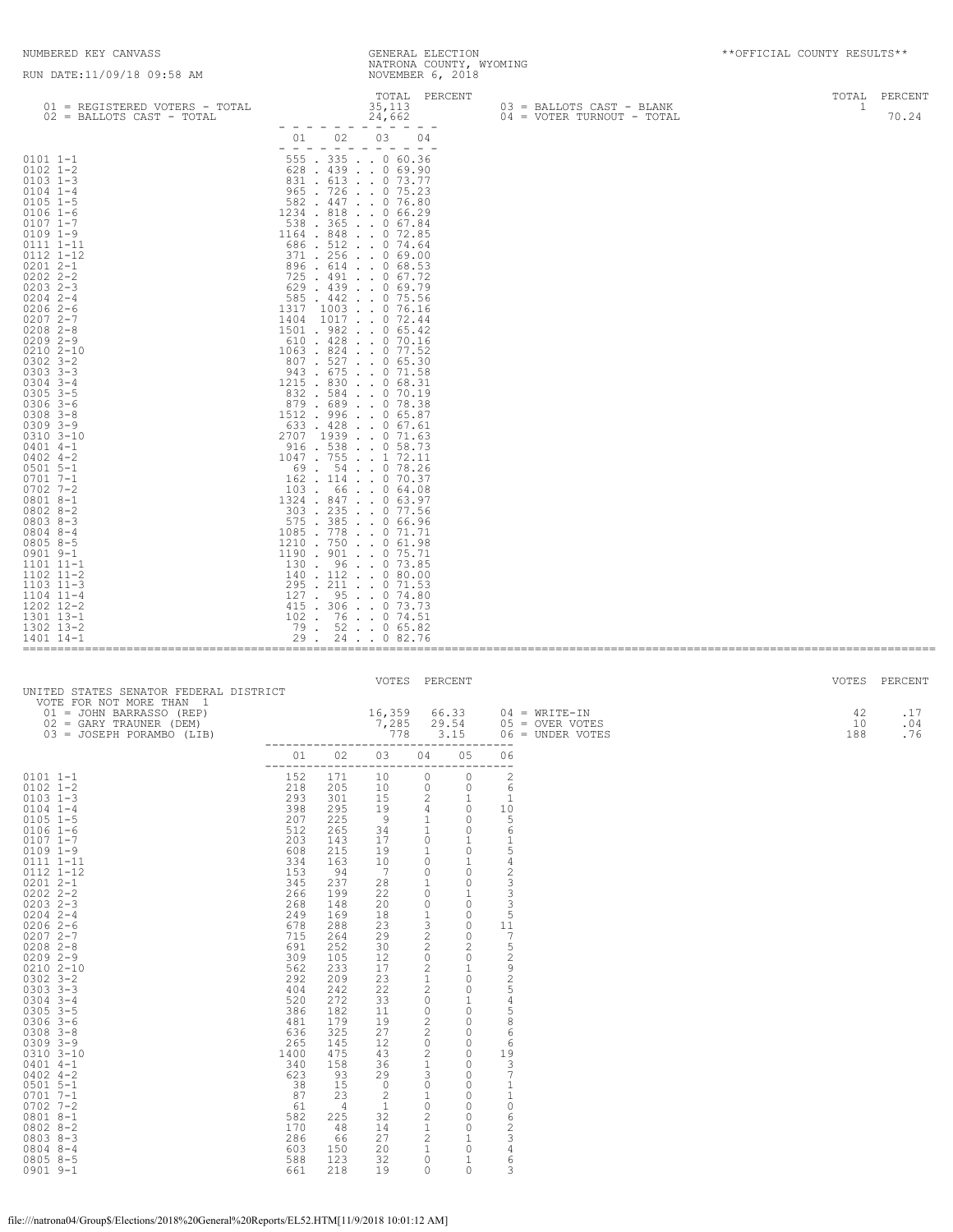| $1101$ $11-1$<br>$1102$ $11-2$<br>$1103$ $11-3$<br>$1104$ $11-4$<br>1202 12-2<br>1301 13-1<br>1302 13-2<br>1401 14-1                                                                                                                                                                                                                                                                                                                                                                                                                                                                                                                                                                                            | 79<br>93<br>167<br>80<br>223<br>63<br>48<br>22                                                                                                                                                                                                                                                                             | 9<br>16<br>37<br>11<br>71<br>12<br>3<br>2                                                                                                                                                                                                                                                                                          | 8<br>3<br>4<br>1<br>10<br>$\overline{1}$<br>$\circ$<br>0                                                                                                                                                                                                                                                                          | 0<br>$\Omega$<br>0<br>-1<br>0<br>0<br>1<br>0                                                                                                                                                                                                                                                                                    | 0<br>$\Omega$<br>$\circ$<br>0<br>0<br>$\circ$<br>$\circ$<br>0                                                                                                                                                                                                                                                                                                                                                                                                                                                                  | 0<br>$\Omega$<br>3<br>2<br>2<br>$\mathbf{0}$<br>0<br>0                                                                                                                                                                                                                                                                                                                                                                                                                                                        |                                                                                                                                                                                                                                                                                        |  |                          |                                    |
|-----------------------------------------------------------------------------------------------------------------------------------------------------------------------------------------------------------------------------------------------------------------------------------------------------------------------------------------------------------------------------------------------------------------------------------------------------------------------------------------------------------------------------------------------------------------------------------------------------------------------------------------------------------------------------------------------------------------|----------------------------------------------------------------------------------------------------------------------------------------------------------------------------------------------------------------------------------------------------------------------------------------------------------------------------|------------------------------------------------------------------------------------------------------------------------------------------------------------------------------------------------------------------------------------------------------------------------------------------------------------------------------------|-----------------------------------------------------------------------------------------------------------------------------------------------------------------------------------------------------------------------------------------------------------------------------------------------------------------------------------|---------------------------------------------------------------------------------------------------------------------------------------------------------------------------------------------------------------------------------------------------------------------------------------------------------------------------------|--------------------------------------------------------------------------------------------------------------------------------------------------------------------------------------------------------------------------------------------------------------------------------------------------------------------------------------------------------------------------------------------------------------------------------------------------------------------------------------------------------------------------------|---------------------------------------------------------------------------------------------------------------------------------------------------------------------------------------------------------------------------------------------------------------------------------------------------------------------------------------------------------------------------------------------------------------------------------------------------------------------------------------------------------------|----------------------------------------------------------------------------------------------------------------------------------------------------------------------------------------------------------------------------------------------------------------------------------------|--|--------------------------|------------------------------------|
| UNITED STATES REPRESENTATIVE<br>WYOMING CONGRESSIONAL DISTRICT ONE<br>VOTE FOR NOT MORE THAN 1<br>$01 = LIZ$ CHENEY (REP)<br>02 = GREG HUNTER (DEM)<br>03 = DANIEL CLYDE CUMMINGS (CON)<br>04 = RICHARD BRUBAKER (LIB)                                                                                                                                                                                                                                                                                                                                                                                                                                                                                          |                                                                                                                                                                                                                                                                                                                            |                                                                                                                                                                                                                                                                                                                                    | 15,665<br>6,808<br>811<br>890                                                                                                                                                                                                                                                                                                     | VOTES PERCENT                                                                                                                                                                                                                                                                                                                   | 63.52<br>27.61<br>3.29<br>3.61                                                                                                                                                                                                                                                                                                                                                                                                                                                                                                 |                                                                                                                                                                                                                                                                                                                                                                                                                                                                                                               | $05 = WRTTE-IN$<br>06 = OVER VOTES<br>$07 =$ UNDER VOTES                                                                                                                                                                                                                               |  | VOTES<br>49<br>16<br>423 | PERCENT<br>.20<br>.06<br>1.72      |
| $0101 1 - 1$<br>$0102$ $1-2$<br>$0103$ 1-3<br>$0104$ $1-4$<br>$0105$ 1-5<br>$0106$ 1-6<br>$0107$ $1 - 7$<br>$0109$ $1-9$<br>0111 1-11<br>0112 1-12<br>$02012 - -1$<br>$02022 - 2 - 2$<br>$02032 - 3$<br>$0204$ 2-4<br>$02062-6$<br>$02072 - -7$<br>$0208$ 2-8<br>$02092 - -9$<br>$02102 - 10$<br>$0302$ $3 - 2$<br>$0303$ $3-3$<br>$0304$ 3-4<br>$0305$ $3-5$<br>$0306$ 3-6<br>$0308$ $3 - 8$<br>$0309$ $3 - 9$<br>$0310$ $3 - 10$<br>$0401$ 4-1<br>$0402$ 4-2<br>$0501$ 5-1<br>$0701$ 7-1<br>$0702$ 7-2<br>0801 8-1<br>$08028 - 2$<br>$08038 - 3$<br>$0804$ 8-4<br>$08058 - 5$<br>0901 9-1<br>1101 11-1<br>$1102$ $11-2$<br>$1103$ $11-3$<br>$1104$ $11-4$<br>1202 12-2<br>1301 13-1<br>1302 13-2<br>1401 14-1 | 140<br>199<br>276<br>394<br>199<br>495<br>176<br>591<br>328<br>145<br>328<br>247<br>243<br>242<br>660<br>691<br>657<br>299<br>550<br>286<br>384<br>499<br>377<br>465<br>607<br>241<br>1372<br>329<br>587<br>- 34<br>79<br>56<br>532<br>164<br>270<br>585<br>556<br>647<br>77<br>93<br>157<br>- 74<br>207<br>60<br>46<br>21 | 01 02<br>162<br>202<br>291<br>278<br>220<br>251<br>147<br>188<br>148<br>87<br>230<br>195<br>138<br>155<br>265<br>241<br>236<br>-99<br>212<br>184<br>238<br>250<br>167<br>158<br>305<br>141<br>450<br>146<br>82<br>15<br>21<br>-5<br>214<br>45<br>56<br>132<br>110<br>192<br>$\overline{7}$<br>16<br>34<br>8<br>72<br>11<br>-2<br>2 | 03<br>12<br>12<br>13<br>12<br>6<br>32<br>13<br>27<br>13<br>7<br>13<br>18<br>21<br>22<br>24<br>37<br>29<br>10<br>17<br>26<br>19<br>35<br>13<br>22<br>28<br>21<br>44<br>24<br>38<br>$\overline{1}$<br>-6<br>$\overline{0}$<br>43<br>10<br>25<br>27<br>31<br>25<br>- 6<br>$\circ$<br>10<br>$\overline{4}$<br>10<br>3<br>2<br>$\circ$ | 04<br>----<br>15<br>18<br>20<br>23<br>11<br>27<br>23<br>20<br>17<br>$\overline{7}$<br>33<br>21<br>23<br>17<br>29<br>37<br>44<br>14<br>22<br>23<br>25<br>39<br>17<br>20<br>34<br>16<br>35<br>33<br>32<br>$\Omega$<br>4<br>3<br>46<br>13<br>20<br>20<br>40<br>19<br>- 6<br>2<br>4<br>3<br>11<br>$\sqrt{2}$<br>$\overline{1}$<br>1 | 05<br>$\mathbf{0}$<br>$\circ$<br>3<br>5<br>$\mathbf{1}$<br>2<br>$\mathbf{1}$<br>4<br>$\mathbf{1}$<br>$\circ$<br>2<br>$\circ$<br>2<br>$\circ$<br>2<br>2<br>$\overline{0}$<br>2<br>2<br>$\mathbf{1}$<br>$\circ$<br>$\mathbf{1}$<br>$\mathbf{1}$<br>$\mathbf{1}$<br>2<br>$\circ$<br>3<br>$\circ$<br>2<br>$\overline{0}$<br>$\circ$<br>$\circ$<br>$\mathbf{1}$<br>$\circ$<br>2<br>1<br>$\circ$<br>-5<br>$\overline{0}$<br>$\circ$<br>$\circ$<br>$\circ$<br>$\circ$<br>$\overline{\phantom{0}}$<br>$\overline{0}$<br>$\overline{0}$ | 06<br>$\circ$<br>$\circ$<br>1<br>$\overline{0}$<br>$\Omega$<br>$\mathbf{0}$<br>1<br>$\overline{0}$<br>$\Omega$<br>$\circ$<br>$\circ$<br>1<br>$\mathbf{0}$<br>$\circ$<br>1<br>1<br>$\overline{1}$<br>1<br>$\mathbf{0}$<br>$\mathbf{0}$<br>0<br>$\circ$<br>$\Omega$<br>1<br>$\circ$<br>$\mathbf{0}$<br>1<br>0<br>$\overline{0}$<br>$\Omega$<br>$\mathbf{0}$<br>1<br>1<br>$\circ$<br>1<br>$\circ$<br>1<br>1<br>$\overline{0}$<br>$\circ$<br>1<br>$\circ$<br>$\overline{1}$<br>$\circ$<br>$\mathbf{0}$<br>$\circ$ | 07<br>$---$<br>6<br>8<br>9<br>14<br>10<br>-11<br>- 4<br>18<br>$-5$<br>10<br>8<br>-9<br>12<br>-6<br>22<br>- 8<br>15<br>3<br>21<br>-7<br>9<br>6<br>9<br>22<br>20<br>-9<br>34<br>-6<br>14<br>4<br>4<br>1<br>10<br>3<br>11<br>13<br>12<br>12<br>0<br>1<br>5<br>6<br>5<br>0<br>1<br>$\circ$ |  |                          |                                    |
| GOVERNOR STATE OF WYOMING<br>VOTE FOR NOT MORE THAN 1<br>01 = MARK GORDON (REP)<br>$02 = \text{MARK}$ $\overline{1}$ $\overline{1}$ $\overline{1}$ $\overline{1}$ $\overline{2}$ $\overline{2}$ $\overline{2}$ $\overline{2}$ $\overline{2}$ $\overline{2}$ $\overline{2}$ $\overline{2}$ $\overline{2}$ $\overline{2}$ $\overline{2}$ $\overline{2}$ $\overline{2}$ $\overline{2}$ $\overline{2}$ $\overline{2}$ $\overline{2}$ $\overline{2}$ $\overline{2}$ $\over$                                                                                                                                                                                                                                          |                                                                                                                                                                                                                                                                                                                            |                                                                                                                                                                                                                                                                                                                                    | VOTES PERCENT<br>16,866 68.39                                                                                                                                                                                                                                                                                                     | 3.06                                                                                                                                                                                                                                                                                                                            |                                                                                                                                                                                                                                                                                                                                                                                                                                                                                                                                |                                                                                                                                                                                                                                                                                                                                                                                                                                                                                                               | 05 = WRITE-IN<br>06 = OVER VOTES<br>1.39 07 = UNDER VOTES                                                                                                                                                                                                                              |  | 164<br>- 5<br>177        | VOTES PERCENT<br>.66<br>.02<br>.72 |
| $0101$ $1-1$<br>$0102$ $1 - 2$<br>$0103$ 1-3<br>$0104$ $1-4$<br>$0105$ 1-5<br>$0106$ 1-6<br>$0107$ $1 - 7$<br>$0109$ $1-9$<br>0111 1-11<br>0112 1-12<br>$02012 - 1$<br>$0202$ $2 - 2$<br>$0203$ $2-3$<br>$0204$ 2-4<br>$02062-6$<br>$02072 - -7$<br>$0208$ $2 - 8$<br>$02092 - -9$<br>0210 2-10<br>$0302$ $3 - 2$<br>$0303$ $3-3$<br>$0304$ 3-4<br>$0305$ $3-5$<br>$0306$ 3-6<br>$0308$ $3 - 8$                                                                                                                                                                                                                                                                                                                 | 322<br>416<br>229<br>530<br>203<br>624<br>360<br>157<br>367<br>280<br>289<br>267<br>702<br>737<br>702<br>308<br>609<br>330<br>415<br>524<br>404<br>500<br>677                                                                                                                                                              | 168 144<br>222 192<br>259<br>271<br>198<br>238<br>142<br>182<br>130<br>88<br>206<br>180<br>114<br>151<br>247<br>226<br>211<br>95<br>187<br>173<br>216<br>249<br>155<br>163<br>255                                                                                                                                                  | 01 02 03 04 05<br>13<br>$\overline{\phantom{0}}$<br>14<br>22<br>11<br>29<br>10<br>20<br>13<br>8<br>20<br>19<br>21<br>12<br>23<br>27<br>39<br>12<br>10<br>12<br>18<br>31<br>14<br>11<br>31                                                                                                                                         | $\overline{7}$<br>10<br>8<br>10<br>$\begin{array}{ccc} 6 & 2 \\ 13 & 5 \\ 8 & 2 \end{array}$<br>13<br>8 <sup>8</sup><br>10<br>$5^{\circ}$<br>$\overline{2}$<br>10<br>8<br>- 9<br>$6\overline{6}$<br>10<br>15<br>17<br>- 9<br>6<br>10<br>- 9<br>13<br>4<br>3<br>18                                                               | $\mathbf{1}$<br>$4\degree$<br>$\overline{4}$<br>$\overline{4}$<br>$2^{\circ}$<br>4<br>$\overline{0}$<br>$\overline{0}$<br>6<br>$\overline{0}$<br>$2^{\circ}$<br>$\overline{2}$<br>11<br>6<br>3<br>$\overline{2}$<br>$7\overline{ }$<br>$\mathbf{1}$<br>9<br>5<br>5<br>3<br>6                                                                                                                                                                                                                                                   | 06 07<br>1<br>$\overline{0}$<br>$\overline{0}$<br>$\overline{0}$<br>$\overline{0}$<br>$\overline{0}$<br>$\bigcirc$<br>$\overline{0}$<br>$\overline{0}$<br>$\overline{0}$<br>$\overline{0}$<br><sup>1</sup><br>$\overline{0}$<br>$\Omega$<br>$\overline{0}$<br>$\overline{0}$<br>$\overline{0}$<br>$\bigcirc$<br>$\overline{0}$<br>$\overline{0}$<br>$\Omega$<br>$\overline{0}$<br>$\overline{0}$<br>$\circ$<br>$\circ$                                                                                        | $\mathbf{1}$<br>2<br>6<br>3<br>1<br>3<br>$\circ$<br>8<br>4<br>1<br>5<br>3<br>4<br>4<br>10<br>6<br>10<br>-2<br>5<br>1<br>8<br>8<br>2<br>9<br>9                                                                                                                                          |  |                          |                                    |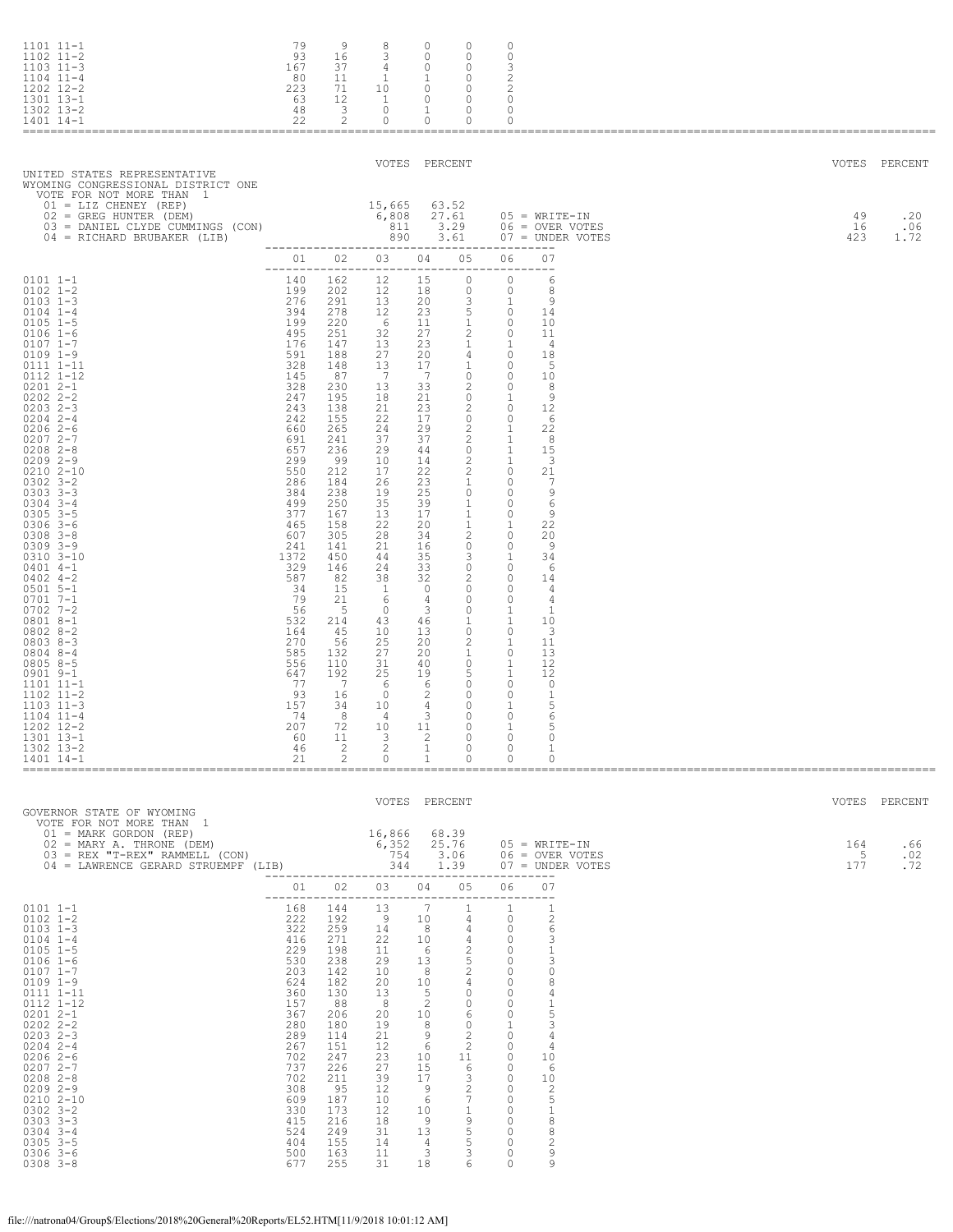| $0309$ $3 - 9$<br>0310 3-10<br>$0401$ 4-1<br>$0402$ 4-2<br>$0501$ 5-1<br>$07017 - -1$<br>$0702$ 7-2<br>$08018 - -1$<br>$08028-2$<br>$08038 - 3$<br>$0804$ 8-4<br>$08058 - 5$<br>$0901$ $9-1$<br>$1101$ $11-1$<br>$1102$ $11-2$<br>$1103$ $11-3$<br>$1104$ $11-4$<br>1202 12-2<br>1301 13-1<br>1302 13-2<br>1401 14-1                                                                                                                                                                                                                                                                                                                                                                                        | 273<br>1433<br>357<br>598<br>38<br>89<br>56<br>586<br>173<br>298<br>601<br>575<br>672<br>85<br>89<br>171<br>- 78<br>230<br>60<br>40<br>22                                                                                                                                                                              | 136<br>428<br>135<br>89<br>15<br>18<br>- 6<br>194<br>44<br>53<br>129<br>116<br>170<br>$\frac{4}{3}$<br>17<br>34<br>12<br>60<br>14<br>4<br>2                                                                                                                                                                | 14<br>36<br>27<br>39<br>$\circ$<br>3<br>3<br>35<br>7<br>22<br>29<br>39<br>26<br>6<br>3<br>4<br>$\begin{matrix} 2 & \hspace{1.5cm} 0 \\ 6 & \hspace{1.5cm} 4 \end{matrix}$<br>$\mathbf{1}$<br>3<br>0                                                                                              | 3<br>17<br>13<br>11<br>$\circ$<br>3<br>$\overline{1}$<br>16<br>- 8<br>11<br>$\overline{7}$<br>11<br>9<br>$\circ$<br>$\overline{1}$<br>$\overline{\phantom{a}}$<br>$\overline{0}$<br>$\mathbf{1}$<br>$\circ$                                                                                                                                                                                                                                                                                                                                    | $\circ$<br>12<br>$\overline{\mathbf{3}}$<br>11<br>$\overline{0}$<br>$\Omega$<br>$\circ$<br>8<br>2<br>$\circ$<br>$\overline{7}$<br>2<br>16<br>$\overline{0}$<br>$\circ$<br>$\circ$<br>$\begin{array}{c} 3 \\ 2 \\ 1 \\ 3 \end{array}$<br>$\circ$                                                                                                                                                                                                                                                                                                                                   | 1<br>$\circ$<br>0<br>$\circ$<br>0<br>$\circ$<br>$\circ$<br>$\mathbf{1}$<br>$\circ$<br>$\circ$<br>$\circ$<br>$\mathbf{1}$<br>$\circ$<br>$\circ$<br>$\circ$<br>$\circ$<br>$\circ$<br>$\circ$<br>$\circ$<br>$\circ$<br>$\circ$                                                 | 1<br>13<br>3<br>$7\phantom{.0}$<br>1<br>1<br>0<br>7<br>1<br>1<br>5<br>6<br>8<br>1<br>2<br>0<br>0<br>4<br>0<br>1<br>$\circ$ |  |                |                    |
|-------------------------------------------------------------------------------------------------------------------------------------------------------------------------------------------------------------------------------------------------------------------------------------------------------------------------------------------------------------------------------------------------------------------------------------------------------------------------------------------------------------------------------------------------------------------------------------------------------------------------------------------------------------------------------------------------------------|------------------------------------------------------------------------------------------------------------------------------------------------------------------------------------------------------------------------------------------------------------------------------------------------------------------------|------------------------------------------------------------------------------------------------------------------------------------------------------------------------------------------------------------------------------------------------------------------------------------------------------------|--------------------------------------------------------------------------------------------------------------------------------------------------------------------------------------------------------------------------------------------------------------------------------------------------|------------------------------------------------------------------------------------------------------------------------------------------------------------------------------------------------------------------------------------------------------------------------------------------------------------------------------------------------------------------------------------------------------------------------------------------------------------------------------------------------------------------------------------------------|-----------------------------------------------------------------------------------------------------------------------------------------------------------------------------------------------------------------------------------------------------------------------------------------------------------------------------------------------------------------------------------------------------------------------------------------------------------------------------------------------------------------------------------------------------------------------------------|-----------------------------------------------------------------------------------------------------------------------------------------------------------------------------------------------------------------------------------------------------------------------------|----------------------------------------------------------------------------------------------------------------------------|--|----------------|--------------------|
| SECRETARY OF STATE STATE OF WYOMING                                                                                                                                                                                                                                                                                                                                                                                                                                                                                                                                                                                                                                                                         |                                                                                                                                                                                                                                                                                                                        |                                                                                                                                                                                                                                                                                                            | VOTES PERCENT                                                                                                                                                                                                                                                                                    |                                                                                                                                                                                                                                                                                                                                                                                                                                                                                                                                                |                                                                                                                                                                                                                                                                                                                                                                                                                                                                                                                                                                                   |                                                                                                                                                                                                                                                                             |                                                                                                                            |  |                | VOTES PERCENT      |
| VOTE FOR NOT MORE THAN 1<br>01 = EDWARD BUCHANAN (REP)<br>02 = JAMES W. BYRD (DEM)<br>03 = KIT CARSON III (LIB)                                                                                                                                                                                                                                                                                                                                                                                                                                                                                                                                                                                             |                                                                                                                                                                                                                                                                                                                        |                                                                                                                                                                                                                                                                                                            | 16,762<br>6,006<br>1,156                                                                                                                                                                                                                                                                         | 24.35                                                                                                                                                                                                                                                                                                                                                                                                                                                                                                                                          | 67.97<br>4.69                                                                                                                                                                                                                                                                                                                                                                                                                                                                                                                                                                     |                                                                                                                                                                                                                                                                             | $04 = WRITE-IN$<br>05 = OVER VOTES<br>$06 =$ UNDER VOTES                                                                   |  | 19<br>7<br>712 | .08<br>.03<br>2.89 |
|                                                                                                                                                                                                                                                                                                                                                                                                                                                                                                                                                                                                                                                                                                             | 01 01                                                                                                                                                                                                                                                                                                                  | 02                                                                                                                                                                                                                                                                                                         | ______________________________________<br>03<br>-------------------------------------                                                                                                                                                                                                            | 04                                                                                                                                                                                                                                                                                                                                                                                                                                                                                                                                             | 05                                                                                                                                                                                                                                                                                                                                                                                                                                                                                                                                                                                | 06                                                                                                                                                                                                                                                                          |                                                                                                                            |  |                |                    |
| $0101 1 - 1$<br>$0102$ $1 - 2$<br>$0103$ 1-3<br>$0104$ $1-4$<br>$0105$ 1-5<br>$0106$ 1-6<br>$0107$ $1 - 7$<br>$0109$ $1-9$<br>0111 1-11<br>0112 1-12<br>$02012 - -1$<br>$0202$ $2 - 2$<br>$0203$ 2-3<br>$0204$ 2-4<br>$02062-6$<br>$02072 - -7$<br>$0208$ 2-8<br>$02092 - -9$<br>$02102 - 10$<br>$0302$ $3 - 2$<br>$0303$ $3-3$<br>$0304$ 3-4<br>$0305$ 3-5<br>$0306$ 3-6<br>$0308$ $3 - 8$<br>$0309$ $3 - 9$<br>$0310$ $3 - 10$<br>$0401$ 4-1<br>$0402$ 4-2<br>$0501$ 5-1<br>$0701$ 7-1<br>$0702$ 7-2<br>0801 8-1<br>$08028-2$<br>$08038 - 3$<br>$0804$ 8-4<br>$08058 - 5$<br>$0901$ $9-1$<br>1101 11-1<br>1102 11-2<br>$1103$ $11-3$<br>$1104$ $11-4$<br>1202 12-2<br>1301 13-1<br>1302 13-2<br>1401 14-1 | 152<br>216<br>317<br>433<br>219<br>527<br>194<br>636<br>357<br>148<br>351<br>272<br>276<br>261<br>698<br>727<br>699<br>315<br>594<br>306<br>416<br>525<br>401<br>505<br>663<br>268<br>1427<br>350<br>628<br>39<br>84<br>59<br>581<br>175<br>288<br>622<br>582<br>688<br>82<br>88<br>165<br>80<br>223<br>61<br>42<br>22 | 156<br>188<br>247<br>238<br>190<br>226<br>132<br>163<br>130<br>83<br>198<br>170<br>118<br>148<br>221<br>212<br>209<br>89<br>175<br>178<br>214<br>226<br>148<br>142<br>259<br>122<br>384<br>141<br>76<br>13<br>18<br>-5<br>188<br>41<br>58<br>105<br>97<br>158<br>10<br>16<br>33<br>7<br>57<br>11<br>4<br>2 | 21<br>25<br>38<br>36<br>12<br>43<br>29<br>24<br>12<br>16<br>49<br>34<br>31<br>14<br>36<br>52<br>46<br>19<br>22<br>29<br>22<br>49<br>21<br>20<br>45<br>24<br>63<br>35<br>32<br>$\overline{1}$<br>6<br><b>T</b><br>61<br>14<br>30<br>31<br>48<br>26<br>3<br>8<br>6<br>4<br>13<br>3<br>2<br>$\circ$ | $\circ$<br>$\overline{1}$<br>$\begin{array}{ccc} & & 0 & & 0 \end{array}$<br>$\overline{c}$<br>$\mathbf{1}$<br>$\overline{1}$<br>$\overline{1}$<br>$\circ$<br>$\circ$<br>$\mathbf{1}$<br>$\overline{c}$<br>$\mathbf{3}$<br>$\overline{\phantom{0}}$<br>$\circ$<br>$\circ$<br>$\mathbf{1}$<br>$\circ$<br>$\circ$<br>$\circ$<br>$\circ$<br>$\circ$<br>2<br>1<br>$\circ$<br>$\circ$<br>1<br>$\overline{\phantom{0}}$<br>$\circ$<br>$\circ$<br>$\circ$<br>$\circ$<br>0<br>0<br>0<br>0<br>0<br>0<br>0<br>$\circ$<br>0<br>0<br>0<br>0<br>0<br>2<br>0 | $\circ$<br>$\circ$<br>$\overline{0}$<br>$\overline{0}$<br>$\overline{0}$<br>$\circ$<br><sup>1</sup><br>$\overline{0}$<br>$\overline{0}$<br>$\overline{0}$<br>$\overline{0}$<br>$\circ$<br>$\overline{1}$<br>$\circ$<br>$\overline{1}$<br>$\overline{0}$<br>$\circ$<br>$\overline{0}$<br>$\overline{0}$<br>$\circ$<br>1<br>$\circ$<br>$\mathbf{1}$<br>$\overline{0}$<br>$\overline{0}$<br>$\overline{0}$<br>$\overline{0}$<br>$\circ$<br>$\Omega$<br>$\circ$<br>1<br>$\circ$<br>1<br>$\circ$<br>$\circ$<br>$\circ$<br>$\circ$<br>$\circ$<br>$\circ$<br>0<br>$\circ$<br>0<br>0<br>0 | 6<br>9<br>11<br>17<br>25<br>21<br>- 9<br>24<br>13<br>- 8<br>14<br>12<br>14<br>18<br>48<br>24<br>28<br>$-5$<br>33<br>14<br>23<br>27<br>13<br>21<br>29<br>13<br>65<br>12<br>19<br>- 1<br>6<br>- 1<br>16<br>5<br>8<br>20<br>23<br>29<br>-1<br>0<br>7<br>4<br>13<br>1<br>2<br>0 |                                                                                                                            |  |                |                    |
| STATE AUDITOR STATE OF WYOMING                                                                                                                                                                                                                                                                                                                                                                                                                                                                                                                                                                                                                                                                              |                                                                                                                                                                                                                                                                                                                        |                                                                                                                                                                                                                                                                                                            | VOTES PERCENT                                                                                                                                                                                                                                                                                    |                                                                                                                                                                                                                                                                                                                                                                                                                                                                                                                                                |                                                                                                                                                                                                                                                                                                                                                                                                                                                                                                                                                                                   |                                                                                                                                                                                                                                                                             |                                                                                                                            |  |                | VOTES PERCENT      |

| STATE AUDITOR STATE OF WYOMING                                                                                                                           |                                                                    |                                                                   |                         | VVIIIV LIINVIIVI                                            |                                                          |                                         | VVIIIV LIIVVIIV |             |
|----------------------------------------------------------------------------------------------------------------------------------------------------------|--------------------------------------------------------------------|-------------------------------------------------------------------|-------------------------|-------------------------------------------------------------|----------------------------------------------------------|-----------------------------------------|-----------------|-------------|
| VOTE FOR NOT MORE THAN 1<br>01 = KRISTI RACINES (REP)<br>02 = JEFF DOCKTER (DEM)<br>$03 = WRITE-IN$                                                      |                                                                    |                                                                   | 17,549<br>5,993<br>41   |                                                             | 71.16<br>24.30<br>.17                                    | $04 =$ OVER VOTES<br>$05 =$ UNDER VOTES | 4<br>1,075      | .02<br>4.36 |
|                                                                                                                                                          | 01                                                                 | 02                                                                | 03                      | 04                                                          | 05                                                       |                                         |                 |             |
| $0101 1 - 1$<br>$0102$ $1 - 2$<br>$0103$ $1-3$<br>$0104$ $1-4$<br>$0105$ 1-5<br>$0106$ 1-6<br>$0107$ $1-7$<br>$0109$ $1-9$<br>0111 1-11<br>$0112$ $1-12$ | 163<br>230<br>353<br>478<br>250<br>555<br>214<br>665<br>365<br>158 | 159<br>188<br>228<br>225<br>179<br>229<br>135<br>153<br>119<br>85 | 0<br>2<br>$\mathcal{D}$ | 0<br>0<br>0<br>$\circ$<br>$\circ$<br>0<br>0<br>0<br>$\circ$ | 13<br>21<br>31<br>22<br>17<br>32<br>14<br>29<br>27<br>13 |                                         |                 |             |
| $02012 - 1$<br>$0202$ $2 - 2$<br>$02032 - 3$<br>$02042 - -4$<br>$02062-6$                                                                                | 386<br>289<br>310<br>276<br>732                                    | 210<br>181<br>112<br>144<br>208                                   | $\circ$<br>0            | $\circ$<br>0<br>0                                           | 18<br>20<br>17<br>21<br>62                               |                                         |                 |             |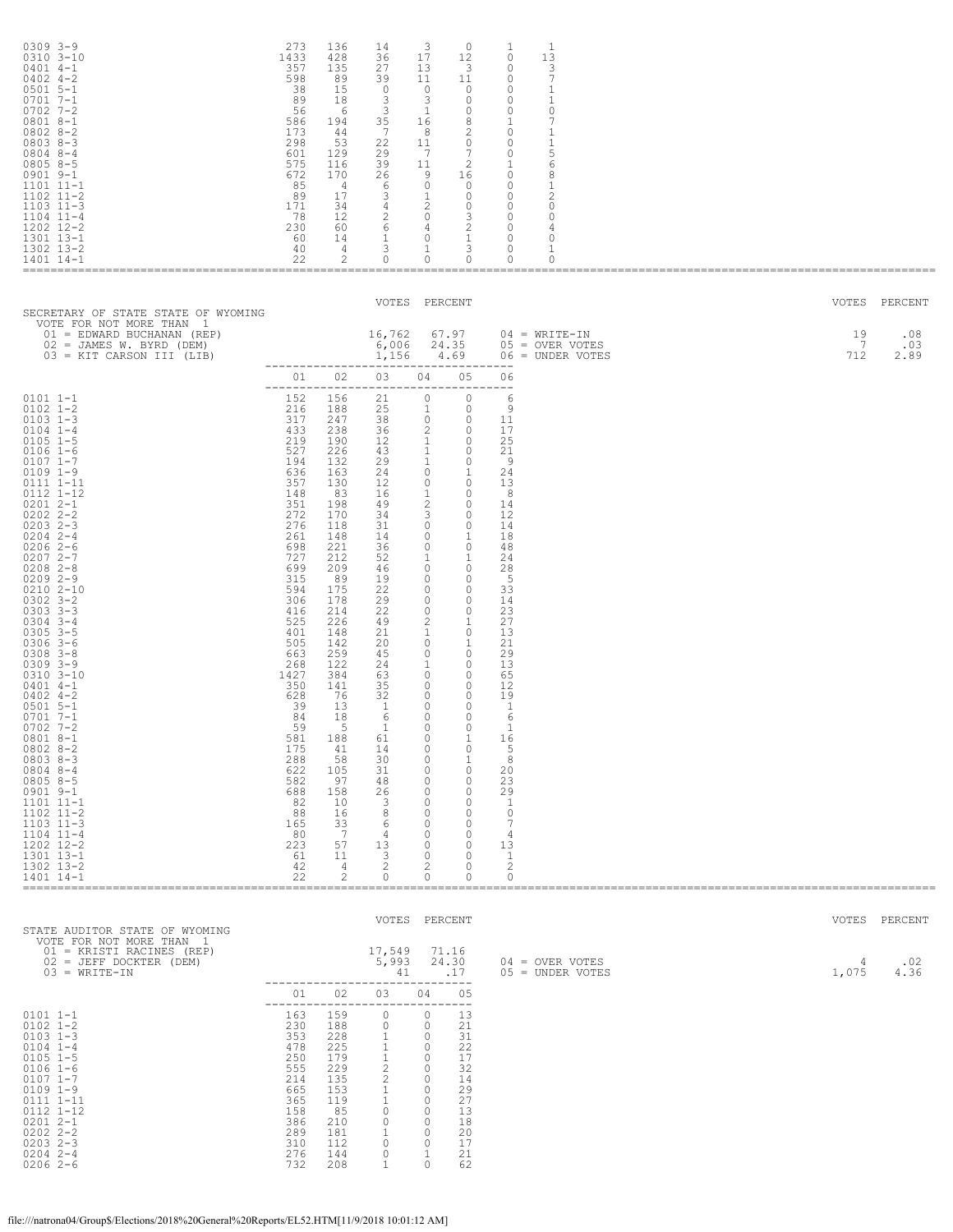| $02072 - -7$<br>$0208$ $2 - 8$<br>$02092 - -9$<br>$0210$ $2 - 10$<br>$0302$ $3 - 2$<br>$0303$ $3-3$<br>$0304$ 3-4<br>$0305$ 3-5<br>$0306$ 3-6<br>$0308$ $3 - 8$<br>$0309$ $3 - 9$<br>0310 3-10<br>$0401$ 4-1<br>$0402$ 4-2<br>$0501$ 5-1<br>$0701 7 - 1$<br>$0702$ 7-2<br>$08018 - -1$<br>$0802 8 - 2$<br>$08038-3$<br>$0804$ 8-4<br>$08058 - 5$<br>$0901$ $9-1$<br>$1101$ $11-1$<br>1102 11-2<br>$1103$ $11-3$<br>$1104$ $11-4$<br>1202 12-2<br>1301 13-1<br>1302 13-2<br>1401 14-1                                                                                                                                                                                                                              | 752<br>739<br>335<br>603<br>328<br>421<br>545<br>417<br>517<br>693<br>276<br>1471<br>375<br>644<br>-40<br>86<br>58<br>606<br>183<br>311<br>631<br>614<br>694<br>87<br>91<br>167<br>85<br>230<br>61<br>44<br>21                                                                                                             | 216<br>208<br>85<br>164<br>174<br>222<br>243<br>141<br>136<br>251<br>131<br>373<br>144<br>78<br>11<br>22<br>$\overline{7}$<br>210<br>- 46<br>60<br>114<br>97<br>166<br>4<br>17<br>33<br>$-5$<br>59<br>15<br>$\frac{4}{3}$<br>2                                                                                                                         | 4<br>$\mathbf{2}$<br>$\mathbf{1}$<br>$\mathbf{1}$<br>$\,$ 1 $\,$<br>$\mathbf{1}$<br>1<br>$\overline{c}$<br>$\circ$<br>$\mathcal{S}$<br>$\overline{c}$<br>$\mathbf{1}$<br>$\overline{0}$<br>6<br>$\circ$<br><sup>1</sup><br>$\circ$<br>$\overline{0}$<br>$\overline{0}$<br>$1 \qquad 0$<br>$\circ$<br>$\circ$<br>$\circ$<br>$2 \qquad 0$<br>$\circ$<br>$\overline{0}$<br>$\overline{0}$<br>$\overline{0}$<br>$\overline{0}$<br>$\overline{0}$<br>$\mathbf{1}$<br>$\circ$                                                                                                                                                                                                  | $\circ$<br>$\circ$<br>1<br>$\circ$<br>$\circ$<br>$\circ$<br>$\circ$<br>$\circ$<br>$\circ$<br>$\circ$<br>1<br>$\overline{0}$<br>$\circ$<br>$\circ$<br>$\circ$<br>$\overline{\phantom{0}}$<br>$\circ$<br>$\overline{0}$<br>$\overline{\phantom{0}}$<br>$\overline{1}$<br>$\circ$<br>$\circ$<br>$\circ$<br>$\circ$<br>$\overline{0}$<br>$\circ$<br>$\circ$<br>$\circ$                                                                                                                                            | 45<br>33<br>- 6<br>56<br>24<br>31<br>41<br>24<br>36<br>49<br>18<br>94<br>19<br>27<br>$\overline{\phantom{a}}$<br>5<br>1<br>31<br>- 5<br>14<br>33<br>38<br>39<br>- 5<br>- 4<br>11<br>-5<br>17<br>$\overline{\phantom{0}}$<br>3<br>1                                                                                                      |                                       |            |                        |
|-------------------------------------------------------------------------------------------------------------------------------------------------------------------------------------------------------------------------------------------------------------------------------------------------------------------------------------------------------------------------------------------------------------------------------------------------------------------------------------------------------------------------------------------------------------------------------------------------------------------------------------------------------------------------------------------------------------------|----------------------------------------------------------------------------------------------------------------------------------------------------------------------------------------------------------------------------------------------------------------------------------------------------------------------------|--------------------------------------------------------------------------------------------------------------------------------------------------------------------------------------------------------------------------------------------------------------------------------------------------------------------------------------------------------|--------------------------------------------------------------------------------------------------------------------------------------------------------------------------------------------------------------------------------------------------------------------------------------------------------------------------------------------------------------------------------------------------------------------------------------------------------------------------------------------------------------------------------------------------------------------------------------------------------------------------------------------------------------------------|---------------------------------------------------------------------------------------------------------------------------------------------------------------------------------------------------------------------------------------------------------------------------------------------------------------------------------------------------------------------------------------------------------------------------------------------------------------------------------------------------------------|-----------------------------------------------------------------------------------------------------------------------------------------------------------------------------------------------------------------------------------------------------------------------------------------------------------------------------------------|---------------------------------------|------------|------------------------|
| STATE TREASURER STATE OF WYOMING                                                                                                                                                                                                                                                                                                                                                                                                                                                                                                                                                                                                                                                                                  |                                                                                                                                                                                                                                                                                                                            |                                                                                                                                                                                                                                                                                                                                                        | VOTES PERCENT                                                                                                                                                                                                                                                                                                                                                                                                                                                                                                                                                                                                                                                            |                                                                                                                                                                                                                                                                                                                                                                                                                                                                                                               |                                                                                                                                                                                                                                                                                                                                         |                                       |            | VOTES PERCENT          |
| VOTE FOR NOT MORE THAN 1<br>$01 = CURT MEIER (REF)$<br>02 = CHRIS LOWRY (DEM)<br>$03 = WRTTE-TN$                                                                                                                                                                                                                                                                                                                                                                                                                                                                                                                                                                                                                  |                                                                                                                                                                                                                                                                                                                            |                                                                                                                                                                                                                                                                                                                                                        | 17,287<br>6,310<br>34<br>-------------------------------                                                                                                                                                                                                                                                                                                                                                                                                                                                                                                                                                                                                                 |                                                                                                                                                                                                                                                                                                                                                                                                                                                                                                               | 70.10<br>25.59<br>.14                                                                                                                                                                                                                                                                                                                   | 04 = OVER VOTES<br>$05 =$ UNDER VOTES | 3<br>1,028 | .01<br>4.17            |
| $0101$ $1-1$<br>$0102$ $1 - 2$<br>$0103$ $1-3$<br>$0104$ $1-4$<br>$0105$ 1-5<br>$0106$ 1-6<br>$0107$ $1 - 7$<br>$0109$ $1-9$<br>0111 1-11<br>0112 1-12<br>$02012 - -1$<br>$0202$ $2 - 2$<br>$0203$ 2-3<br>$0204$ 2-4<br>$02062-6$<br>$02072 - -7$<br>$0208$ 2-8<br>$02092 - -9$<br>0210 2-10<br>$0302$ $3 - 2$<br>$0303$ $3-3$<br>$0304$ 3-4<br>$0305$ 3-5<br>$0306$ 3-6<br>$0308$ $3 - 8$<br>$0309$ $3 - 9$<br>0310 3-10<br>$0401$ 4-1<br>$0402$ 4-2<br>$0501$ 5-1<br>$0701 7 - 1$<br>$0702$ 7-2<br>0801 8-1<br>$0802$ $8-2$<br>$08038 - 3$<br>$0804$ 8-4<br>$08058 - 5$<br>$0901$ $9-1$<br>$1101$ $11-1$<br>$1102$ $11-2$<br>$1103$ $11-3$<br>$1104$ $11-4$<br>1202 12-2<br>1301 13-1<br>1302 13-2<br>1401 14-1 | 158 163<br>225<br>331<br>455<br>225<br>547<br>212<br>639<br>359<br>161<br>375<br>285<br>295<br>269<br>708<br>741<br>716<br>324<br>596<br>322<br>434<br>551<br>407<br>504<br>693<br>288<br>1452<br>374<br>645<br>40<br>91<br>56<br>599<br>183<br>304<br>635<br>618<br>684<br>84<br>93<br>170<br>85<br>225<br>62<br>46<br>21 | 201<br>250<br>245<br>194<br>238<br>141<br>163<br>124<br>- 78<br>217<br>187<br>124<br>158<br>239<br>227<br>230<br>95<br>183<br>183<br>209<br>238<br>152<br>148<br>268<br>126<br>387<br>146<br>81<br>13<br>19<br>$\overline{9}$<br>219<br>45<br>72<br>117<br>103<br>177<br>- 5<br>18<br>29<br>$7\phantom{0}$<br>63<br>13<br>$\overline{\mathbf{3}}$<br>3 | 01 02 03<br>________________________________<br>$\overline{0}$<br>$\begin{matrix}0&0\end{matrix}$<br>$2 \t 0$<br>$0\qquad 0$<br>$1 \qquad 0$<br>$\overline{2}$<br>$\mathbf{2}$<br>1<br>$\circ$<br>$\mathbf{1}$<br>$\mathbf{1}$<br>$\circ$<br>$\circ$<br>$\circ$<br>1<br>$\overline{c}$<br>$\mathbf{1}$<br>$\overline{0}$<br>$\overline{0}$<br>2<br>$\mathbf{1}$<br>- 11<br>4<br>1<br>$\mathbf{1}$<br>$\overline{0}$<br>5<br>$\circ$<br>$\circ$<br>$\circ$<br>$\mathbf{1}$<br>$\overline{0}$<br>$\circ$<br>$\mathbf{1}$<br>$\circ$<br>$\circ$<br>$\circ$<br>1<br>$\overline{0}$<br>$\overline{0}$<br>$\mathbf{1}$<br>$\circ$<br>$\overline{0}$<br>$\circ$<br>1<br>$\circ$ | 04<br>$\circ$<br>$\circ$<br>$\circ$<br>$\overline{\phantom{0}}$<br>$\circ$<br>$\overline{0}$<br>$\mathbf{1}$<br>$\overline{\phantom{0}}$<br>$\circ$<br>$\circ$<br>$\circ$<br>$\circ$<br>$\circ$<br>$\circ$<br>$\circ$<br>$\circ$<br>$\Omega$<br>$\circ$<br>0<br>$\circ$<br>$\circ$<br>$\circ$<br>1<br>1<br>$\circ$<br>$\circ$<br>$\circ$<br>$\circ$<br>$\circ$<br>$\circ$<br>$\circ$<br>$\circ$<br>$\circ$<br>$\circ$<br>$\circ$<br>$\circ$<br>$\circ$<br>$\circ$<br>$\circ$<br>$\circ$<br>$\circ$<br>$\circ$ | 05<br>14<br>13<br>30<br>26<br>27<br>31<br>10<br>45<br>29<br>16<br>20<br>19<br>20<br>15<br>55<br>47<br>35<br>- 9<br>45<br>20<br>31<br>40<br>21<br>36<br>34<br>14<br>94<br>17<br>29<br>- 1<br>3<br>$\overline{1}$<br>29<br>- 6<br>- 9<br>26<br>29<br>39<br>$\overline{7}$<br>$\overline{1}$<br>11<br>-3<br>18<br>$\overline{1}$<br>2<br>0 |                                       |            |                        |
| SUPERINTENDENT OF PUBLIC INSTRUCTION STATE OF WYOMING<br>VOTE FOR NOT MORE THAN 1<br>01 = JILLIAN BALOW (REP)<br>$02 = WRITE-TN$                                                                                                                                                                                                                                                                                                                                                                                                                                                                                                                                                                                  |                                                                                                                                                                                                                                                                                                                            |                                                                                                                                                                                                                                                                                                                                                        | VOTES PERCENT<br>19,549 79.27<br>513 2.08                                                                                                                                                                                                                                                                                                                                                                                                                                                                                                                                                                                                                                |                                                                                                                                                                                                                                                                                                                                                                                                                                                                                                               |                                                                                                                                                                                                                                                                                                                                         | 03 = OVER VOTES<br>04 = UNDER VOTES   | 1<br>4,599 | VOTES PERCENT<br>18.65 |
| $0101 1 - 1$<br>$0102$ $1 - 2$<br>$0103$ $1-3$<br>$0104$ $1-4$<br>$0105$ 1-5<br>$0106$ 1-6                                                                                                                                                                                                                                                                                                                                                                                                                                                                                                                                                                                                                        | 233<br>292<br>428<br>553<br>272<br>639                                                                                                                                                                                                                                                                                     | 01 02<br>18<br>15<br>21<br>19<br>16<br>21                                                                                                                                                                                                                                                                                                              | ------------------------<br>03<br>------------------------<br>$\circ$<br>$\mathbf{1}$<br>$\overline{0}$<br>$\overline{0}$<br>$\overline{0}$<br>$\circ$                                                                                                                                                                                                                                                                                                                                                                                                                                                                                                                   | 04<br>84<br>131<br>164<br>154<br>159<br>158                                                                                                                                                                                                                                                                                                                                                                                                                                                                   |                                                                                                                                                                                                                                                                                                                                         |                                       |            |                        |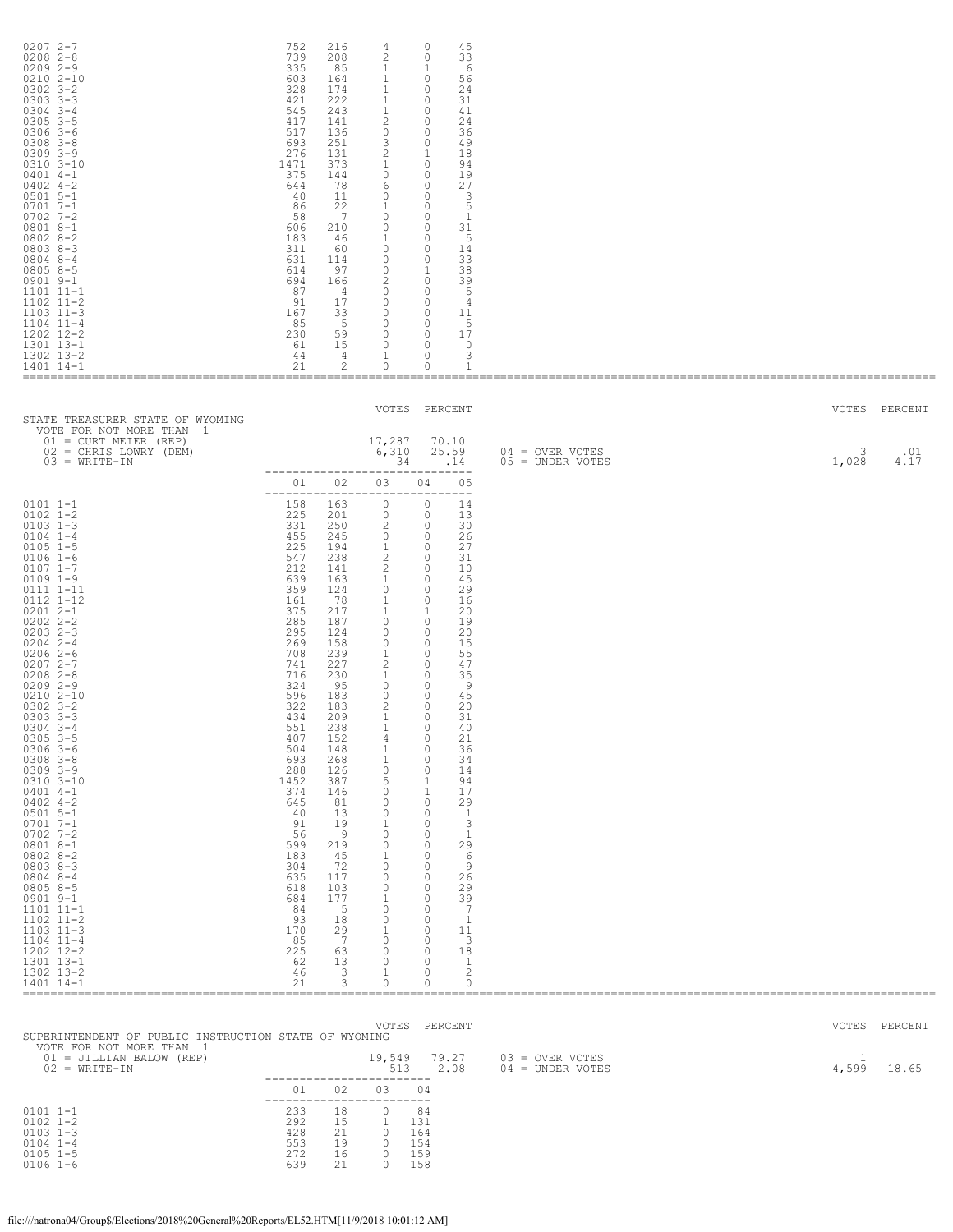| $0107$ 1-7<br>$0109$ $1-9$<br>0111 1-11<br>0112 1-12<br>$02012 - -1$<br>$0202$ $2 - 2$<br>$0203$ $2-3$<br>$0204$ 2-4<br>$02062-6$<br>$02072 - -7$<br>$0208$ $2 - 8$<br>$02092 - -9$<br>$0210$ $2 - 10$<br>$0302$ $3 - 2$<br>$0303$ $3 - 3$<br>$0304$ 3-4<br>$0305$ $3-5$<br>$0306$ 3-6<br>$0308$ $3 - 8$<br>$0309$ $3 - 9$<br>$0310$ $3 - 10$<br>$0401$ 4-1<br>$0402$ 4-2<br>$0501$ 5-1<br>$07017 - -1$<br>$0702$ 7-2<br>$08018 - -1$<br>$08028 - 2$<br>$08038 - 3$<br>$08048 - -4$<br>$08058 - 5$<br>$0901$ $9-1$<br>1101 11-1<br>$1102$ $11-2$<br>$1103$ $11-3$<br>$1104$ $11-4$<br>1202 12-2<br>1301 13-1<br>1302 13-2<br>1401 14-1 | 271<br>672<br>403<br>188<br>467<br>353<br>347<br>332<br>801<br>855<br>810<br>355<br>647<br>411<br>517<br>620<br>455<br>536<br>793<br>338<br>1605<br>450<br>651<br>41<br>98<br>62<br>697<br>199<br>328<br>650<br>638<br>729<br>85<br>95<br>179<br>84<br>238<br>69<br>44<br>19 | 11<br>14<br>- 8<br>- 9<br>17<br>20<br>5<br>12<br>23<br>14<br>30<br>15<br>18<br>12<br>15<br>20<br>- 9<br>- 9<br>22<br>13<br>29<br>6<br>5 <sup>5</sup><br>$\mathbf{1}$<br>$\overline{0}$<br>$\overline{0}$<br>16<br>$\mathbf{1}$<br>6<br>10<br>- 9<br>13<br>$\overline{0}$<br>$\mathbf{1}$<br>$\begin{matrix}2\\1\end{matrix}$<br>6 0<br>$\overline{0}$<br>$\mathbf{1}$<br>$\circ$ | 0<br>83<br>0<br>162<br>0<br>101<br>$\circ$<br>59<br>130<br>0<br>$\circ$<br>118<br>$\circ$<br>87<br>98<br>0<br>179<br>$\circ$<br>148<br>$\circ$<br>$\circ$<br>142<br>$\circ$<br>- 58<br>$\circ$<br>159<br>$\circ$<br>104<br>$\circ$<br>143<br>$\circ$<br>190<br>120<br>0<br>$\overline{0}$<br>144<br>181<br>$\overline{\phantom{0}}$<br>$\circ$<br>- 77<br>$\circ$<br>305<br>$\circ$<br>82<br>99<br>$\overline{0}$<br>12<br>$\overline{0}$<br>$\overline{\phantom{0}}$<br>16<br>$\overline{0}$<br>- 4<br>$\circ$<br>134<br>35<br>$\circ$<br>0<br>- 51<br>$\circ$<br>118<br>$\circ$<br>103<br>$\overline{0}$<br>159<br>$\overline{\phantom{0}}$<br>-11<br>$\circ$<br>16<br>30<br>$\overline{0}$<br>$\overline{0}$<br>10<br>62<br>$\overline{0}$<br>$\overline{7}$<br>$\overline{7}$<br>$\overline{\phantom{0}}$<br>0<br>5 |                                       |                   |                               |
|----------------------------------------------------------------------------------------------------------------------------------------------------------------------------------------------------------------------------------------------------------------------------------------------------------------------------------------------------------------------------------------------------------------------------------------------------------------------------------------------------------------------------------------------------------------------------------------------------------------------------------------|------------------------------------------------------------------------------------------------------------------------------------------------------------------------------------------------------------------------------------------------------------------------------|----------------------------------------------------------------------------------------------------------------------------------------------------------------------------------------------------------------------------------------------------------------------------------------------------------------------------------------------------------------------------------|-------------------------------------------------------------------------------------------------------------------------------------------------------------------------------------------------------------------------------------------------------------------------------------------------------------------------------------------------------------------------------------------------------------------------------------------------------------------------------------------------------------------------------------------------------------------------------------------------------------------------------------------------------------------------------------------------------------------------------------------------------------------------------------------------------------------------|---------------------------------------|-------------------|-------------------------------|
| STATE SENATOR 27 SENATE DISTRICT 27<br>VOTE FOR NOT MORE THAN 1<br>$01 = \text{BILL}$ LANDEN (REP)<br>$02 = WRITE-IN$                                                                                                                                                                                                                                                                                                                                                                                                                                                                                                                  |                                                                                                                                                                                                                                                                              |                                                                                                                                                                                                                                                                                                                                                                                  | VOTES PERCENT<br>5,451 80.46<br>125 1.85<br>------------------------<br>01 02 03 04                                                                                                                                                                                                                                                                                                                                                                                                                                                                                                                                                                                                                                                                                                                                     | 03 = OVER VOTES<br>$04 = UNDER VOTES$ | 3<br>1,196        | VOTES PERCENT<br>.04<br>17.65 |
| $0106$ 1-6<br>$0302$ $3 - 2$<br>$0303$ $3-3$<br>$0305$ $3-5$<br>$0306$ 3-6<br>$0309$ $3 - 9$<br>$0310$ $3 - 10$<br>$0401$ 4-1<br>$0402$ 4-2                                                                                                                                                                                                                                                                                                                                                                                                                                                                                            | 633<br>260<br>514<br>457<br>536<br>342<br>1623<br>444<br>642                                                                                                                                                                                                                 | 18<br>5 1<br>14<br>12<br>16<br>10<br>27<br>- 8<br>15                                                                                                                                                                                                                                                                                                                             | -------------------------<br>$\circ$<br>167<br>83<br>147<br>$\overline{\phantom{0}}$<br>$\overline{1}$<br>114<br>$\sim$ 1<br>136<br>$\overline{\phantom{0}}$<br>76<br>$\overline{0}$<br>289<br>$\overline{0}$<br>86<br>0<br>98                                                                                                                                                                                                                                                                                                                                                                                                                                                                                                                                                                                          |                                       |                   |                               |
| STATE SENATOR 29 SENATE DISTRICT 29<br>VOTE FOR NOT MORE THAN 1                                                                                                                                                                                                                                                                                                                                                                                                                                                                                                                                                                        |                                                                                                                                                                                                                                                                              |                                                                                                                                                                                                                                                                                                                                                                                  | VOTES PERCENT                                                                                                                                                                                                                                                                                                                                                                                                                                                                                                                                                                                                                                                                                                                                                                                                           |                                       |                   | VOTES PERCENT                 |
| 01 = DREW PERKINS (REP)<br>$02 = WRITE-IN$                                                                                                                                                                                                                                                                                                                                                                                                                                                                                                                                                                                             | 01                                                                                                                                                                                                                                                                           | 02                                                                                                                                                                                                                                                                                                                                                                               | 5,282<br>78.99<br>129<br>1.93<br>-----------------<br>03<br>04                                                                                                                                                                                                                                                                                                                                                                                                                                                                                                                                                                                                                                                                                                                                                          | 03 = OVER VOTES<br>$04 =$ UNDER VOTES | $\Omega$<br>1,276 | 19.08                         |
| $0109$ $1-9$<br>0111 1-11<br>$02012 - -1$<br>$0202$ $2 - 2$<br>$0203$ 2-3<br>$0204$ 2-4<br>$02062-6$<br>$02072 - -7$<br>$02092 - -9$<br>$02102 - 10$<br>$08018 - -1$<br>$08028 - 2$<br>$0901$ $9-1$<br>1202 12-2                                                                                                                                                                                                                                                                                                                                                                                                                       | 20<br>407<br>462<br>343<br>351<br>330<br>793<br>- 6<br>34<br>646<br>695<br>202<br>744<br>249                                                                                                                                                                                 | $\circ$<br>8<br>17<br>19<br>6<br>12<br>17<br>$\overline{0}$<br>$\mathbf{3}$<br>13<br>17<br>$\overline{\mathbf{3}}$<br>11<br>3                                                                                                                                                                                                                                                    | -------------------------<br>$\Omega$<br>$\overline{\phantom{a}}$<br>$\circ$<br>97<br>$\Omega$<br>135<br>$\circ$<br>129<br>$\Omega$<br>- 82<br>$\circ$<br>100<br>$\Omega$<br>193<br>$\Omega$<br>$\overline{1}$<br>$\circ$<br>-6<br>$\circ$<br>165<br>$\circ$<br>135<br>30<br>$\Omega$<br>$\circ$<br>146<br>$\Omega$<br>54                                                                                                                                                                                                                                                                                                                                                                                                                                                                                               |                                       |                   |                               |
| STATE HOUSE 35 HOUSE DISTRICT 35                                                                                                                                                                                                                                                                                                                                                                                                                                                                                                                                                                                                       |                                                                                                                                                                                                                                                                              |                                                                                                                                                                                                                                                                                                                                                                                  | VOTES PERCENT                                                                                                                                                                                                                                                                                                                                                                                                                                                                                                                                                                                                                                                                                                                                                                                                           |                                       |                   | VOTES PERCENT                 |
| VOTE FOR NOT MORE THAN 1<br>01 = JOE MACGUIRE (REP)<br>$02 = WRTTE-TN$                                                                                                                                                                                                                                                                                                                                                                                                                                                                                                                                                                 |                                                                                                                                                                                                                                                                              |                                                                                                                                                                                                                                                                                                                                                                                  | 3,411<br>80.98<br>66 —<br>1.57                                                                                                                                                                                                                                                                                                                                                                                                                                                                                                                                                                                                                                                                                                                                                                                          | 03 = OVER VOTES<br>$04 =$ UNDER VOTES | $\circ$<br>735    | 17.45                         |
| $0106$ 1-6<br>$0306$ 3-6<br>0310 3-10<br>$0401$ 4-1<br>$0402$ 4-2                                                                                                                                                                                                                                                                                                                                                                                                                                                                                                                                                                      | 01<br>635<br>534<br>1578<br>11<br>653                                                                                                                                                                                                                                        | 02<br>21<br>11<br>29<br>$\circ$<br>5                                                                                                                                                                                                                                                                                                                                             | 03<br>04<br>-------------------------<br>$\circ$<br>162<br>$\circ$<br>144<br>$\Omega$<br>332<br>$\circ$<br>$\overline{\phantom{0}}$<br>$\circ$<br>97                                                                                                                                                                                                                                                                                                                                                                                                                                                                                                                                                                                                                                                                    |                                       |                   |                               |
| STATE HOUSE 36 HOUSE DISTRICT 36                                                                                                                                                                                                                                                                                                                                                                                                                                                                                                                                                                                                       |                                                                                                                                                                                                                                                                              |                                                                                                                                                                                                                                                                                                                                                                                  | VOTES PERCENT                                                                                                                                                                                                                                                                                                                                                                                                                                                                                                                                                                                                                                                                                                                                                                                                           |                                       |                   | VOTES PERCENT                 |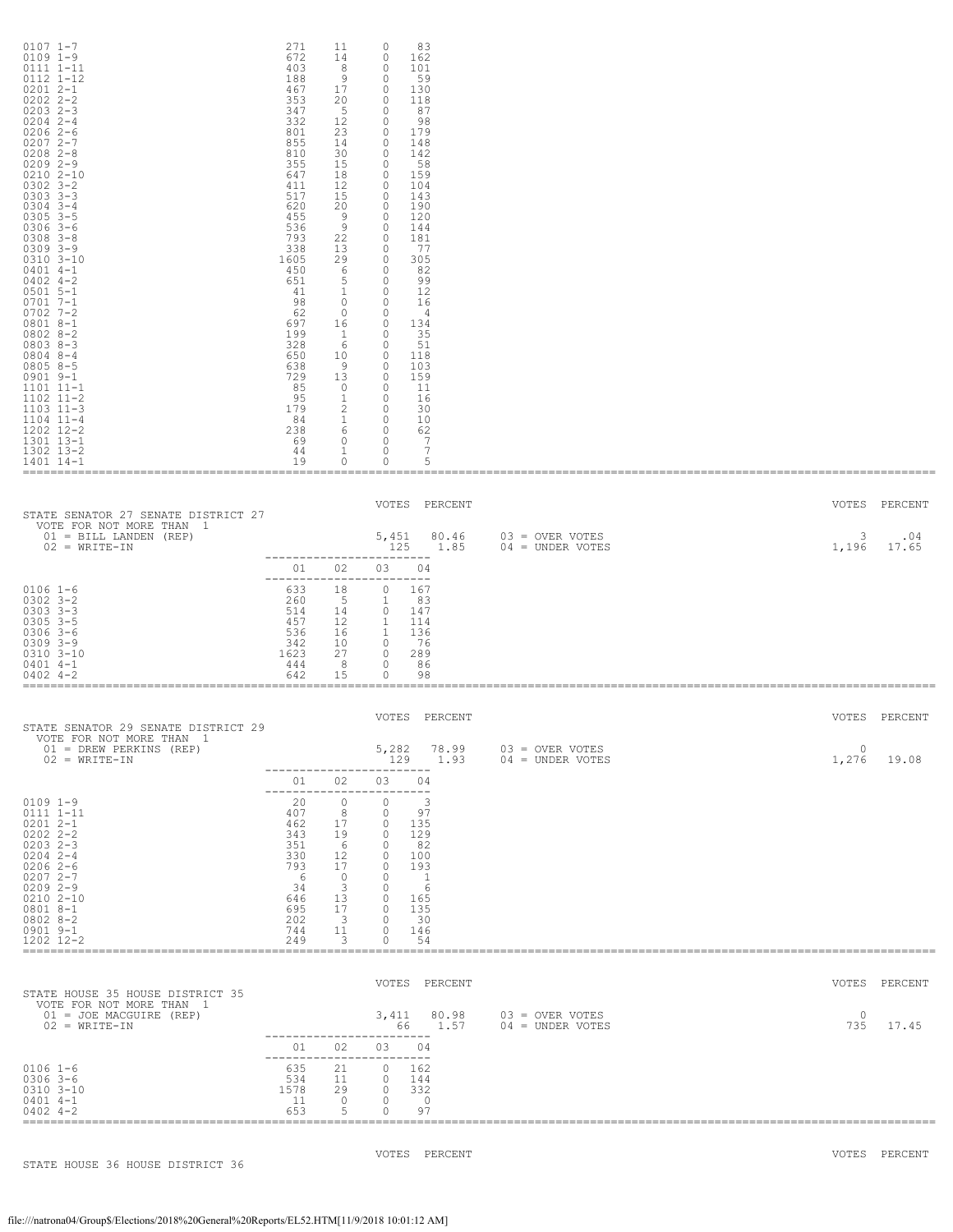| VOTE FOR NOT MORE THAN<br>-1<br>$01 = ART WASHUT (REF)$<br>02 = DEBBIE BOVEE (DEM)<br>$03 = WRITE-IN$                                                                         |                                                                                               |                                                                                                                 | 1,407<br>54.90<br>1,106<br>43.15<br>.08<br>2<br>$- - - -$                                                                                                                                                                        | $04 =$ OVER VOTES<br>05 = UNDER VOTES   | $\mathbf{1}$<br>47 | .04<br>1.83   |
|-------------------------------------------------------------------------------------------------------------------------------------------------------------------------------|-----------------------------------------------------------------------------------------------|-----------------------------------------------------------------------------------------------------------------|----------------------------------------------------------------------------------------------------------------------------------------------------------------------------------------------------------------------------------|-----------------------------------------|--------------------|---------------|
| $0302$ $3 - 2$<br>$0303$ $3 - 3$<br>$0305$ $3-5$<br>$0309$ $3 - 9$<br>$0401$ 4-1                                                                                              | 01<br>176<br>325<br>347<br>243<br>316                                                         | 02<br>--------------------<br>165<br>330<br>229<br>180<br>202                                                   | 03<br>04<br>05<br>$---$<br>$\circ$<br>$\circ$<br>8<br>$\mathbf{1}$<br>$\mathbf{1}$<br>18<br>$\mathbf{1}$<br>$\overline{7}$<br>$\circ$<br>5<br>$\circ$<br>$\circ$<br>$\circ$<br>9<br>0                                            |                                         |                    |               |
| STATE HOUSE 37 HOUSE DISTRICT 37                                                                                                                                              |                                                                                               |                                                                                                                 | VOTES PERCENT                                                                                                                                                                                                                    |                                         |                    | VOTES PERCENT |
| VOTE FOR NOT MORE THAN 1<br>01 = STEVE HARSHMAN (REP)<br>$02 = WRITE-IN$                                                                                                      |                                                                                               | -------------                                                                                                   | 3,215<br>79.23<br>2.71<br>110<br>---------                                                                                                                                                                                       | 03 = OVER VOTES<br>$04 =$ UNDER VOTES   | $\circ$<br>733     | 18.06         |
| $0109$ $1-9$<br>0111 1-11<br>$0204$ 2-4<br>$02062-6$<br>$02072 - -7$<br>$02092 - -9$<br>$02102 - 10$<br>$0901$ 9-1<br>1202 12-2                                               | 01<br>17<br>407<br>332<br>777<br>- 6<br>34<br>664<br>733<br>245                               | 02<br>3<br>9<br>10<br>35<br>$\overline{0}$<br>2<br>20<br>23<br>8                                                | 03<br>04<br>----------------------<br>$\Omega$<br>3<br>$\circ$<br>-96<br>$\circ$<br>100<br>$\circ$<br>191<br>$\overline{0}$<br>$\overline{1}$<br>$\overline{7}$<br>$\circ$<br>$\circ$<br>140<br>$\Omega$<br>142<br>$\circ$<br>53 |                                         |                    |               |
| STATE HOUSE 38 HOUSE DISTRICT 38                                                                                                                                              |                                                                                               |                                                                                                                 | VOTES PERCENT                                                                                                                                                                                                                    |                                         |                    | VOTES PERCENT |
| VOTE FOR NOT MORE THAN 1<br>$01 = TOM WALTERS (REF)$<br>$02 = WRITE-TN$                                                                                                       |                                                                                               |                                                                                                                 | 2,656<br>82.72<br>1.96<br>63                                                                                                                                                                                                     | $03 =$ OVER VOTES<br>04 = UNDER VOTES   | $\circ$<br>492     | 15.32         |
| $02072 - -7$<br>$0208$ 2-8<br>$02092 - -9$<br>$0501 5 - 1$<br>$0701 7 - 1$<br>1101 11-1<br>1102 11-2<br>$1103$ $11-3$<br>$1104$ $11-4$<br>1301 13-1<br>1302 13-2<br>1401 14-1 | 01<br>$- - - - -$<br>833<br>801<br>313<br>45<br>90<br>85<br>91<br>176<br>88<br>69<br>47<br>18 | 02<br>13<br>30<br>10<br>$\circ$<br>4<br>2<br>$\mathbf{1}$<br>2<br>$\mathbf{1}$<br>$\circ$<br>$\circ$<br>$\circ$ | 03<br>04<br>0<br>164<br>$\circ$<br>151<br>$\circ$<br>- 62<br>$\circ$<br>- 9<br>20<br>$\circ$<br>- 9<br>$\Omega$<br>$\circ$<br>20<br>0<br>33<br>$\circ$<br>6<br>$\circ$<br>7<br>$\circ$<br>5<br>$\circ$<br>6                      |                                         |                    |               |
| STATE HOUSE 56 HOUSE DISTRICT 56                                                                                                                                              |                                                                                               |                                                                                                                 | VOTES PERCENT                                                                                                                                                                                                                    |                                         |                    | VOTES PERCENT |
| VOTE FOR NOT MORE THAN 1<br>01 = JERRY OBERMUELLER (REP)<br>$02 = WRITE-IN$                                                                                                   |                                                                                               |                                                                                                                 | 73.76<br>2,240<br>89<br>2.93                                                                                                                                                                                                     | $03 =$ OVER VOTES<br>$04 = UNDER VOTES$ | 1<br>707           | .03<br>23.28  |
| $0102$ $1 - 2$<br>$0103$ 1-3<br>$0104$ $1-4$<br>$0109$ $1-9$<br>0112 1-12<br>$0302$ $3 - 2$                                                                                   | 01<br>295<br>424<br>536<br>667<br>184<br>134                                                  | 02<br>18<br>29<br>21<br>-7<br>8<br>6                                                                            | 03<br>04<br>125<br>1<br>$\circ$<br>160<br>$\circ$<br>169<br>$\Omega$<br>151<br>$\circ$<br>64<br>38<br>$\circ$                                                                                                                    |                                         |                    |               |
| STATE HOUSE 57 HOUSE DISTRICT 57                                                                                                                                              |                                                                                               |                                                                                                                 | VOTES PERCENT                                                                                                                                                                                                                    |                                         |                    | VOTES PERCENT |
| VOTE FOR NOT MORE THAN 1<br>$01 = CHUCK GRAY (REF)$<br>02 = JANE IFLAND (DEM)<br>$03 = WRITE-TN$                                                                              |                                                                                               |                                                                                                                 | 1,542<br>58.45<br>989<br>37.49<br>12<br>.45                                                                                                                                                                                      | $04 =$ OVER VOTES<br>05 = UNDER VOTES   | $\circ$<br>95      | 3.60          |
| $0105$ 1-5<br>$0107$ $1 - 7$<br>$0304$ 3-4<br>$0308$ $3 - 8$                                                                                                                  | ------------<br>01<br>191<br>202<br>514<br>635                                                | 02<br>----<br>235<br>151<br>274<br>329                                                                          | 03<br>04<br>05<br>2<br>$\Omega$<br>19<br>2<br>$\circ$<br>10<br>36<br>6<br>$\circ$<br>2<br>30<br>$\Omega$                                                                                                                         |                                         |                    |               |
| STATE HOUSE 58 HOUSE DISTRICT 58                                                                                                                                              |                                                                                               |                                                                                                                 | VOTES PERCENT                                                                                                                                                                                                                    |                                         |                    | VOTES PERCENT |
| VOTE FOR NOT MORE THAN 1<br>01 = PATRICK "PAT" SWEENEY (REP)<br>$02 = WRITE-IN$                                                                                               |                                                                                               |                                                                                                                 | 1,883 81.37<br>75<br>3.24                                                                                                                                                                                                        | $03 =$ OVER VOTES<br>04 = UNDER VOTES   | $\Omega$<br>356    | 15.38         |
| $0101 1 - 1$<br>$0702$ 7-2<br>$08038 - 3$<br>$0804$ 8-4<br>0805 8-5                                                                                                           | 01<br>239<br>63<br>325<br>627<br>629                                                          | 02<br>22<br>$\circ$<br>13<br>29<br>11                                                                           | 03<br>04<br>---------------<br>$\circ$<br>74<br>$\overline{\phantom{a}}$<br>$\circ$<br>47<br>$\circ$<br>$\circ$<br>122<br>$\Omega$<br>110                                                                                        |                                         |                    |               |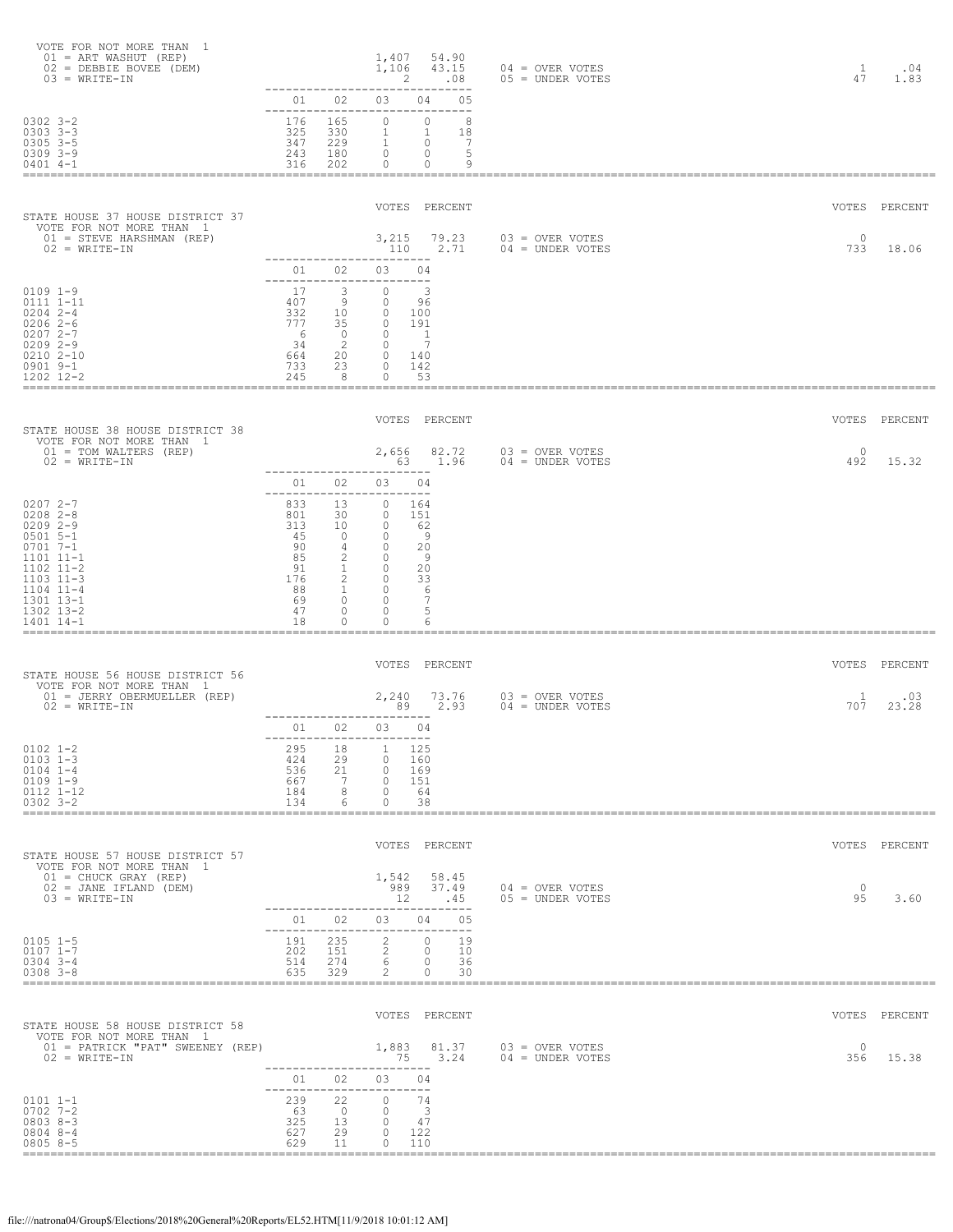| STATE HOUSE 59 HOUSE DISTRICT 59<br>VOTE FOR NOT MORE THAN 1                                                                                                                                                                                                                                                                                                                                                                                                                                                                                                                                                                                                                                                                                                                                                                                                                                                                                                                                                            |                                                                                                                                                                                        |                                                              | VOTES PERCENT                                                                             |                                                     |                                                               |                                                                                                                                                                                                                                                                                                                                                                                                                                                                                                                                               |                                                       |                                                                                                                                                    |                                               | VOTES PERCENT       |
|-------------------------------------------------------------------------------------------------------------------------------------------------------------------------------------------------------------------------------------------------------------------------------------------------------------------------------------------------------------------------------------------------------------------------------------------------------------------------------------------------------------------------------------------------------------------------------------------------------------------------------------------------------------------------------------------------------------------------------------------------------------------------------------------------------------------------------------------------------------------------------------------------------------------------------------------------------------------------------------------------------------------------|----------------------------------------------------------------------------------------------------------------------------------------------------------------------------------------|--------------------------------------------------------------|-------------------------------------------------------------------------------------------|-----------------------------------------------------|---------------------------------------------------------------|-----------------------------------------------------------------------------------------------------------------------------------------------------------------------------------------------------------------------------------------------------------------------------------------------------------------------------------------------------------------------------------------------------------------------------------------------------------------------------------------------------------------------------------------------|-------------------------------------------------------|----------------------------------------------------------------------------------------------------------------------------------------------------|-----------------------------------------------|---------------------|
| 01 = BUNKY LOUCKS (REP)<br>02 = LAURIE L. LONGTINE (DEM)<br>$03 = WRITE-IN$                                                                                                                                                                                                                                                                                                                                                                                                                                                                                                                                                                                                                                                                                                                                                                                                                                                                                                                                             | -------------------------------                                                                                                                                                        |                                                              |                                                                                           |                                                     |                                                               | $\begin{array}{ccc} 1,700 & 64.66 \\ 843 & 32.07 & 04 = \text{OVER VOTES} \\ 8 & .30 & 05 = \text{ UNDER VOTES} \end{array}$                                                                                                                                                                                                                                                                                                                                                                                                                  |                                                       |                                                                                                                                                    | 2<br>76                                       | .08<br>2.89         |
| $02012 - -1$<br>$0202$ $2 - 2$                                                                                                                                                                                                                                                                                                                                                                                                                                                                                                                                                                                                                                                                                                                                                                                                                                                                                                                                                                                          | -------------------------------                                                                                                                                                        |                                                              | 01 02 03 04 05                                                                            |                                                     |                                                               |                                                                                                                                                                                                                                                                                                                                                                                                                                                                                                                                               |                                                       |                                                                                                                                                    |                                               |                     |
| $0203$ 2-3<br>0801 8-1<br>$0802$ $8-2$<br>0901 9-1                                                                                                                                                                                                                                                                                                                                                                                                                                                                                                                                                                                                                                                                                                                                                                                                                                                                                                                                                                      |                                                                                                                                                                                        |                                                              |                                                                                           |                                                     |                                                               |                                                                                                                                                                                                                                                                                                                                                                                                                                                                                                                                               |                                                       |                                                                                                                                                    |                                               |                     |
| NATRONA COUNTY COMMISSIONERS                                                                                                                                                                                                                                                                                                                                                                                                                                                                                                                                                                                                                                                                                                                                                                                                                                                                                                                                                                                            |                                                                                                                                                                                        |                                                              | VOTES PERCENT                                                                             |                                                     |                                                               |                                                                                                                                                                                                                                                                                                                                                                                                                                                                                                                                               |                                                       |                                                                                                                                                    |                                               | VOTES PERCENT       |
| VOTE FOR NOT MORE THAN 3<br>01 = ROBERT L. HENDRY (REP)<br>02 = JIM MILNE (REP)<br>03 = PAUL C. BERTOGLIO (REP)<br>04 = TERRY WINGERTER (DEM)                                                                                                                                                                                                                                                                                                                                                                                                                                                                                                                                                                                                                                                                                                                                                                                                                                                                           |                                                                                                                                                                                        |                                                              |                                                                                           |                                                     |                                                               |                                                                                                                                                                                                                                                                                                                                                                                                                                                                                                                                               |                                                       | 12,429  16.80  05 = RICHARD "RICK" YOUNG (IND)<br>13,879  18.76  06 = WRITE-IN<br>13,601  18.38  07 = OVER VOTES<br>9,191  12.42  08 = UNDER VOTES | 5,776 7.81<br>$335$<br>291<br>$291$<br>18,484 | .45<br>.39<br>24.98 |
|                                                                                                                                                                                                                                                                                                                                                                                                                                                                                                                                                                                                                                                                                                                                                                                                                                                                                                                                                                                                                         |                                                                                                                                                                                        |                                                              |                                                                                           |                                                     |                                                               | 01  02  03  04  05  06  07  08                                                                                                                                                                                                                                                                                                                                                                                                                                                                                                                |                                                       |                                                                                                                                                    |                                               |                     |
| $0101 1 - 1$<br>$0102$ $1 - 2$<br>$0103$ $1-3$<br>$243$<br>$327$<br>$171$<br>$463$<br>$484$<br>$258$<br>$251$<br>$212$<br>$213$<br>$210$<br>$489$<br>$524$<br>$454$<br>$466$<br>$261$<br>$224$<br>$455$<br>$466$<br>$261$<br>$3925$<br>$311$<br>$386$<br>$456$<br>$261$<br>$3925$<br>$311$<br>$553$<br>$396$<br>$268$<br>$458$<br>$310$<br>$2$<br>$0104$ $1-4$<br>$0105$ 1-5<br>$0106$ 1-6<br>$0107$ $1 - 7$<br>$0109$ $1-9$<br>$0111$ $1-11$<br>0112 1-12<br>$02012 - -1$<br>$0202$ $2 - 2$<br>$02032 - -3$<br>$0204$ 2-4<br>$02062-6$<br>$02072 - -7$<br>$0208$ 2-8<br>$02092 - -9$<br>$02102 - 10$<br>$0302$ $3 - 2$<br>$0303$ $3 - 3$<br>$0304$ 3-4<br>$0305$ 3-5<br>$0306$ 3-6<br>$0308$ $3 - 8$<br>$0309$ $3 - 9$<br>0310 3-10<br>$0401$ 4-1<br>$0402$ 4-2<br>$0501$ 5-1<br>$0701$ 7-1<br>$0702$ 7-2<br>0801 8-1<br>$08028-2$<br>$08038 - 3$<br>$0804$ 8-4<br>$08058 - 5$<br>$0901$ $9-1$<br>$1101$ $11-1$<br>$1102$ $11-2$<br>$1103$ $11-3$<br>$1104$ $11-4$<br>1202 12-2<br>1301 13-1<br>1302 13-2<br>1401 14-1 | 120 129<br>153 176<br>243 276<br>327 350<br>171<br>401 460<br>212<br>213<br>489<br>524<br>216<br>466<br>261<br>417<br>431 464<br>489<br>63<br>68<br>125<br>51<br>161<br>50<br>40<br>17 | 181<br>587<br>80<br>84<br>146<br>81<br>187<br>58<br>35<br>13 | 134<br>180<br>294<br>365<br>200<br>550<br>56<br>66<br>133<br>-49<br>166<br>47<br>20<br>18 | 297<br>13<br>26<br>57<br>20<br>107<br>19<br>-7<br>5 | 192<br>11<br>23<br>46<br>8<br>71<br>10<br>9<br>$\overline{c}$ | 175 107 4 3 333<br>$\begin{array}{cccccc} 1/25 & 100 & 10 & 12 & 461 \\ 294 & 191 & 14 & 0 & 527 \\ 338 & 184 & 13 & 12 & 589 \\ 232 & 121 & 3 & 0 & 433 \\ \end{array}$<br>$\begin{array}{cccccccc} 350& 338& 184& 13& 12& 589\\ 181& 200& 232& 124& 3& 463\\ 460& 397& 333& 202& 14& 3& 297\\ 197& 174& 158& 109& 4& 3& 297\\ 298& 306& 200& 104& 2& 0& 381\\ 299& 108& 200& 104& 2& 0& 321\\ 139& 108& 114& 78& 1& 6& 517\\ $<br>12<br>0<br>1<br>2<br>0<br>6<br>0<br>12<br>3<br>7<br>6<br>$\mathbf{0}$<br>0<br>3<br><sup>0</sup><br>1<br>0 | 567<br>64<br>67<br>120<br>61<br>213<br>44<br>42<br>16 |                                                                                                                                                    |                                               |                     |
| NATRONA COUNTY CORONER                                                                                                                                                                                                                                                                                                                                                                                                                                                                                                                                                                                                                                                                                                                                                                                                                                                                                                                                                                                                  |                                                                                                                                                                                        |                                                              | VOTES PERCENT                                                                             |                                                     |                                                               |                                                                                                                                                                                                                                                                                                                                                                                                                                                                                                                                               |                                                       |                                                                                                                                                    |                                               | VOTES PERCENT       |
| VOTE FOR NOT MORE THAN 1<br>$01 =$ CONNIE JACOBSON (REP)<br>$02 = WRITE-IN$                                                                                                                                                                                                                                                                                                                                                                                                                                                                                                                                                                                                                                                                                                                                                                                                                                                                                                                                             |                                                                                                                                                                                        |                                                              | 20,925<br>234                                                                             |                                                     | 84.85<br>.95                                                  | $03 =$ OVER VOTES<br>04 = UNDER VOTES                                                                                                                                                                                                                                                                                                                                                                                                                                                                                                         |                                                       |                                                                                                                                                    | 1<br>3,502                                    | 14.20               |
|                                                                                                                                                                                                                                                                                                                                                                                                                                                                                                                                                                                                                                                                                                                                                                                                                                                                                                                                                                                                                         | 01<br>----                                                                                                                                                                             | 02<br>----                                                   | 03                                                                                        | 04<br>$-- - -$                                      |                                                               |                                                                                                                                                                                                                                                                                                                                                                                                                                                                                                                                               |                                                       |                                                                                                                                                    |                                               |                     |
| $0101 1 - 1$<br>$0102$ $1 - 2$<br>$0103$ $1-3$<br>$0104$ $1-4$<br>$0105 - 1 - 5$                                                                                                                                                                                                                                                                                                                                                                                                                                                                                                                                                                                                                                                                                                                                                                                                                                                                                                                                        | 257<br>327<br>482<br>592<br>300                                                                                                                                                        | 11<br>-7<br>12<br>11                                         | 0<br>0<br>$\circ$<br>$\Omega$                                                             | 67<br>105<br>119<br>123<br>111                      |                                                               |                                                                                                                                                                                                                                                                                                                                                                                                                                                                                                                                               |                                                       |                                                                                                                                                    |                                               |                     |

| UIUJ ITJ         | 40Z | ⊥∠             | v | エエフ |
|------------------|-----|----------------|---|-----|
| $0104$ $1-4$     | 592 | 11             | 0 | 123 |
| $0105$ 1-5       | 329 | 4              | 0 | 114 |
| $0106$ $1-6$     | 679 | 12             | 0 | 127 |
| $0107$ $1 - 7$   | 299 | 9              | 0 | 57  |
| $0109$ $1-9$     | 722 | 7              | 0 | 119 |
| 0111 1-11        | 428 | 4              | 0 | 80  |
| $0112$ $1-12$    | 202 | $\overline{4}$ | 0 | 50  |
| $02012 - -1$     | 517 | 4              | 0 | 93  |
| $02022 - 2 - 2$  | 405 | 9              | 0 | 77  |
| $02032 - 3$      | 370 | 3              | 0 | 66  |
| $02042 - -4$     | 352 | 6              | 0 | 84  |
| $02062-6$        | 851 | 12             | 0 | 140 |
| $02072 - -7$     | 893 | 11             | 0 | 113 |
| 0208<br>$2 - 8$  | 863 | 15             | 0 | 104 |
| $02092 - -9$     | 377 | 8              | 0 | 43  |
| 0210<br>$2 - 10$ | 694 | 5              | 0 | 125 |
| $0302$ $3 - 2$   | 436 | 7              | 0 | 84  |
| $0303$ $3 - 3$   | 554 | 7              | 0 | 114 |
|                  |     |                |   |     |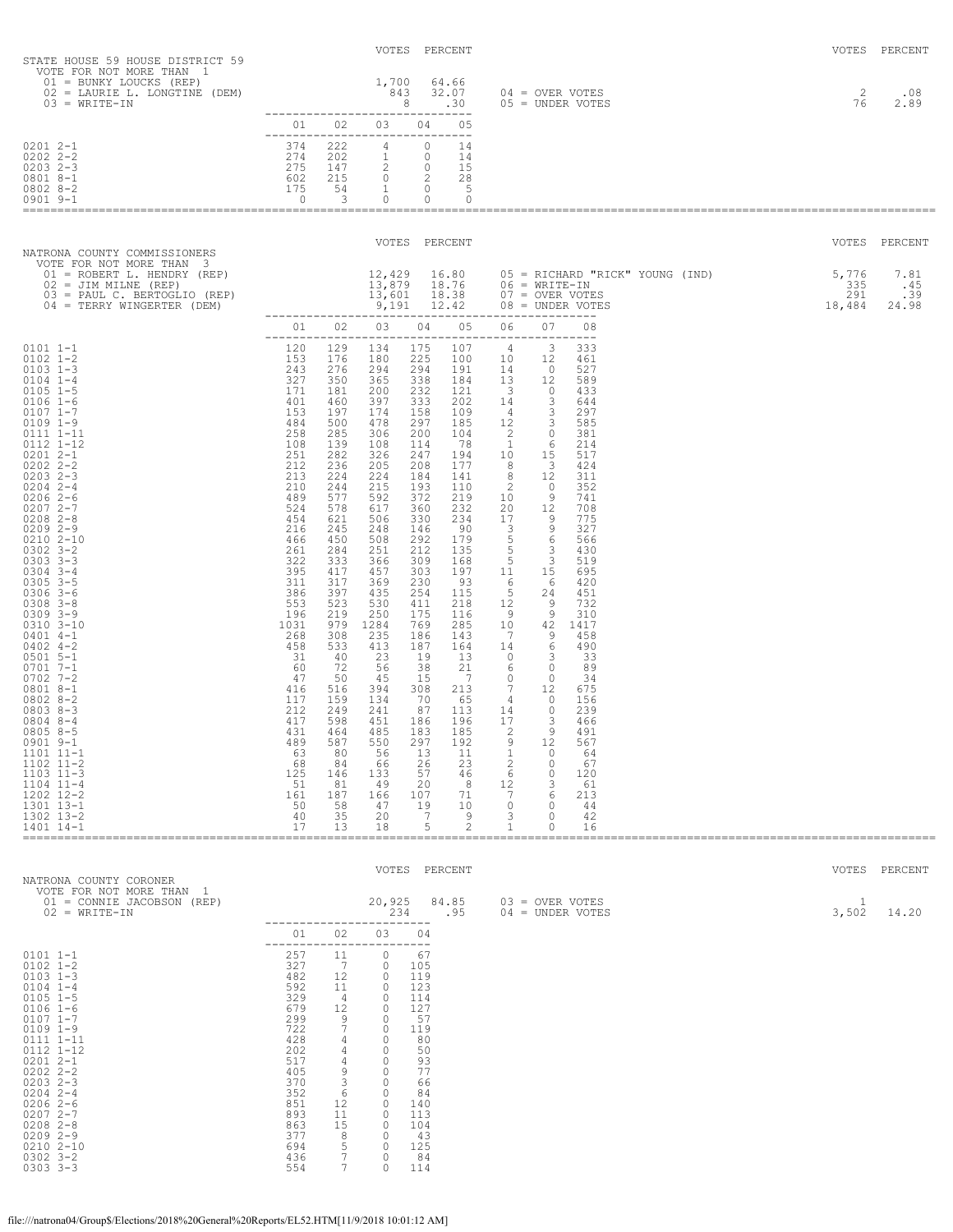| $0304$ 3-4<br>$0305$ $3-5$<br>$0306$ 3-6<br>$0308$ $3 - 8$<br>$0309$ $3 - 9$<br>$0310$ $3 - 10$<br>$0401$ 4-1<br>$0402$ 4-2<br>$0501$ 5-1<br>$0701$ $7-1$<br>$0702$ 7-2<br>0801 8-1<br>$08028-2$<br>$08038 - 3$<br>$0804$ 8-4<br>$08058 - 5$<br>$0901$ $9-1$<br>1101 11-1<br>1102 11-2<br>$1103$ $11-3$<br>$1104$ $11-4$<br>1202 12-2<br>1301 13-1<br>1302 13-2<br>1401 14-1                                                                                                                                                                                                                                                                                                                       | 693<br>482<br>576<br>859<br>354<br>1669<br>473<br>678<br>50<br>103<br>61<br>735<br>210<br>348<br>689<br>674<br>793<br>90<br>94<br>186<br>83<br>260<br>70<br>45<br>21                                                                                                                                                               | 11<br>$\sim$ 4<br>3<br>11<br>$\overline{\mathbf{3}}$<br>12 <sup>°</sup><br>2<br>2<br>$\overline{0}$<br>$\overline{0}$<br>$\overline{0}$<br>$5 -$<br>$1 -$<br>$\overline{c}$<br>$\overline{0}$<br>3 <sup>7</sup><br>$\overline{c}$<br>$\overline{0}$<br>$\overline{\phantom{0}}$<br>$\overline{c}$<br>$\sim$ 1<br>$\overline{0}$<br>$\circ$<br>$\circ$                            | 125<br>1<br>$\circ$<br>98<br>$\circ$<br>110<br>$\overline{0}$<br>126<br>$\overline{0}$<br>- 71<br>$\overline{0}$<br>258<br>$\Omega$<br>63<br>$\overline{0}$<br>75<br>$\overline{0}$<br>- 4<br>$\overline{0}$<br>11<br>$\overline{0}$<br>$-5$<br>$\overline{0}$<br>107<br>$\overline{0}$<br>-24<br>$\Omega$<br>35<br>$\overline{0}$<br>89<br>$\overline{0}$<br>73<br>$\overline{0}$<br>106<br>$\overline{0}$<br>6<br>$\overline{0}$<br>16<br>$0\qquad 0$<br>25<br>$\overline{0}$<br>10<br>$\overline{0}$<br>45<br>$\overline{0}$<br>6<br>7<br>$\overline{\phantom{0}}$<br>$\circ$<br>3                                                                                                                                                                                                                                                                                                                                                                                                                                                                                            |                                       |       |              |                        |
|----------------------------------------------------------------------------------------------------------------------------------------------------------------------------------------------------------------------------------------------------------------------------------------------------------------------------------------------------------------------------------------------------------------------------------------------------------------------------------------------------------------------------------------------------------------------------------------------------------------------------------------------------------------------------------------------------|------------------------------------------------------------------------------------------------------------------------------------------------------------------------------------------------------------------------------------------------------------------------------------------------------------------------------------|----------------------------------------------------------------------------------------------------------------------------------------------------------------------------------------------------------------------------------------------------------------------------------------------------------------------------------------------------------------------------------|----------------------------------------------------------------------------------------------------------------------------------------------------------------------------------------------------------------------------------------------------------------------------------------------------------------------------------------------------------------------------------------------------------------------------------------------------------------------------------------------------------------------------------------------------------------------------------------------------------------------------------------------------------------------------------------------------------------------------------------------------------------------------------------------------------------------------------------------------------------------------------------------------------------------------------------------------------------------------------------------------------------------------------------------------------------------------------|---------------------------------------|-------|--------------|------------------------|
| SEVENTH JUDICIAL DISTRICT ATTORNEY NATRONA<br>VOTE FOR NOT MORE THAN 1<br>$01 =$ DAN ITZEN (REP)<br>$02 = WRITE-IN$                                                                                                                                                                                                                                                                                                                                                                                                                                                                                                                                                                                |                                                                                                                                                                                                                                                                                                                                    |                                                                                                                                                                                                                                                                                                                                                                                  | VOTES PERCENT<br>19,520 79.15<br>375 1.52<br>_________________________                                                                                                                                                                                                                                                                                                                                                                                                                                                                                                                                                                                                                                                                                                                                                                                                                                                                                                                                                                                                           | 03 = OVER VOTES<br>$04 =$ UNDER VOTES | 4,766 | 1            | VOTES PERCENT<br>19.33 |
| $0101 1 - 1$<br>$0102 1 - 2$<br>$0103$ 1-3<br>$0104$ $1-4$<br>$0105$ 1-5<br>$0106 1 - 6$<br>$0107$ 1-7<br>$0109$ $1-9$<br>0111 1-11<br>0112 1-12<br>$02012 - -1$<br>$0202$ $2 - 2$<br>$0203$ 2-3<br>$0204$ 2-4<br>$02062-6$<br>$02072 - -7$<br>$0208$ 2-8<br>$02092 - -9$<br>0210 2-10<br>$0302$ $3 - 2$<br>$0303$ $3-3$<br>$0304$ 3-4<br>$0305$ 3-5<br>$0306$ 3-6<br>$0308$ $3 - 8$<br>$0309$ $3 - 9$<br>$0310$ $3 - 10$<br>$0401$ 4-1<br>$0402$ 4-2<br>$0501$ 5-1<br>$0701$ 7-1<br>$0702$ 7-2<br>0801 8-1<br>$08028-2$<br>$08038-3$<br>$0804$ 8-4<br>$08058 - 5$<br>$0901$ $9-1$<br>1101 11-1<br>1102 11-2<br>$1103$ $11-3$<br>$1104$ $11-4$<br>1202 12-2<br>1301 13-1<br>1302 13-2<br>1401 14-1 | 01 02 03<br>231<br>299<br>441<br>558<br>290<br>631<br>284<br>669<br>388<br>185<br>470<br>356<br>336<br>331<br>796<br>848<br>817<br>355<br>641<br>401<br>512<br>647<br>460<br>536<br>813<br>330<br>1575<br>442<br>651<br>44<br>95<br>60<br>682<br>197<br>331<br>652<br>640<br>729<br>88<br>91<br>172<br>81<br>233<br>68<br>43<br>21 | 14<br>10<br>11<br>17<br>$\overline{7}$<br>25<br>- 9<br>16<br>4<br>6<br>9<br>4 <sup>1</sup><br>5<br>16<br>11<br>22<br>10<br>13<br>- 8<br>13<br>17<br>8<br>- 6<br>13<br>- 9<br>19<br>10<br>8<br>0<br>$\circ$<br>$\overline{0}$<br>14<br>2<br>3<br>5<br>$7\phantom{.0}$<br>6<br>$\overline{0}$<br>$\mathbf{1}$<br>$2^{\circ}$<br>2<br>$\mathbf{1}$<br>$\circ$<br>$\circ$<br>$\circ$ | 04<br>-------------------------<br>$\circ$<br>90<br>$\overline{0}$<br>130<br>$\bigcirc$<br>161<br>$\overline{0}$<br>151<br>$\overline{0}$<br>150<br>$\overline{0}$<br>162<br>$\overline{0}$<br>- 72<br>$\overline{0}$<br>163<br>$\overline{0}$<br>120<br>$\bigcirc$<br>65<br>$\overline{0}$<br>- 135<br>12 0<br>123<br>$\overline{0}$<br>- 99<br>$\circ$<br>106<br>$\overline{0}$<br>191<br>$\overline{\phantom{0}}$<br>158<br>$\overline{0}$<br>143<br>$\overline{1}$<br>62<br>$\overline{0}$<br>170<br>$\overline{0}$<br>118<br>$\overline{0}$<br>150<br>$\overline{0}$<br>166<br>$\overline{0}$<br>116<br>$\overline{0}$<br>147<br>$\overline{0}$<br>170<br>$\overline{0}$<br>89<br>$\circ$<br>345<br>$\Omega$<br>86<br>$\circ$<br>96<br>0<br>10<br>$\circ$<br>19<br>$\Omega$<br>6<br>$\circ$<br>151<br>$\circ$<br>36<br>$\Omega$<br>- 51<br>$\circ$<br>121<br>$\circ$<br>103<br>$\circ$<br>166<br>$\Omega$<br>8 <sup>8</sup><br>$\overline{0}$<br>20<br>$\overline{0}$<br>37<br>$\overline{0}$<br>12<br>$\overline{0}$<br>72<br>$\circ$<br>8<br>$\circ$<br>9<br>$\circ$<br>3 |                                       |       |              |                        |
| NATRONA COUNTY SHERIFF<br>VOTE FOR NOT MORE THAN 1<br>01 = GUS HOLBROOK (REP)<br>$02 = WRITE-TN$                                                                                                                                                                                                                                                                                                                                                                                                                                                                                                                                                                                                   |                                                                                                                                                                                                                                                                                                                                    |                                                                                                                                                                                                                                                                                                                                                                                  | VOTES PERCENT<br>20,166<br>81.77<br>346 1.40                                                                                                                                                                                                                                                                                                                                                                                                                                                                                                                                                                                                                                                                                                                                                                                                                                                                                                                                                                                                                                     | 03 = OVER VOTES<br>04 = UNDER VOTES   | 4,149 | $\mathbf{1}$ | VOTES PERCENT<br>16.82 |
| $0101$ $1-1$<br>$0102 1 - 2$<br>$0103$ $1-3$<br>$0104$ $1-4$<br>$0105$ 1-5<br>$0106 1 - 6$<br>$0107$ 1-7<br>$0109$ $1-9$<br>0111 1-11<br>0112 1-12<br>$02012 - -1$<br>$0202$ $2 - 2$<br>$0203$ $2-3$                                                                                                                                                                                                                                                                                                                                                                                                                                                                                               | 01<br>240<br>314<br>445<br>560<br>295<br>649<br>285<br>694<br>412<br>187<br>491<br>372<br>358                                                                                                                                                                                                                                      | 02<br>14<br>10<br>12<br>14<br>- 6<br>13<br>14<br>11<br>$5^{\circ}$<br>5<br>$7\phantom{.0}$<br>12<br>4                                                                                                                                                                                                                                                                            | ------------------------<br>03<br>04<br>------------------------<br>$\circ$<br>81<br>$\circ$<br>115<br>$\Omega$<br>156<br>$\overline{0}$<br>152<br>$\circ$<br>146<br>$\circ$<br>156<br>$\Omega$<br>- 66<br>$\circ$<br>143<br>$\circ$<br>95<br>$\Omega$<br>64<br>$\circ$<br>116<br>$\circ$<br>107<br>$\circ$<br>- 77                                                                                                                                                                                                                                                                                                                                                                                                                                                                                                                                                                                                                                                                                                                                                              |                                       |       |              |                        |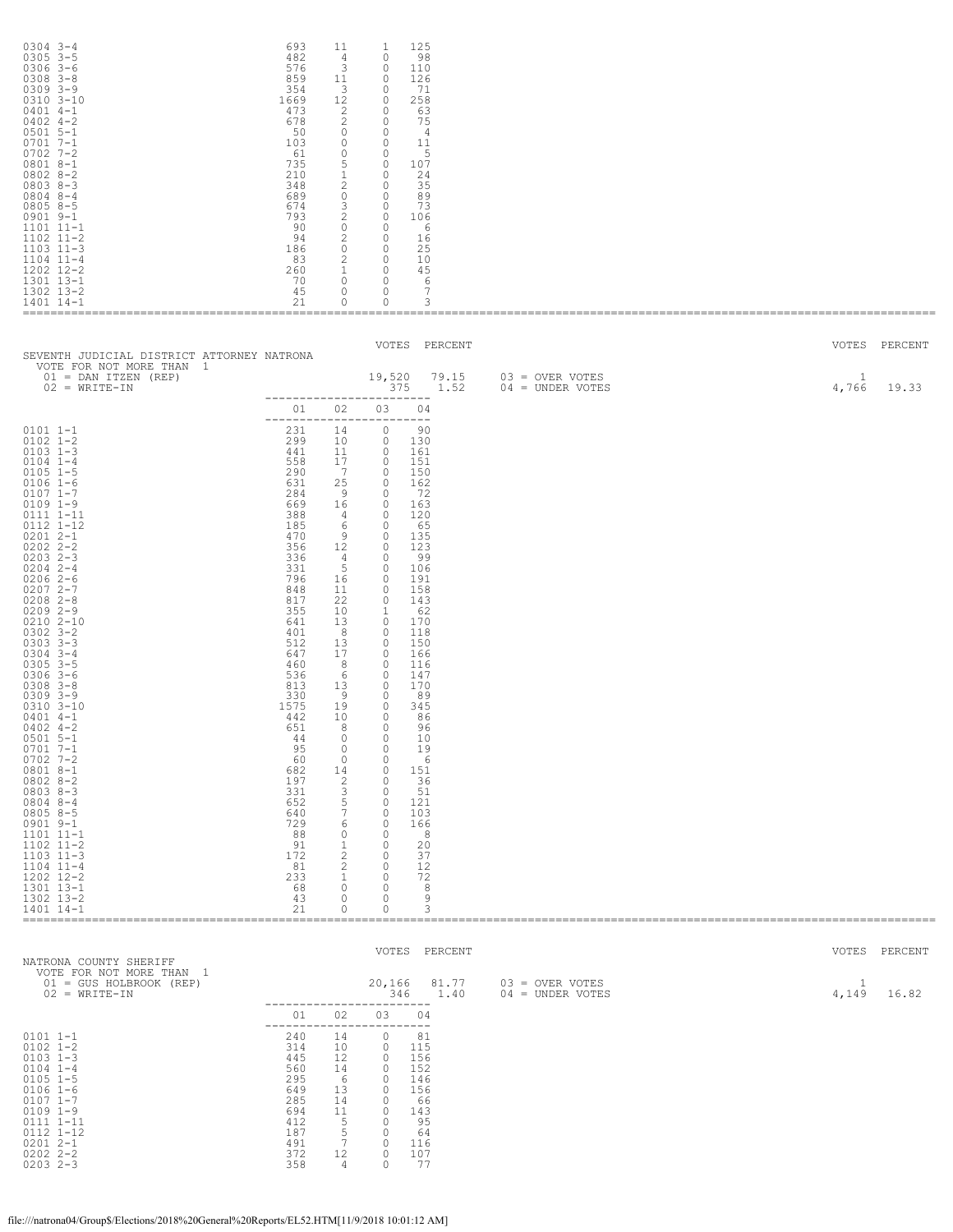| $0204$ 2-4<br>$02062-6$<br>$02072 - -7$<br>$0208$ 2-8<br>$02092 - -9$<br>$0210$ $2 - 10$<br>$0302$ $3 - 2$<br>$0303$ $3-3$<br>$0304$ 3-4<br>$0305$ $3-5$<br>$0306$ 3-6<br>$0308$ $3 - 8$<br>$0309$ $3 - 9$<br>$0310$ $3 - 10$<br>$0401$ 4-1<br>$0402$ 4-2<br>$0501$ 5-1<br>$0701$ $7 - 1$<br>$0702$ 7-2<br>$08018 - -1$<br>$08028 - 2$<br>$08038 - 3$<br>$0804$ 8-4<br>$08058 - 5$<br>$0901$ $9-1$<br>1101 11-1<br>$1102$ $11-2$<br>$1103$ $11-3$<br>$1104$ $11-4$<br>1202 12-2<br>1301 13-1<br>1302 13-2<br>1401 14-1                                                                                                                                                                                                             | 344<br>832<br>870<br>832<br>366<br>655<br>421<br>540<br>660<br>476<br>566<br>829<br>347<br>1615<br>456<br>662<br>50<br>95<br>62<br>723<br>208<br>334<br>671<br>654<br>764<br>87<br>96<br>182<br>82<br>248<br>70<br>46<br>21                                                                                                        | 7<br>12<br>12<br>16<br>8<br>8<br>- 6<br>14<br>15<br>10<br>8 <sup>1</sup><br>13<br>11<br>20<br>$7\phantom{.0}$<br>$\overline{2}$<br>$\overline{0}$<br>2<br>$\overline{0}$<br>13<br>$\mathbf{1}$<br>2<br>10<br>$7\overline{ }$<br>5<br>1<br>$\mathbf{1}$<br>$2^{\circ}$<br>$2^{\circ}$<br>$\overline{2}$<br>$\mathbf{1}$<br>$\mathbf{1}$<br>$\circ$     | 91<br>$\circ$<br>159<br>$\circ$<br>$\circ$<br>135<br>$\bigcirc$<br>134<br>$\overline{0}$<br>54<br>$\circ$<br>161<br>$\circ$<br>100<br>$\circ$<br>121<br>$\circ$<br>155<br>$\circ$<br>- 98<br><sup>1</sup><br>114<br>$\overline{0}$<br>154<br>$\overline{0}$<br>70<br>$\circ$<br>304<br>$\circ$<br>75<br>$\overline{0}$<br>- 91<br>$\overline{0}$<br>4<br>$\overline{0}$<br>17<br>$\overline{0}$<br>- 4<br>$0 \t 111$<br>$\overline{0}$<br>26<br>$\circ$<br>- 49<br>97<br>$\overline{0}$<br>$\circ$<br>89<br>$\overline{0}$<br>132<br>$\overline{0}$<br>8<br>$\overline{0}$<br>15<br>$\overline{0}$<br>27<br>$\overline{0}$<br>11<br>$\circ$<br>56<br>$\overline{0}$<br>5<br>5<br>$\circ$<br>$\circ$<br>3                                                                                                                                                |                                       |            |               |
|------------------------------------------------------------------------------------------------------------------------------------------------------------------------------------------------------------------------------------------------------------------------------------------------------------------------------------------------------------------------------------------------------------------------------------------------------------------------------------------------------------------------------------------------------------------------------------------------------------------------------------------------------------------------------------------------------------------------------------|------------------------------------------------------------------------------------------------------------------------------------------------------------------------------------------------------------------------------------------------------------------------------------------------------------------------------------|-------------------------------------------------------------------------------------------------------------------------------------------------------------------------------------------------------------------------------------------------------------------------------------------------------------------------------------------------------|---------------------------------------------------------------------------------------------------------------------------------------------------------------------------------------------------------------------------------------------------------------------------------------------------------------------------------------------------------------------------------------------------------------------------------------------------------------------------------------------------------------------------------------------------------------------------------------------------------------------------------------------------------------------------------------------------------------------------------------------------------------------------------------------------------------------------------------------------------|---------------------------------------|------------|---------------|
| NATRONA COUNTY CLERK                                                                                                                                                                                                                                                                                                                                                                                                                                                                                                                                                                                                                                                                                                               |                                                                                                                                                                                                                                                                                                                                    |                                                                                                                                                                                                                                                                                                                                                       | VOTES PERCENT                                                                                                                                                                                                                                                                                                                                                                                                                                                                                                                                                                                                                                                                                                                                                                                                                                           |                                       |            | VOTES PERCENT |
| VOTE FOR NOT MORE THAN 1<br>$01 = TRACY GOD (REF)$<br>$02 = WRITE-IN$                                                                                                                                                                                                                                                                                                                                                                                                                                                                                                                                                                                                                                                              |                                                                                                                                                                                                                                                                                                                                    |                                                                                                                                                                                                                                                                                                                                                       | 19,996 81.08<br>302 1.22<br>-------------------------                                                                                                                                                                                                                                                                                                                                                                                                                                                                                                                                                                                                                                                                                                                                                                                                   | 03 = OVER VOTES<br>$04 =$ UNDER VOTES | 4<br>4,360 | .02<br>17.68  |
| $0101 1 - 1$<br>$0102$ $1 - 2$<br>$0103$ $1-3$<br>$0104$ $1-4$<br>$0105$ 1-5<br>$0106$ 1-6<br>$0107$ $1 - 7$<br>$0109$ $1-9$<br>0111 1-11<br>0112 1-12<br>$0201$ 2-1<br>$0202$ $2 - 2$<br>$0203$ 2-3<br>$0204$ 2-4<br>$02062-6$<br>$02072 - -7$<br>$0208$ $2 - 8$<br>$02092 - -9$<br>$0210$ $2 - 10$<br>$0302$ $3 - 2$<br>$0303$ $3 - 3$<br>$0304$ 3-4<br>$0305$ $3-5$<br>$0306$ 3-6<br>$0308$ $3 - 8$<br>$0309$ $3 - 9$<br>$0310$ $3 - 10$<br>$0401$ 4-1<br>$0402$ 4-2<br>$0501 5 - 1$<br>$0701$ $7-1$<br>$0702$ 7-2<br>$08018 - -1$<br>$08028-2$<br>$08038 - 3$<br>$0804$ 8-4<br>$08058 - 5$<br>$0901$ $9-1$<br>1101 11-1<br>$1102$ $11-2$<br>$1103$ $11-3$<br>$1104$ $11-4$<br>1202 12-2<br>1301 13-1<br>1302 13-2<br>1401 14-1 | 01 02 03<br>246<br>310<br>450<br>557<br>296<br>636<br>287<br>691<br>394<br>190<br>484<br>367<br>354<br>340<br>809<br>863<br>822<br>366<br>655<br>412<br>539<br>663<br>466<br>559<br>825<br>348<br>1610<br>451<br>663<br>46<br>97<br>61<br>716<br>203<br>342<br>664<br>644<br>768<br>82<br>91<br>170<br>84<br>240<br>70<br>44<br>21 | 11<br>8 <sup>1</sup><br>16<br>13<br>8 <sup>8</sup><br>10<br>$7\overline{ }$<br>- 9<br>5 <sup>5</sup><br>6<br>6<br>9<br>6<br>8<br>11<br>8 <sup>1</sup><br>23<br>- 9<br>6<br>10 <sub>1</sub><br>13<br>16<br>- 6<br>10<br>14<br>2<br>10<br>4<br>3<br>0<br>1<br>$\circ$<br>10<br>2<br>4<br>3<br>3<br>2<br>1<br>$\mathbf{2}$<br>5<br>1<br>1<br>0<br>0<br>0 | 04<br>------------------------<br>$\circ$<br>78<br>$\circ$<br>121<br>$\overline{0}$<br>147<br>$\overline{0}$<br>156<br>$\circ$<br>143<br>$\circ$<br>172<br>$\overline{0}$<br>- 71<br>$\circ$<br>148<br>$\overline{0}$<br>113<br>$\overline{0}$<br>60<br>$\overline{\phantom{0}}$<br>124<br>$\overline{0}$<br>115<br>$\overline{0}$<br>79<br>$\overline{0}$<br>94<br>$\mathbf{1}$<br>182<br>$\mathbf{1}$<br>145<br>$\overline{0}$<br>137<br>$\overline{0}$<br>53<br>$\circ$<br>163<br>$\circ$<br>105<br>0<br>123<br>0<br>151<br>$\circ$<br>112<br>$\circ$<br>120<br>$\circ$<br>157<br>78<br>0<br>1<br>318<br>$\Omega$<br>83<br>0<br>89<br>8<br>0<br>$\Omega$<br>16<br>$-5$<br>0<br>121<br>0<br>0<br>30<br>$\Omega$<br>39<br>1<br>110<br>103<br>0<br>0<br>131<br>$\circ$<br>13<br>19<br>0<br>0<br>36<br>0<br>10<br>0<br>65<br>0<br>-6<br>8<br>0<br>0<br>3 |                                       |            |               |
| NATRONA COUNTY TREASURER                                                                                                                                                                                                                                                                                                                                                                                                                                                                                                                                                                                                                                                                                                           |                                                                                                                                                                                                                                                                                                                                    |                                                                                                                                                                                                                                                                                                                                                       | VOTES PERCENT                                                                                                                                                                                                                                                                                                                                                                                                                                                                                                                                                                                                                                                                                                                                                                                                                                           |                                       |            | VOTES PERCENT |
| VOTE FOR NOT MORE THAN 1<br>$01 = TOM DoyLE (REF)$<br>$02 = WRTTF-TN$                                                                                                                                                                                                                                                                                                                                                                                                                                                                                                                                                                                                                                                              |                                                                                                                                                                                                                                                                                                                                    |                                                                                                                                                                                                                                                                                                                                                       | 20,377<br>82.63<br>261<br>1.06                                                                                                                                                                                                                                                                                                                                                                                                                                                                                                                                                                                                                                                                                                                                                                                                                          | 03 = OVER VOTES<br>$04 =$ UNDER VOTES | 3<br>4.021 | .01<br>16.30  |

02 = WRITE-IN 261 1.06 04 = UNDER VOTES 4,021 16.30 ------------------------ 01 02 03 04 ------------------------ 0101 1-1 250 10 0 75 0102 1-2 312 9 0 118 0103 1-3 463 9 0 141 0104 1-4 577 9 0 140 0105 1-5 309 3 0 135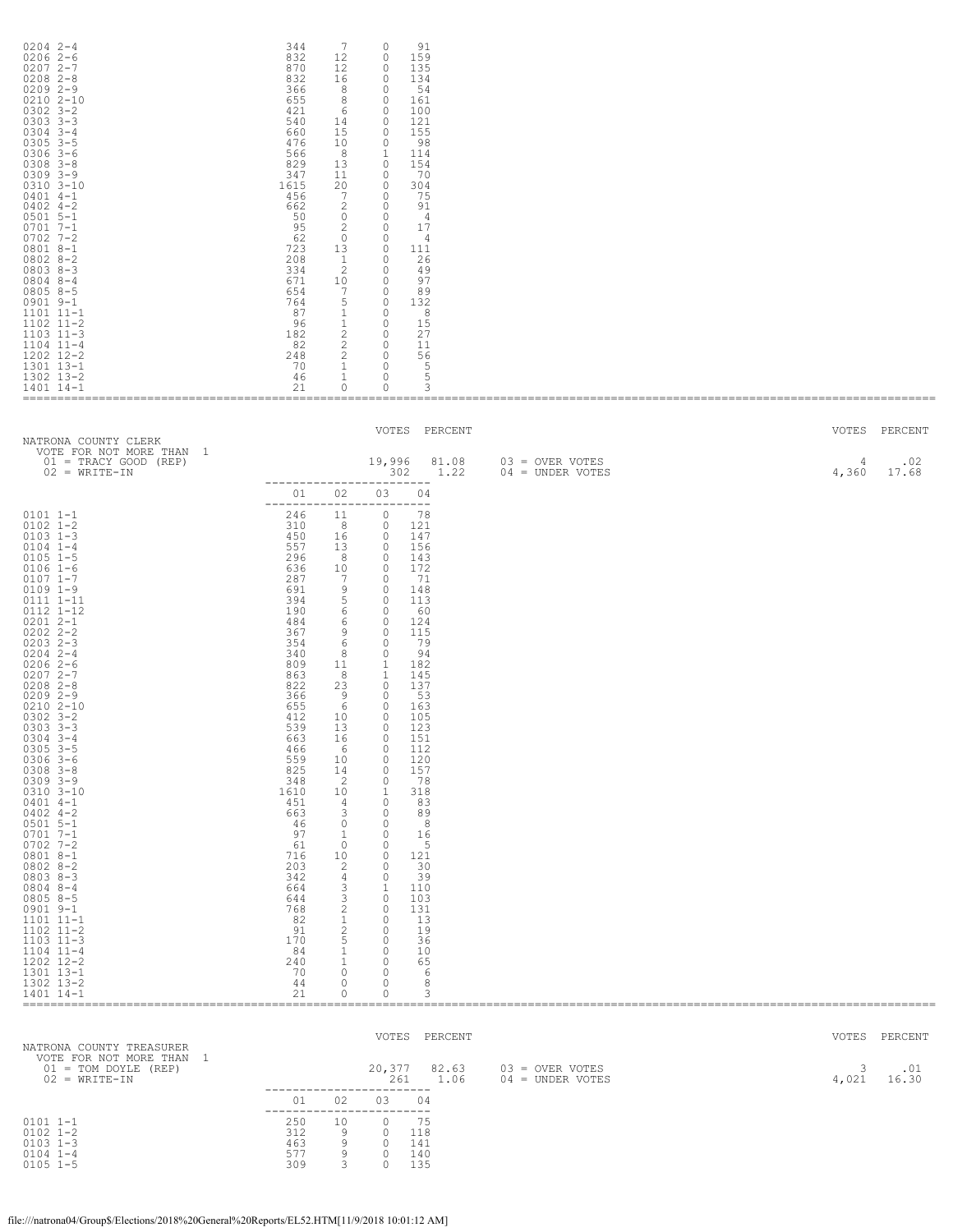| $0106$ $1-6$<br>$0107$ $1 - 7$<br>$0109$ $1-9$<br>$0111$ $1-11$<br>$0112$ $1-12$<br>$02012 - -1$<br>$02022 - 2 - 2$<br>$02032 - 3$<br>$02042 - -4$<br>$02062 - -6$<br>$02072 - -7$<br>$0208$ $2 - 8$<br>$02092 - -9$<br>$02102 - 10$<br>$0302$ $3 - 2$<br>$0303$ $3-3$<br>$0304$ 3-4<br>$0305$ 3-5<br>$0306$ 3-6<br>$0308$ $3 - 8$<br>$0309$ $3 - 9$<br>$0310$ $3 - 10$<br>$0401$ 4-1<br>$0402$ 4-2<br>$0501$ 5-1<br>$07017 - -1$<br>$0702$ 7-2<br>$08018 - -1$<br>$08028 - 2$<br>$08038 - 3$<br>$08048 - -4$<br>$08058 - 5$<br>$0901$ $9-1$<br>$1101$ $11-1$<br>$1102$ $11-2$<br>$1103$ $11-3$<br>$1104$ $11-4$<br>1202 12-2<br>1301 13-1<br>1302 13-2<br>$1401$ $14-1$ | 658<br>13<br>147<br>$\Omega$<br>294<br>6<br>1<br>64<br>709<br>7<br>132<br>$\circ$<br>420<br>2<br>90<br>$\circ$<br>192<br>3<br>$\circ$<br>61<br>490<br>11<br>113<br>$\circ$<br>381<br>6<br>104<br>$\circ$<br>356<br>5<br>78<br>0<br>349<br>6<br>87<br>$\circ$<br>841<br>13<br>149<br>$\circ$<br>877<br>7<br>$\Omega$<br>133<br>845<br>19<br>118<br>$\Omega$<br>369<br>53<br>6<br>$\circ$<br>681<br>135<br>8<br>$\circ$<br>425<br>98<br>4<br>$\circ$<br>545<br>9<br>121<br>$\circ$<br>662<br>12<br>156<br>$\Omega$<br>476<br>103<br>5<br>$\Omega$<br>7<br>567<br>115<br>$\circ$<br>837<br>148<br>11<br>$\circ$<br>342<br>8<br>78<br>$\circ$<br>1630<br>9<br>0<br>300<br>454<br>7<br>2<br>75<br>656<br>5<br>94<br>0<br>- 5<br>49<br>0<br>$\circ$<br>97<br>1<br>16<br>0<br>60<br>$\circ$<br>6<br>$\circ$<br>722<br>9<br>$\circ$<br>116<br>211<br>$\mathbb O$<br>24<br>0<br>344<br>5<br>36<br>0<br>5<br>674<br>99<br>0<br>651<br>5<br>0<br>94<br>764<br>$\overline{c}$<br>135<br>0<br>90<br>$\circ$<br>$\circ$<br>-6<br>95<br>1<br>16<br>$\circ$<br>$1\,$<br>178<br>32<br>0<br>88<br>1<br>0<br>6<br>250<br>55<br>1<br>$\circ$<br>70<br>$\Omega$<br>6<br>$\circ$<br>46<br>5<br>$\circ$<br>21<br>$\Omega$<br>0<br>3 |                   |
|--------------------------------------------------------------------------------------------------------------------------------------------------------------------------------------------------------------------------------------------------------------------------------------------------------------------------------------------------------------------------------------------------------------------------------------------------------------------------------------------------------------------------------------------------------------------------------------------------------------------------------------------------------------------------|--------------------------------------------------------------------------------------------------------------------------------------------------------------------------------------------------------------------------------------------------------------------------------------------------------------------------------------------------------------------------------------------------------------------------------------------------------------------------------------------------------------------------------------------------------------------------------------------------------------------------------------------------------------------------------------------------------------------------------------------------------------------------------------------------------------------------------------------------------------------------------------------------------------------------------------------------------------------------------------------------------------------------------------------------------------------------------------------------------------------------------------------------------------------------------------------------------------|-------------------|
|                                                                                                                                                                                                                                                                                                                                                                                                                                                                                                                                                                                                                                                                          | $U \cap T \cap T$                                                                                                                                                                                                                                                                                                                                                                                                                                                                                                                                                                                                                                                                                                                                                                                                                                                                                                                                                                                                                                                                                                                                                                                            | $U \cap T \cap T$ |

| NATRONA COUNTY ASSESSOR                                                                                                                                                                                                                                                                                                                                                                                                                                                                                                                                                                                                                                                                                                    |                                                                                                                                                                                                                                                                                                                        |                                                                                                                                                                                                                                                                                                                                                                    | VOTES                                                                                                                                                                                                                                                                                                                                                                                                                                                                                                                                                                                                                                                           | PERCENT                                                                                                                                                                                                                                                                                                                                      |                                       | VOTES           | PERCENT       |
|----------------------------------------------------------------------------------------------------------------------------------------------------------------------------------------------------------------------------------------------------------------------------------------------------------------------------------------------------------------------------------------------------------------------------------------------------------------------------------------------------------------------------------------------------------------------------------------------------------------------------------------------------------------------------------------------------------------------------|------------------------------------------------------------------------------------------------------------------------------------------------------------------------------------------------------------------------------------------------------------------------------------------------------------------------|--------------------------------------------------------------------------------------------------------------------------------------------------------------------------------------------------------------------------------------------------------------------------------------------------------------------------------------------------------------------|-----------------------------------------------------------------------------------------------------------------------------------------------------------------------------------------------------------------------------------------------------------------------------------------------------------------------------------------------------------------------------------------------------------------------------------------------------------------------------------------------------------------------------------------------------------------------------------------------------------------------------------------------------------------|----------------------------------------------------------------------------------------------------------------------------------------------------------------------------------------------------------------------------------------------------------------------------------------------------------------------------------------------|---------------------------------------|-----------------|---------------|
| VOTE FOR NOT MORE THAN 1<br>01 = MATTHEW KEATING (REP)<br>$02 = WRITE-TN$                                                                                                                                                                                                                                                                                                                                                                                                                                                                                                                                                                                                                                                  |                                                                                                                                                                                                                                                                                                                        |                                                                                                                                                                                                                                                                                                                                                                    | 2,166<br>-------------------------                                                                                                                                                                                                                                                                                                                                                                                                                                                                                                                                                                                                                              | 17,841 72.34<br>8.78                                                                                                                                                                                                                                                                                                                         | $03 =$ OVER VOTES<br>04 = UNDER VOTES | 5<br>4,650      | .02<br>18.85  |
|                                                                                                                                                                                                                                                                                                                                                                                                                                                                                                                                                                                                                                                                                                                            | 01                                                                                                                                                                                                                                                                                                                     | 02                                                                                                                                                                                                                                                                                                                                                                 | 03                                                                                                                                                                                                                                                                                                                                                                                                                                                                                                                                                                                                                                                              | 04                                                                                                                                                                                                                                                                                                                                           |                                       |                 |               |
| $0101 1 - 1$<br>$0102$ $1 - 2$<br>$0103$ $1-3$<br>$0104$ 1-4<br>$0105$ 1-5<br>$0106 1 - 6$<br>$0107$ $1 - 7$<br>$0109$ $1-9$<br>0111 1-11<br>0112 1-12<br>$02012 - -1$<br>$0202$ $2 - 2$<br>$0203$ $2-3$<br>$0204$ 2-4<br>$02062-6$<br>$02072 - -7$<br>$0208$ 2-8<br>$02092 - -9$<br>$0210$ $2 - 10$<br>$0302$ $3 - 2$<br>$0303$ $3-3$<br>$0304$ 3-4<br>$0305$ $3-5$<br>$0306$ 3-6<br>$0308$ $3 - 8$<br>$0309$ $3 - 9$<br>0310 3-10<br>$0401$ 4-1<br>$0402$ 4-2<br>$0501$ 5-1<br>$07017 - -1$<br>$0702$ 7-2<br>$08018 - -1$<br>$08028 - 2$<br>$08038 - 3$<br>$0804$ 8-4<br>$08058 - 5$<br>$0901$ $9-1$<br>1101 11-1<br>$1102$ $11-2$<br>$1103$ $11-3$<br>$1104$ $11-4$<br>1202 12-2<br>1301 13-1<br>1302 13-2<br>1401 14-1 | 227<br>287<br>387<br>470<br>246<br>606<br>268<br>582<br>334<br>172<br>405<br>339<br>311<br>303<br>685<br>788<br>772<br>327<br>567<br>385<br>470<br>595<br>413<br>480<br>750<br>303<br>1390<br>429<br>595<br>44<br>97<br>52<br>674<br>174<br>314<br>595<br>610<br>650<br>76<br>78<br>153<br>85<br>223<br>70<br>39<br>21 | 29<br>28<br>63<br>81<br>45<br>62<br>20<br>95<br>60<br>20<br>80<br>46<br>41<br>42<br>127<br>73<br>75<br>44<br>98<br>36<br>63<br>65<br>57<br>79<br>84<br>40<br>165<br>27<br>52<br>$\overline{\mathbf{3}}$<br>$\frac{2}{7}$<br>45<br>20<br>17<br>69<br>38<br>94<br>$7\phantom{.0}\phantom{.0}7$<br>11<br>23<br>$\overline{2}$<br>25<br>$\overline{0}$<br>6<br>$\circ$ | ------------------------<br>$\circ$<br>$\circ$<br>$\circ$<br>$\bigcirc$<br>$\overline{0}$<br>$\overline{0}$<br>$\overline{0}$<br>$\overline{0}$<br>$\overline{0}$<br>$\overline{0}$<br>$\circ$<br>$\circ$<br>$\overline{0}$<br>$\circ$<br>$\circ$<br>$\circ$<br>$\mathbf{1}$<br>$\circ$<br>$\overline{0}$<br>$\overline{0}$<br>$\overline{0}$<br>$\circ$<br>$\circ$<br>$\circ$<br>1<br>$\circ$<br>$\circ$<br>$\Omega$<br>$\overline{1}$<br>$\overline{0}$<br>$\Omega$<br>1<br>$\bigcirc$<br>$\overline{0}$<br>$\overline{0}$<br>$\circ$<br>$\circ$<br>$\bigcirc$<br>$\bigcirc$<br>1<br>$\circ$<br>$\circ$<br>$\bigcirc$<br>$\overline{0}$<br>$\circ$<br>$\circ$ | 79<br>124<br>163<br>175<br>156<br>150<br>77<br>171<br>118<br>- 64<br>129<br>106<br>87<br>97<br>191<br>156<br>134<br>57<br>159<br>106<br>142<br>170<br>114<br>130<br>161<br>85<br>384<br>82<br>107<br>$\overline{7}$<br>15<br>- 6<br>128<br>41<br>-54<br>114<br>102<br>157<br>13<br>22<br>35<br>$_{\rm 8}$<br>58<br>6<br>$7\phantom{.0}$<br>3 |                                       |                 |               |
|                                                                                                                                                                                                                                                                                                                                                                                                                                                                                                                                                                                                                                                                                                                            |                                                                                                                                                                                                                                                                                                                        |                                                                                                                                                                                                                                                                                                                                                                    |                                                                                                                                                                                                                                                                                                                                                                                                                                                                                                                                                                                                                                                                 | VOTES PERCENT                                                                                                                                                                                                                                                                                                                                |                                       |                 | VOTES PERCENT |
| NATRONA COUNTY CLERK OF DISTRICT COURT<br>VOTE FOR NOT MORE THAN 1                                                                                                                                                                                                                                                                                                                                                                                                                                                                                                                                                                                                                                                         |                                                                                                                                                                                                                                                                                                                        |                                                                                                                                                                                                                                                                                                                                                                    |                                                                                                                                                                                                                                                                                                                                                                                                                                                                                                                                                                                                                                                                 |                                                                                                                                                                                                                                                                                                                                              |                                       |                 |               |
| $01 =$ ANNE VOLIN (REP)<br>$02 = WRITE-TN$                                                                                                                                                                                                                                                                                                                                                                                                                                                                                                                                                                                                                                                                                 |                                                                                                                                                                                                                                                                                                                        |                                                                                                                                                                                                                                                                                                                                                                    | 19,973<br>270                                                                                                                                                                                                                                                                                                                                                                                                                                                                                                                                                                                                                                                   | 80.99<br>1.09                                                                                                                                                                                                                                                                                                                                | 03 = OVER VOTES<br>$04 = UNDER VOTES$ | $\cap$<br>4,419 | 17.92         |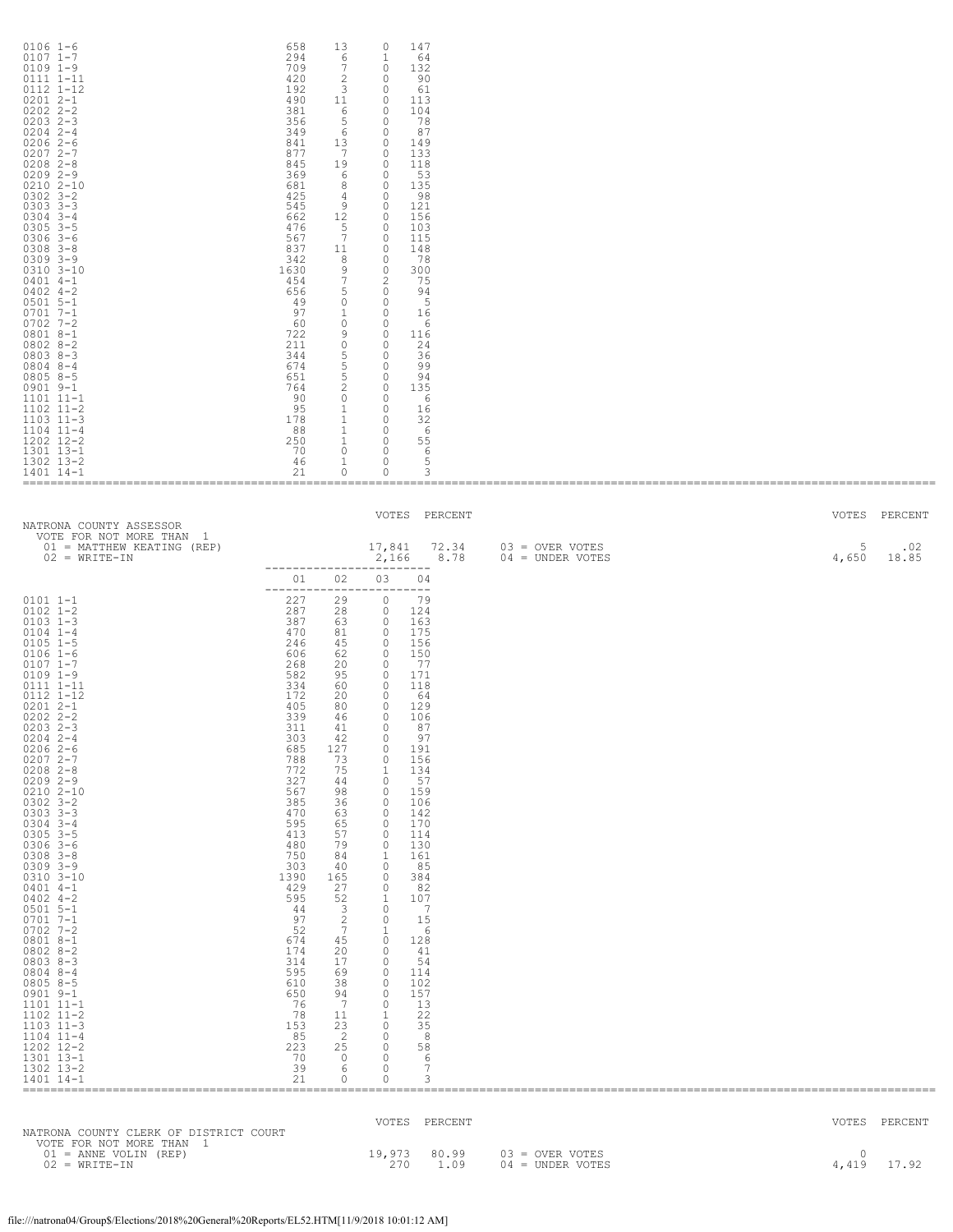| $0101 1 - 1$<br>$0102$ $1 - 2$<br>$0103$ $1-3$<br>$0104$ $1-4$<br>$0105$ 1-5<br>$0106 1 - 6$<br>$0107$ $1-7$<br>$0109$ $1-9$<br>0111 1-11<br>0112 1-12<br>$02012 - -1$<br>$0202$ $2 - 2$<br>$0203$ $2-3$<br>$0204$ 2-4<br>$02062-6$<br>$02072 - -7$<br>$0208$ 2-8<br>$02092 - -9$<br>$0210 2 - 10$<br>$0302$ $3 - 2$<br>$0303$ $3-3$<br>$0304$ 3-4<br>$0305$ 3-5<br>$0306$ 3-6<br>$0308$ $3 - 8$<br>$0309$ $3 - 9$<br>$0310$ $3 - 10$<br>$0401$ 4-1<br>$0402$ 4-2<br>$0501$ 5-1<br>$0701 7 - 1$<br>$0702$ 7-2                                                                                                                                                                                                | 02<br>01<br>------------------------<br>247<br>11<br>311<br>10<br>- 9<br>456<br>569<br>12<br>306<br>$\overline{\phantom{a}}$ 3<br>653<br>280<br>686<br>398<br>$\overline{2}$<br>188<br>$\overline{\mathbf{3}}$<br>488<br>7<br>368<br>351<br>10<br>337<br>15 0<br>805<br>861<br>831<br>18<br>372<br>649<br>421<br>6<br>535<br>661<br>468<br>6<br>548<br>4 <sup>1</sup><br>827<br>11 0<br>343<br>1595<br>453<br>646<br>49<br>97<br>60                                                                                                                                                                                                                                                       | 03<br>04<br>77<br>$\circ$<br>$\begin{matrix} 0& 118\\ 0& 148 \end{matrix}$<br>$\overline{0}$<br>145<br>$\overline{0}$<br>138<br>$\begin{matrix} 9 & 0 \\ 12 & 0 \\ 12 & 0 \end{matrix}$<br>156<br>73<br>150<br>$\overline{0}$<br>112<br>$\overline{0}$<br>65<br>$8 \qquad 0$<br>118<br>$\overline{\phantom{0}}$<br>116<br>$\overline{0}$<br>- 78<br>60<br>- 99<br>183<br>$9 \qquad \qquad 0$<br>147<br>$\overline{\phantom{0}}$<br>133<br>80<br>- 48<br>171<br>4 0<br>$\overline{0}$<br>100<br>80<br>132<br>90<br>160<br>$\begin{matrix} 0 \\ 0 \end{matrix}$<br>110<br>137<br>158<br>$5 \t 0$<br>80<br>$\begin{bmatrix} 16 & 0 \\ 4 & 0 \\ 5 & 0 \\ 0 & 0 \\ 0 & 0 \end{bmatrix}$<br>328<br>81<br>104<br>5<br>17<br>$0\qquad 0$<br>6                                                                                                                                                                                                                                       |                                                                           |                                      |
|--------------------------------------------------------------------------------------------------------------------------------------------------------------------------------------------------------------------------------------------------------------------------------------------------------------------------------------------------------------------------------------------------------------------------------------------------------------------------------------------------------------------------------------------------------------------------------------------------------------------------------------------------------------------------------------------------------------|-------------------------------------------------------------------------------------------------------------------------------------------------------------------------------------------------------------------------------------------------------------------------------------------------------------------------------------------------------------------------------------------------------------------------------------------------------------------------------------------------------------------------------------------------------------------------------------------------------------------------------------------------------------------------------------------|-----------------------------------------------------------------------------------------------------------------------------------------------------------------------------------------------------------------------------------------------------------------------------------------------------------------------------------------------------------------------------------------------------------------------------------------------------------------------------------------------------------------------------------------------------------------------------------------------------------------------------------------------------------------------------------------------------------------------------------------------------------------------------------------------------------------------------------------------------------------------------------------------------------------------------------------------------------------------------|---------------------------------------------------------------------------|--------------------------------------|
| 0801 8-1<br>$0802$ $8-2$<br>$08038-3$<br>0804 8-4<br>$0805$ 8-5<br>0901 9-1<br>$1101$ $11-1$<br>$1102$ $11-2$<br>$1103$ $11-3$<br>$1104$ $11-4$<br>1202 12-2<br>1301 13-1<br>1302 13-2<br>1401 14-1<br>DISTRICT COURT JUDGE                                                                                                                                                                                                                                                                                                                                                                                                                                                                                  | 704<br>202<br>339<br>659<br>641<br>743<br>5 <sub>5</sub><br>89<br>- 91<br>1<br>181<br>1<br>84<br>245<br>- 68<br>47<br>$\mathbf{1}$<br>21<br>$\circ$                                                                                                                                                                                                                                                                                                                                                                                                                                                                                                                                       | 10 0<br>133<br>$\begin{matrix} 1 & 0 \\ 2 & 0 \end{matrix}$<br>32<br>44<br>$\begin{matrix} 1 & & 0 \\ 4 & & 0 \end{matrix}$<br>118<br>105<br>$\overline{0}$<br>153<br>$0\qquad 0$<br>$\overline{7}$<br>$\overline{\phantom{0}}$<br>20<br>$\overline{0}$<br>29<br>$\begin{matrix} 1 & & 0 \\ 1 & & 0 \end{matrix}$<br>10<br>60<br>$0\qquad 0$<br>- 8<br>$\circ$<br>4<br>0<br>3<br>VOTES PERCENT                                                                                                                                                                                                                                                                                                                                                                                                                                                                                                                                                                              |                                                                           | VOTES PERCENT                        |
| VOTE FOR NOT MORE THAN 1<br>$01 = Yes$<br>$02 = No$                                                                                                                                                                                                                                                                                                                                                                                                                                                                                                                                                                                                                                                          | ------------------------<br>01 02                                                                                                                                                                                                                                                                                                                                                                                                                                                                                                                                                                                                                                                         | 03<br>04                                                                                                                                                                                                                                                                                                                                                                                                                                                                                                                                                                                                                                                                                                                                                                                                                                                                                                                                                                    | 17,993 72.96 03 = OVER VOTES<br>$3,723$ $15.10$ $04 = \text{UNDER VOTES}$ | $\overline{7}$<br>.03<br>2,939 11.92 |
| $0101$ $1-1$<br>$0102$ $1-2$<br>$0103$ $1-3$<br>$0104$ $1-4$<br>$0105$ 1-5<br>$0106 1-6$<br>$0107$ $1-7$<br>$0109$ $1-9$<br>$0111$ $1-11$<br>$0112$ $1-12$<br>$0201$ 2-1<br>0202 2-2<br>$0203$ $2-3$<br>$0204$ 2-4<br>$0.2042 - 6$ $0.2072 - 7$ $0.2082 - 8$ $0.2092 - 9$ $0.2102 - 10$<br>$0302$ 3-2<br>0303 3-3<br>$0304$ 3-4<br>$0305$ 3-5<br>$0306$ $3-6$<br>$0308$ $3 - 8$<br>$0309$ $3-9$<br>$0310$ $3-10$<br>$0401$ 4-1<br>$0402$ 4-2<br>$0501$ 5-1<br>$0701$ $7-1$<br>$0702$ 7-2<br>$0801 8 - 1$<br>$0802 8 - 2$<br>$0803$ $8-3$<br>$0804$ $8-4$<br>$0805 8 - 5$<br>$0901$ $9-1$<br>1101 11-1<br>$1102$ $11-2$<br>$1103$ $11-3$<br>$1104$ $11-4$<br>1202 12-2<br>1301 13-1<br>1302 13-2<br>1401 14-1 | ------------------------<br>227<br>69<br>304<br>80<br>439<br>97<br>540<br>104<br>325<br>54<br>131<br>583<br>277<br>56<br>634<br>109<br>403<br>63<br>178<br>43<br>441<br>108<br>330<br>90<br>324<br>62<br>330<br>47<br>735<br>137<br>762<br>131<br>717<br>166<br>306<br>78<br>620<br>99<br>74<br>392<br>485<br>114<br>613<br>130<br>428<br>81<br>511<br>77<br>741<br>136<br>311<br>69<br>1450<br>227<br>386<br>103<br>530<br>39<br>$\begin{array}{c} 149 \\ 9 \end{array}$<br>69<br>29<br>47<br>11<br>594<br>161<br>164<br>50<br>276<br>80<br>579<br>119<br>535<br>119<br>685<br>113<br>73<br>11<br>71<br>16<br>161<br>26<br>66<br>19<br>217<br>45<br>55<br>13<br>$\frac{33}{7}$<br>9<br>9 | $\overline{0}$<br>39<br>$\begin{matrix} 0 \\ 0 \end{matrix}$<br>55<br>77<br>$\overline{0}$<br>82<br>$\overline{0}$<br>68<br>104<br>0<br>$\mathbf{1}$<br>31<br>$\circ$<br>105<br>46<br>$\circ$<br>$\mathbb O$<br>35<br>$\mathbb O$<br>65<br>$\mathbb O$<br>71<br>$\mathbb O$<br>53<br>$\mathbb O$<br>65<br>$\circ$<br>131<br>$\mathbf{1}$<br>123<br>$\mathbb O$<br>99<br>$\mathbb O$<br>44<br>$\mathbb O$<br>105<br>$\begin{smallmatrix}1\\1\\1\end{smallmatrix}$<br>60<br>75<br>$\mathbb O$<br>87<br>75<br>$\circ$<br>$\mathbb O$<br>101<br>$\mathbb O$<br>119<br>$\circ$<br>48<br>$1\,$<br>261<br>$\mathbf 1$<br>48<br>$\mathbb O$<br>76<br>$\circ$<br>- 6<br>$\circ$<br>16<br>$\mathbb O$<br>8<br>$\mathbb O$<br>92<br>$1\,$<br>20<br>$\mathbb O$<br>29<br>$\mathbb O$<br>80<br>$\mathbb O$<br>96<br>$\mathbb O$<br>103<br>$\mathbb O$<br>12<br>$\circ$<br>25<br>$\circ$<br>24<br>$\mathbb O$<br>10<br>$\mathbb O$<br>44<br>$\circ$<br>8<br>$\circ$<br>10<br>$\circ$<br>8 |                                                                           |                                      |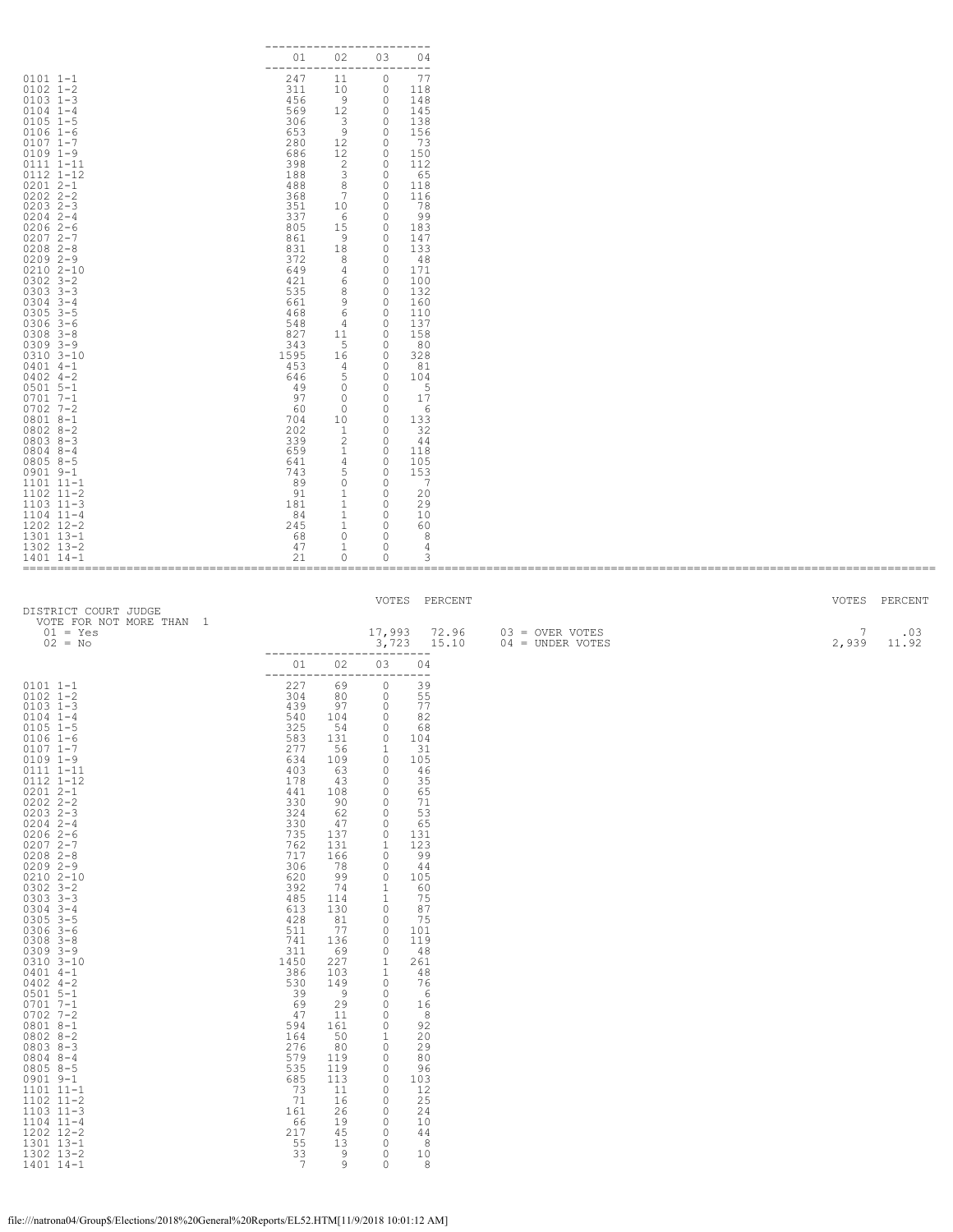| CIRCUIT COURT JUDGE                                                                                                                                                                                                                                                                                                                                                                                                                                                                                                                                                                                                                     |                                                                              |                                                                                                                                                                                                                                                                                                                                                                                                                                                                                                                                |                                                                                                                                                                                                                                                                                        | VOTES PERCENT                                                                                                                                                                                                                                                                                                              |                                                                                       |            | VOTES PERCENT |
|-----------------------------------------------------------------------------------------------------------------------------------------------------------------------------------------------------------------------------------------------------------------------------------------------------------------------------------------------------------------------------------------------------------------------------------------------------------------------------------------------------------------------------------------------------------------------------------------------------------------------------------------|------------------------------------------------------------------------------|--------------------------------------------------------------------------------------------------------------------------------------------------------------------------------------------------------------------------------------------------------------------------------------------------------------------------------------------------------------------------------------------------------------------------------------------------------------------------------------------------------------------------------|----------------------------------------------------------------------------------------------------------------------------------------------------------------------------------------------------------------------------------------------------------------------------------------|----------------------------------------------------------------------------------------------------------------------------------------------------------------------------------------------------------------------------------------------------------------------------------------------------------------------------|---------------------------------------------------------------------------------------|------------|---------------|
| VOTE FOR NOT MORE THAN 1<br>$01 = Yes$<br>$02 = No$                                                                                                                                                                                                                                                                                                                                                                                                                                                                                                                                                                                     |                                                                              |                                                                                                                                                                                                                                                                                                                                                                                                                                                                                                                                |                                                                                                                                                                                                                                                                                        | $3,645$ 14.78                                                                                                                                                                                                                                                                                                              | 17,613 71.42 03 = OVER VOTES<br>3,645 14.78 04 = UNDER VOTES                          | 4<br>3,400 | .02<br>13.79  |
|                                                                                                                                                                                                                                                                                                                                                                                                                                                                                                                                                                                                                                         |                                                                              | 01 02 03                                                                                                                                                                                                                                                                                                                                                                                                                                                                                                                       | ----------                                                                                                                                                                                                                                                                             | 04                                                                                                                                                                                                                                                                                                                         |                                                                                       |            |               |
| $0101 1 - 1$<br>$0102$ $1-2$<br>$0103$ $1-3$<br>$0104$ $1-4$<br>$0105$ 1-5<br>$0106$ $1-6$<br>$0107$ 1-7<br>$0109$ $1-9$<br>0111 1-11<br>0112 1-12<br>$02012 - -1$<br>$0202$ $2 - 2$<br>$0203$ 2-3<br>$0204$ 2-4<br>$02062-6$<br>$02072 - -7$<br>$0208$ 2-8<br>$02092 - -9$<br>$0210 2 - 10$<br>$0302$ $3 - 2$<br>$0303$ $3-3$<br>$0304$ 3-4<br>$0305$ 3-5<br>$0306$ 3-6<br>$0308$ $3 - 8$<br>$0309$ $3 - 9$<br>$0310$ $3 - 10$<br>$0401$ 4-1<br>$0402$ 4-2<br>$0501$ 5-1<br>$0701$ $7-1$<br>$0702$ 7-2<br>0801 8-1<br>$08028-2$<br>$08038-3$<br>$0804$ 8-4<br>$08058-5$<br>$0901$ $9-1$<br>1101 11-1<br>$1102$ $11-2$<br>$1103$ $11-3$ | $\begin{array}{c} 227 \\ 291 \\ 426 \\ 530 \\ 297 \\ \end{array}$<br>734 128 | 68<br>$\begin{matrix} 83 & 0 \\ 98 & 0 \end{matrix}$<br>73 0<br>95   0<br>68   0<br>46 0<br>52 0<br>737 113 0<br>760 127 0<br>84 0<br>$\begin{array}{ccc} 94 & & 0 \\ 88 & & 1 \end{array}$<br>475 111 0<br>71 0<br>$\begin{matrix} &67&&&1\\ 204&&&0 \end{matrix}$<br>86 0<br>148 0<br>6<br>16<br>$8 \qquad 0$<br>595 154 0<br>173 46 0<br>86 0<br>570 118 0<br>$\begin{array}{cc} 118 & 0 \\ 119 & 0 \end{array}$<br>$8 \t 0$<br>$\begin{array}{cccc} 65 & 21 & 0 & 26 \\ 153 & 27 & 1 & 30 \\ 59 & 24 & 0 & 12 \end{array}$ | ------------------------<br>$\circ$<br>$\begin{array}{cccc} 96 & 0 & 100 \\ 54 & 0 & 96 \\ 142 & 0 & 122 \end{array}$<br>97 0 90<br>87 0 79<br>64 0 65<br>153 1 113<br>578  144  0  108<br>421  78  0  85<br>$\overline{0}$<br>$\begin{array}{c} 0 \\ 0 \end{array}$<br>$\overline{0}$ | 40<br>65<br>89<br>40<br>121<br>64<br>41<br>74<br>153<br>130<br>48<br>116<br>68<br>89<br>116<br>134<br>52<br>287<br>52<br>83<br>8<br>18<br>- 8<br>98<br>16<br>36<br>90<br>111<br>129<br>16                                                                                                                                  |                                                                                       |            |               |
| $1104$ $11-4$<br>1202 12-2<br>1301 13-1<br>1302 13-2<br>1401 14-1                                                                                                                                                                                                                                                                                                                                                                                                                                                                                                                                                                       | $_{\circ}$ 8                                                                 | 8 <sup>8</sup>                                                                                                                                                                                                                                                                                                                                                                                                                                                                                                                 | 205 46 0 55<br>55 12 0 9<br>33 9 0 10<br>$\circ$                                                                                                                                                                                                                                       | 8                                                                                                                                                                                                                                                                                                                          |                                                                                       |            |               |
|                                                                                                                                                                                                                                                                                                                                                                                                                                                                                                                                                                                                                                         |                                                                              |                                                                                                                                                                                                                                                                                                                                                                                                                                                                                                                                |                                                                                                                                                                                                                                                                                        | VOTES PERCENT                                                                                                                                                                                                                                                                                                              |                                                                                       |            | VOTES PERCENT |
| CASPER CITY COUNCIL WARD I CASPER CITY WARD 1                                                                                                                                                                                                                                                                                                                                                                                                                                                                                                                                                                                           |                                                                              |                                                                                                                                                                                                                                                                                                                                                                                                                                                                                                                                |                                                                                                                                                                                                                                                                                        |                                                                                                                                                                                                                                                                                                                            |                                                                                       | 4<br>1,205 | .08<br>22.89  |
|                                                                                                                                                                                                                                                                                                                                                                                                                                                                                                                                                                                                                                         |                                                                              |                                                                                                                                                                                                                                                                                                                                                                                                                                                                                                                                |                                                                                                                                                                                                                                                                                        | 01 02 03 04 05<br>-------------------------------                                                                                                                                                                                                                                                                          | 04 = OVER VOTES<br>05 = UNDER VOTES                                                   |            |               |
| $0101 1 - 1$<br>$0102$ $1-2$<br>$0103$ $1-3$<br>$0104$ 1-4<br>$0105$ 1-5<br>$0106$ $1-6$<br>$0107$ $1 - 7$                                                                                                                                                                                                                                                                                                                                                                                                                                                                                                                              | 307                                                                          |                                                                                                                                                                                                                                                                                                                                                                                                                                                                                                                                |                                                                                                                                                                                                                                                                                        | $\begin{array}{cccc} 141 & 126 & 4 & 2 & 62 \\ 157 & 171 & 9 & 0 & 102 \\ 252 & 222 & 1 & 0 & 138 \\ 224 & 282 & 8 & 1 & 134 \\ 141 & 173 & 2 & 0 & 131 \\ 142 & 173 & 2 & 0 & 131 \\ 143 & 2 & 0 & 131 \\ 25 & 2 & 0 & 131 \\ 27 & 2 & 0 & 132 \\ 28 & 2 & 0 & 132 \\ 29 & 20 & 2 & 132 \\ 20 & 20 & 2 &$<br>318 10 0 167 |                                                                                       |            |               |
| $0109$ $1-9$<br>0111 1-11<br>$0112$ $1-12$                                                                                                                                                                                                                                                                                                                                                                                                                                                                                                                                                                                              | 102                                                                          | 94                                                                                                                                                                                                                                                                                                                                                                                                                                                                                                                             | $2 \t 0$                                                                                                                                                                                                                                                                               | $\begin{array}{ccccccccc}\n 175 & 129 & & 2 & & 0 & 59 \\  291 & 336 & & 6 & & 0 & 214 \\  204 & 164 & & 3 & & 1 & 140\n\end{array}$<br>58                                                                                                                                                                                 |                                                                                       |            |               |
| CASPER CITY COUNCIL WARD I (UNEXPIRED)                                                                                                                                                                                                                                                                                                                                                                                                                                                                                                                                                                                                  |                                                                              |                                                                                                                                                                                                                                                                                                                                                                                                                                                                                                                                |                                                                                                                                                                                                                                                                                        | VOTES PERCENT                                                                                                                                                                                                                                                                                                              |                                                                                       |            | VOTES PERCENT |
| CASPER CITY WARD 1<br>VOTE FOR NOT MORE THAN 1<br>01 = MICHAEL E. HUBER<br>02 = AIMEE KIDD<br>$03 = WRITE-IN$                                                                                                                                                                                                                                                                                                                                                                                                                                                                                                                           |                                                                              |                                                                                                                                                                                                                                                                                                                                                                                                                                                                                                                                |                                                                                                                                                                                                                                                                                        | 37 .70                                                                                                                                                                                                                                                                                                                     | $1,447$ $27.48$ $04 = \text{OVER VOTES}$<br>$37$ $37$ $70$ $05 = \text{ UNDER VOTES}$ | 1<br>841   | .02<br>15.97  |
| $0101$ $1-1$                                                                                                                                                                                                                                                                                                                                                                                                                                                                                                                                                                                                                            |                                                                              | 163 120                                                                                                                                                                                                                                                                                                                                                                                                                                                                                                                        |                                                                                                                                                                                                                                                                                        | 01 02 03 04 05<br>-------------------------------<br>7 0 45                                                                                                                                                                                                                                                                |                                                                                       |            |               |
| $0102$ $1-2$<br>$0103$ $1-3$<br>$0104$ $1-4$                                                                                                                                                                                                                                                                                                                                                                                                                                                                                                                                                                                            |                                                                              |                                                                                                                                                                                                                                                                                                                                                                                                                                                                                                                                |                                                                                                                                                                                                                                                                                        |                                                                                                                                                                                                                                                                                                                            |                                                                                       |            |               |
| $0105$ $1-5$<br>$0106$ 1-6<br>$0107$ $1-7$                                                                                                                                                                                                                                                                                                                                                                                                                                                                                                                                                                                              |                                                                              |                                                                                                                                                                                                                                                                                                                                                                                                                                                                                                                                |                                                                                                                                                                                                                                                                                        |                                                                                                                                                                                                                                                                                                                            |                                                                                       |            |               |
| $0109$ $1-9$<br>0111 1-11<br>$0112$ $1-12$                                                                                                                                                                                                                                                                                                                                                                                                                                                                                                                                                                                              |                                                                              |                                                                                                                                                                                                                                                                                                                                                                                                                                                                                                                                |                                                                                                                                                                                                                                                                                        | $\begin{array}{cccccccc} 163 & 120 & 4 & 5 & 0 & 4 & 9 \\ 163 & 120 & 15 & 1 & 5 & 0 & 74 \\ 350 & 164 & 2 & 1 & 96 & 94 \\ 391 & 159 & 5 & 0 & 94 & 94 \\ 424 & 231 & 9 & 0 & 138 \\ 185 & 135 & 3 & 0 & 42 \\ 531 & 90 & 1 & 0 & 182 \\ 339 & 90 & 1 & 0 & 82 \\ 132 & 78 & 0 & 0 & 46 \\ \end{array}$                   |                                                                                       |            |               |

====================================================================================================================================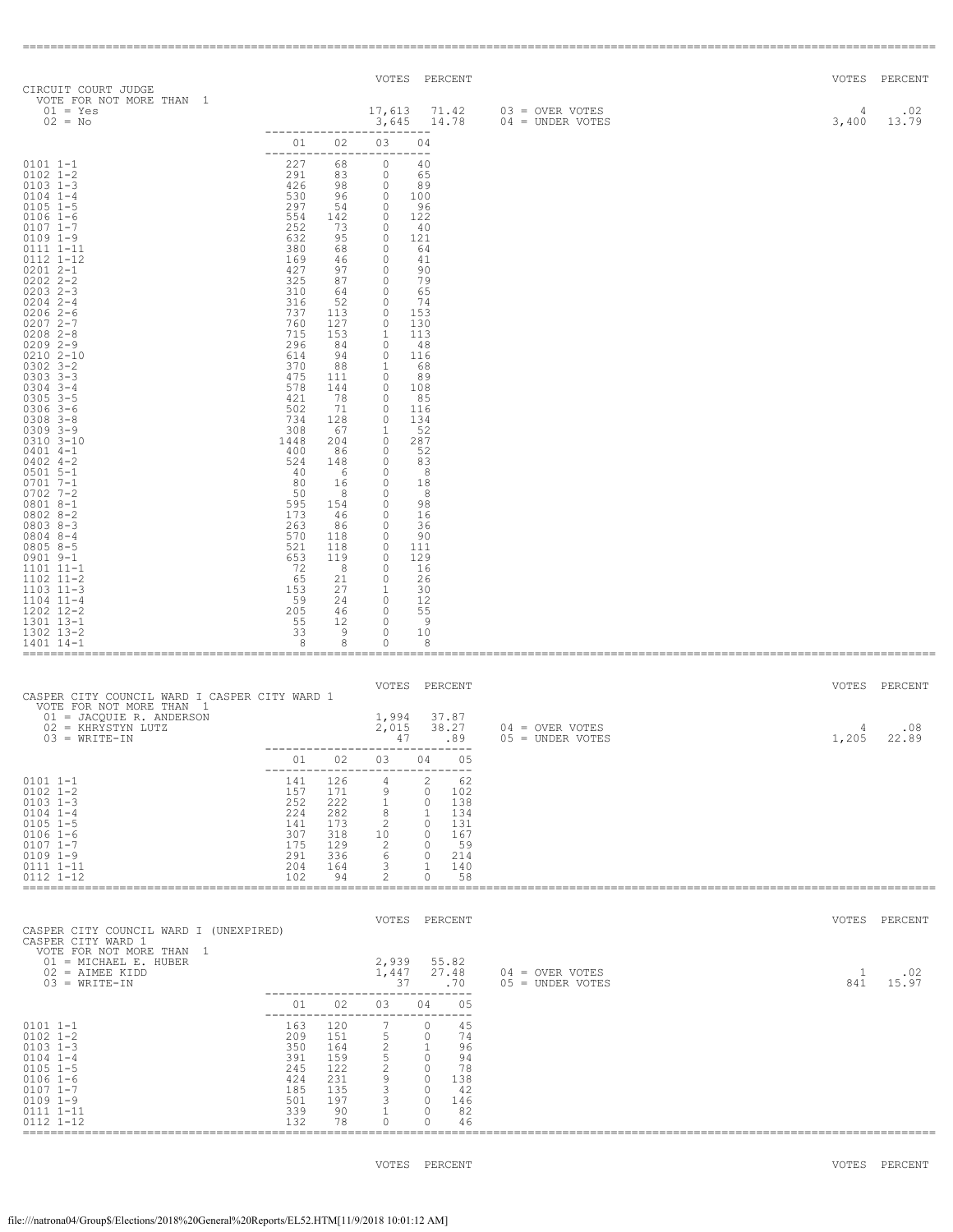|  | CASPER CITY COUNCIL WARD II CASPER CITY WARD 2 |  |  |  |
|--|------------------------------------------------|--|--|--|
|  |                                                |  |  |  |

| VOTE FOR NOT MORE THAN 1<br>$01 = SHANN JOHNSON$<br>$02$ = MARK P. KAWA<br>$03 = WRITE-TN$                             |                          |                          | 3,399<br>1,303<br>56                         | 55.29<br>21.19<br>.91                           | $04 =$ OVER VOTES<br>$05 = UNDER VOTES$                  | $\circ$<br>1,390 | 22.61         |
|------------------------------------------------------------------------------------------------------------------------|--------------------------|--------------------------|----------------------------------------------|-------------------------------------------------|----------------------------------------------------------|------------------|---------------|
| $02012 - 1$                                                                                                            | 01<br>343                | 02<br>144                | 03<br>6                                      | 05<br>04<br>---<br>0<br>121                     |                                                          |                  |               |
| $0202$ $2 - 2$<br>$0203$ $2-3$<br>$0204$ 2-4<br>$02062-6$                                                              | 248<br>241<br>208<br>563 | 123<br>102<br>114<br>181 | 9<br>3<br>6                                  | 0<br>111<br>93<br>0<br>0<br>114<br>253<br>0     |                                                          |                  |               |
| $02072 - -7$<br>$0208$ 2-8<br>$02092 - -9$                                                                             | 551<br>543<br>228        | 227<br>160<br>121        | 6<br>6<br>10<br>2                            | 233<br>0<br>177<br>0<br>-77<br>0                |                                                          |                  |               |
| 0210 2-10                                                                                                              | 474                      | 131                      | 8                                            | 211<br>0                                        |                                                          |                  |               |
| CASPER CITY COUNCIL WARD II (UNEXPIRED)<br>CASPER CITY WARD 2                                                          |                          |                          |                                              | VOTES PERCENT                                   |                                                          |                  | VOTES PERCENT |
| VOTE FOR NOT MORE THAN 1<br>$01$ = KENNETH BATES<br>02 = WILLIAM P. KNIGHT JR.<br>$03 = WRITE-TN$                      |                          |                          | 2,254<br>2,216<br>49                         | 36.66<br>36.04<br>.80                           | $04 =$ OVER VOTES<br>05 = UNDER VOTES                    | 1<br>1,628       | .02<br>26.48  |
|                                                                                                                        | 01<br>$- - - - - -$      | 02                       | 03                                           | 04<br>05<br>---                                 |                                                          |                  |               |
| $02012 - -1$<br>$0202$ $2 - 2$<br>$0203$ 2-3                                                                           | 253<br>180<br>173        | 218<br>167<br>145        | 6<br>5<br>3                                  | $\circ$<br>137<br>0<br>139<br>0<br>118          |                                                          |                  |               |
| $0204$ 2-4<br>$02062-6$<br>$02072 - -7$                                                                                | 153<br>362<br>329        | 154<br>342<br>401        | 6<br>-5<br>10                                | 129<br>$\circ$<br>294<br>0<br>277<br>0          |                                                          |                  |               |
| $0208$ 2-8<br>$02092 - -9$<br>$02102 - 10$                                                                             | 367<br>157<br>280        | 318<br>173<br>298        | 10<br>2<br>2                                 | 195<br>0<br>96<br>0<br>1<br>243                 |                                                          |                  |               |
|                                                                                                                        |                          |                          |                                              | VOTES PERCENT                                   |                                                          | VOTES            | PERCENT       |
| CASPER CITY COUNCIL WARD III CASPER CITY WARD 3<br>VOTE FOR NOT MORE THAN 2<br>$01 =$ STEVEN FREEL<br>$02$ = PETE OWEN |                          |                          | 2,859<br>2,333                               | 21.44<br>17.49                                  | $04$ = WRITE-IN<br>$05 =$ OVER VOTES                     | 73<br>28         | .55<br>.21    |
| $03$ = RAY PACHECO                                                                                                     | 01                       | 02                       | 4,102<br>03                                  | 30.76<br>04<br>05                               | $06 =$ UNDER VOTES<br>06                                 | 3,941            | 29.55         |
| $0302$ $3 - 2$<br>$0303$ $3-3$                                                                                         | 236                      | 190                      | 322                                          | 2<br>4                                          | 300                                                      |                  |               |
| $0304$ 3-4                                                                                                             | 282<br>371               | 226<br>284               | 450<br>476                                   | $\circ$<br>-6<br>15<br>0                        | 386<br>514                                               |                  |               |
| $0305$ $3-5$                                                                                                           | 264                      | 220                      | 343                                          | 2<br>4                                          | 335                                                      |                  |               |
| $0306$ 3-6<br>$0308$ $3 - 8$<br>$0309$ $3 - 9$<br>$0310$ $3 - 10$                                                      | 275<br>421<br>213<br>797 | 224<br>354<br>144<br>691 | 425<br>634<br>262<br>1190                    | 3<br>8<br>17<br>10<br>- 8<br>$\circ$<br>18<br>4 | 443<br>556<br>229<br>1178                                |                  |               |
|                                                                                                                        |                          |                          | VOTES                                        | -----------------------<br>PERCENT              |                                                          |                  | VOTES PERCENT |
| BAR NUNN MAYOR<br>VOTE FOR NOT MORE THAN 1<br>01 = PATRICK R. FORD                                                     |                          |                          | 645                                          | 86.00                                           | 03 = OVER VOTES                                          | $\circ$          |               |
| $02 = WRITE-IN$                                                                                                        |                          |                          | 16<br>-----------------------<br>01 02 03 04 | 2.13                                            | 04 = UNDER VOTES                                         | 89               | 11.87         |
| $08058 - 5$                                                                                                            |                          | 645 16                   | ----------------------<br>$0$ 89             |                                                 |                                                          |                  |               |
| BAR NUNN TOWN COUNCIL                                                                                                  |                          |                          |                                              | VOTES PERCENT                                   |                                                          |                  | VOTES PERCENT |
| VOTE FOR NOT MORE THAN 2<br>01 = STONEY BUSCH<br>02 = ROBERT W. HOOVER                                                 |                          |                          |                                              | 321 21.40                                       | $04$ = WRITE-IN<br>357 23.80 05 = OVER VOTES             | 19<br>- 2        | 1.27<br>.13   |
| $03$ = TERI KELLY                                                                                                      |                          |                          |                                              | 01  02  03  04  05  06                          | 393  26.20  06 = UNDER VOTES                             | 408              | 27.20         |
| $08058 - 5$                                                                                                            |                          |                          |                                              | 321 357 393 19 2 408                            |                                                          |                  |               |
|                                                                                                                        |                          |                          |                                              | VOTES PERCENT                                   |                                                          |                  | VOTES PERCENT |
| EVANSVILLE MAYOR<br>VOTE FOR NOT MORE THAN 1<br>01 = JENNIFER SORENSON<br>$02 = WRTTE-TN$                              |                          |                          | -----------------------                      | 456 84.76                                       | 456  84.76  03 = OVER VOTES<br>8  1.49  04 = UNDER VOTES | $\circ$<br>74    | 13.75         |
|                                                                                                                        |                          |                          | 01  02  03  04<br>-----------------------    |                                                 |                                                          |                  |               |
| $0401$ 4-1                                                                                                             | 456                      |                          | 8 0 74                                       |                                                 |                                                          |                  |               |
| EVANSVILLE TOWN COUNCIL                                                                                                |                          |                          |                                              | VOTES PERCENT                                   |                                                          |                  | VOTES PERCENT |
| VOTE FOR NOT MORE THAN 2<br>$01 = CHAD EDWARDS$<br>$02 = JOSEPH A$ . KNOP<br>$03 = WRITE-TN$                           |                          |                          | 357<br>-7                                    | 397 36.90<br>33.18<br>.65                       | $04 =$ OVER VOTES<br>$05 =$ UNDER VOTES                  | $\circ$<br>315   | 29.28         |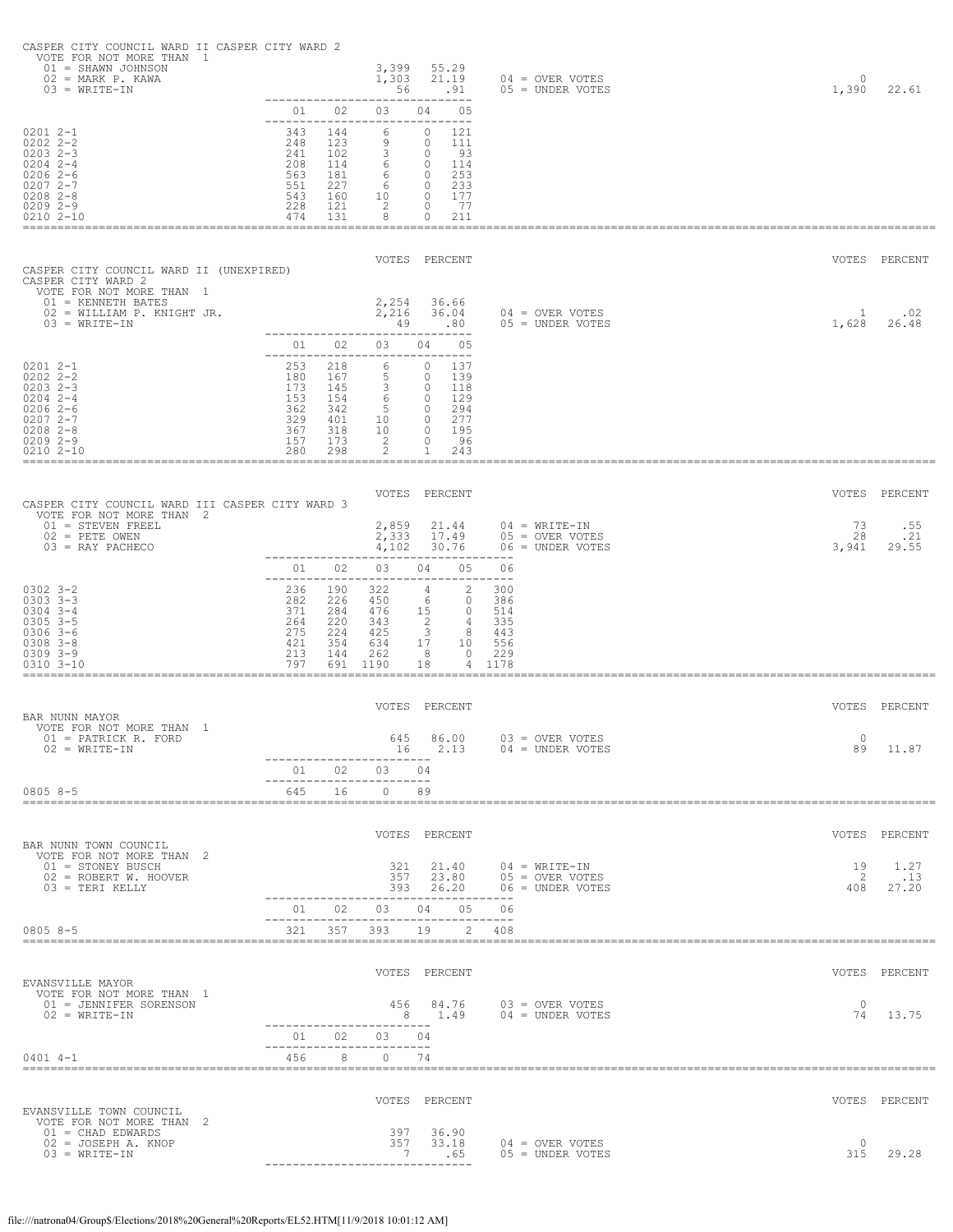| $0401$ 4-1                                                                                                                                                                                                                                                                                                                                                                                                                                                                                                                                                                                                                                                                                                                      | 01<br>397                                                                                                                                                                                                                                                                                                                                | 02<br>357                                                                                                                                                                                                                                                                                                                           | 03<br>$7^{\circ}$                                                                                                                                                                                                                                                                                                            | 04<br>05<br>$\circ$<br>315                                                                                                                                                                                                                                                                                                                                                                                                                                                                                                                                                                                                                                                                                                          |                                                                                                                                                                                                                                                                                                                                                                |                     |                     |
|---------------------------------------------------------------------------------------------------------------------------------------------------------------------------------------------------------------------------------------------------------------------------------------------------------------------------------------------------------------------------------------------------------------------------------------------------------------------------------------------------------------------------------------------------------------------------------------------------------------------------------------------------------------------------------------------------------------------------------|------------------------------------------------------------------------------------------------------------------------------------------------------------------------------------------------------------------------------------------------------------------------------------------------------------------------------------------|-------------------------------------------------------------------------------------------------------------------------------------------------------------------------------------------------------------------------------------------------------------------------------------------------------------------------------------|------------------------------------------------------------------------------------------------------------------------------------------------------------------------------------------------------------------------------------------------------------------------------------------------------------------------------|-------------------------------------------------------------------------------------------------------------------------------------------------------------------------------------------------------------------------------------------------------------------------------------------------------------------------------------------------------------------------------------------------------------------------------------------------------------------------------------------------------------------------------------------------------------------------------------------------------------------------------------------------------------------------------------------------------------------------------------|----------------------------------------------------------------------------------------------------------------------------------------------------------------------------------------------------------------------------------------------------------------------------------------------------------------------------------------------------------------|---------------------|---------------------|
| EVANSVILLE TOWN COUNCIL                                                                                                                                                                                                                                                                                                                                                                                                                                                                                                                                                                                                                                                                                                         |                                                                                                                                                                                                                                                                                                                                          |                                                                                                                                                                                                                                                                                                                                     |                                                                                                                                                                                                                                                                                                                              | VOTES PERCENT                                                                                                                                                                                                                                                                                                                                                                                                                                                                                                                                                                                                                                                                                                                       |                                                                                                                                                                                                                                                                                                                                                                |                     | VOTES PERCENT       |
| VOTE FOR NOT MORE THAN 1<br>01 = AARON VIGNEAULT<br>$02 = WRITE-TN$                                                                                                                                                                                                                                                                                                                                                                                                                                                                                                                                                                                                                                                             |                                                                                                                                                                                                                                                                                                                                          |                                                                                                                                                                                                                                                                                                                                     | 427<br>4<br>--------------------------                                                                                                                                                                                                                                                                                       | 79.37<br>.74                                                                                                                                                                                                                                                                                                                                                                                                                                                                                                                                                                                                                                                                                                                        | 03 = OVER VOTES<br>$04 = UNDER VOTES$                                                                                                                                                                                                                                                                                                                          | $\circ$<br>107      | 19.89               |
| $0401$ 4-1                                                                                                                                                                                                                                                                                                                                                                                                                                                                                                                                                                                                                                                                                                                      | 01<br>427                                                                                                                                                                                                                                                                                                                                | 02<br>4                                                                                                                                                                                                                                                                                                                             | 03<br>----------------------<br>0 107                                                                                                                                                                                                                                                                                        | 04                                                                                                                                                                                                                                                                                                                                                                                                                                                                                                                                                                                                                                                                                                                                  |                                                                                                                                                                                                                                                                                                                                                                |                     |                     |
| MILLS MAYOR                                                                                                                                                                                                                                                                                                                                                                                                                                                                                                                                                                                                                                                                                                                     |                                                                                                                                                                                                                                                                                                                                          |                                                                                                                                                                                                                                                                                                                                     |                                                                                                                                                                                                                                                                                                                              | VOTES PERCENT                                                                                                                                                                                                                                                                                                                                                                                                                                                                                                                                                                                                                                                                                                                       |                                                                                                                                                                                                                                                                                                                                                                |                     | VOTES PERCENT       |
| VOTE FOR NOT MORE THAN 1<br>01 = SETH M. COLEMAN<br>$02$ = MIKE PYATT<br>$03 = WRITE-IN$                                                                                                                                                                                                                                                                                                                                                                                                                                                                                                                                                                                                                                        |                                                                                                                                                                                                                                                                                                                                          |                                                                                                                                                                                                                                                                                                                                     | 511<br>279<br>-7                                                                                                                                                                                                                                                                                                             | 60.33<br>32.94<br>.83                                                                                                                                                                                                                                                                                                                                                                                                                                                                                                                                                                                                                                                                                                               | $04 =$ OVER VOTES<br>$05 =$ UNDER VOTES                                                                                                                                                                                                                                                                                                                        | $\Omega$<br>50      | 5.90                |
| 0801 8-1                                                                                                                                                                                                                                                                                                                                                                                                                                                                                                                                                                                                                                                                                                                        | 01<br>511                                                                                                                                                                                                                                                                                                                                | 02<br>279                                                                                                                                                                                                                                                                                                                           | 03<br>$7^{\circ}$                                                                                                                                                                                                                                                                                                            | 04<br>0.5<br>$\circ$<br>50                                                                                                                                                                                                                                                                                                                                                                                                                                                                                                                                                                                                                                                                                                          |                                                                                                                                                                                                                                                                                                                                                                |                     |                     |
| MILLS TOWN COUNCIL                                                                                                                                                                                                                                                                                                                                                                                                                                                                                                                                                                                                                                                                                                              |                                                                                                                                                                                                                                                                                                                                          |                                                                                                                                                                                                                                                                                                                                     |                                                                                                                                                                                                                                                                                                                              | VOTES PERCENT                                                                                                                                                                                                                                                                                                                                                                                                                                                                                                                                                                                                                                                                                                                       |                                                                                                                                                                                                                                                                                                                                                                |                     | VOTES PERCENT       |
| VOTE FOR NOT MORE THAN 2<br>01 = JAMES HOLLANDER<br>$02 = DARLA R. IVES$<br>$03 = WRITE-TN$                                                                                                                                                                                                                                                                                                                                                                                                                                                                                                                                                                                                                                     |                                                                                                                                                                                                                                                                                                                                          |                                                                                                                                                                                                                                                                                                                                     | 578<br>540<br>21                                                                                                                                                                                                                                                                                                             | 34.12<br>31.88<br>1.24                                                                                                                                                                                                                                                                                                                                                                                                                                                                                                                                                                                                                                                                                                              | $04 = OVER VOTES$<br>$05 =$ UNDER VOTES                                                                                                                                                                                                                                                                                                                        | $\Omega$<br>555     | 32.76               |
| $08018 - -1$                                                                                                                                                                                                                                                                                                                                                                                                                                                                                                                                                                                                                                                                                                                    | 01<br>578                                                                                                                                                                                                                                                                                                                                | 02<br>540                                                                                                                                                                                                                                                                                                                           | 03<br>-------------------<br>21                                                                                                                                                                                                                                                                                              | 04<br>0.5<br>----------<br>$\Omega$<br>555                                                                                                                                                                                                                                                                                                                                                                                                                                                                                                                                                                                                                                                                                          |                                                                                                                                                                                                                                                                                                                                                                |                     |                     |
| CASPER COLLEGE DISTRICT BOARD OF TRUSTEE NATRONA                                                                                                                                                                                                                                                                                                                                                                                                                                                                                                                                                                                                                                                                                |                                                                                                                                                                                                                                                                                                                                          |                                                                                                                                                                                                                                                                                                                                     |                                                                                                                                                                                                                                                                                                                              | VOTES PERCENT                                                                                                                                                                                                                                                                                                                                                                                                                                                                                                                                                                                                                                                                                                                       |                                                                                                                                                                                                                                                                                                                                                                |                     | VOTES PERCENT       |
| VOTE FOR NOT MORE THAN 3<br>$01 = KATHY DOLAN$<br>$02 = TIM S. KUGLER$<br>03 = SUE SCHILLING                                                                                                                                                                                                                                                                                                                                                                                                                                                                                                                                                                                                                                    | ---------------                                                                                                                                                                                                                                                                                                                          |                                                                                                                                                                                                                                                                                                                                     | 14,132<br>13,496<br>14,541                                                                                                                                                                                                                                                                                                   | 19.10<br>18.24<br>19.65<br>----------------------                                                                                                                                                                                                                                                                                                                                                                                                                                                                                                                                                                                                                                                                                   | $04 = WRITE-TN$<br>$05 =$ OVER VOTES<br>$06 =$ UNDER VOTES                                                                                                                                                                                                                                                                                                     | 366<br>18<br>31,433 | .49<br>.02<br>42.49 |
| $0101 1 - 1$<br>$0102$ $1 - 2$<br>$0103$ $1-3$<br>$0104$ $1-4$<br>$0105$ $1-5$<br>$0106 1 - 6$<br>$0107$ $1-7$<br>$0109$ $1-9$<br>0111 1-11<br>0112 1-12<br>$02012 - -1$<br>$0202$ $2 - 2$<br>$0203$ $2-3$<br>$0204$ 2-4<br>$02062 - -6$<br>$02072 - -7$<br>$0208$ $2 - 8$<br>$0209$ 2-9<br>$0210$ $2 - 10$<br>$0302$ $3 - 2$<br>$0303$ $3 - 3$<br>$0304$ 3-4<br>$0305$ 3-5<br>$0306$ 3-6<br>$0308$ $3 - 8$<br>$0309$ $3 - 9$<br>0310 3-10<br>$0401$ 4-1<br>$0402$ 4-2<br>$0501$ 5-1<br>$0701 7 - 1$<br>$0702$ 7-2<br>$08018 - -1$<br>$08028 - 2$<br>$08038 - 3$<br>0804 8-4<br>$08058 - 5$<br>$0901$ $9-1$<br>1101 11-1<br>$1102$ $11-2$<br>$1103$ $11-3$<br>$1104$ $11-4$<br>1202 12-2<br>1301 13-1<br>1302 13-2<br>1401 14-1 | 01<br>--------<br>188<br>220<br>323<br>400<br>222<br>464<br>210<br>449<br>289<br>147<br>377<br>266<br>250<br>251<br>543<br>575<br>557<br>242<br>477<br>325<br>395<br>490<br>331<br>372<br>606<br>261<br>1077<br>340<br>438<br>31<br>63<br>38<br>524<br>146<br>230<br>478<br>434<br>558<br>48<br>72<br>127<br>54<br>163<br>48<br>21<br>12 | 02<br>----<br>158<br>196<br>329<br>398<br>203<br>431<br>208<br>473<br>294<br>130<br>347<br>239<br>231<br>244<br>571<br>546<br>538<br>234<br>476<br>296<br>349<br>411<br>314<br>352<br>515<br>247<br>1069<br>309<br>442<br>27<br>58<br>38<br>496<br>135<br>241<br>462<br>405<br>539<br>55<br>66<br>127<br>55<br>158<br>50<br>25<br>9 | 03<br>199<br>225<br>324<br>421<br>256<br>474<br>214<br>452<br>295<br>145<br>385<br>278<br>257<br>256<br>584<br>581<br>563<br>248<br>473<br>316<br>395<br>488<br>342<br>402<br>585<br>273<br>1177<br>345<br>454<br>35<br>54<br>42<br>556<br>145<br>232<br>505<br>422<br>572<br>51<br>69<br>135<br>56<br>176<br>50<br>23<br>11 | 05<br>04<br>$\Omega$<br>8<br>12<br>$\circ$<br>8<br>$\circ$<br>21<br>$\circ$<br>- 6<br>$\circ$<br>25<br>-5<br>$\circ$<br>18<br>3<br>3<br>4<br>$\circ$<br>9<br>3<br>$7\overline{ }$<br>$\circ$<br>0<br>୪<br>6<br>$\circ$<br>10<br>$\Omega$<br>17<br>$\circ$<br>18<br>$\circ$<br>4<br>0<br>6<br>$\circ$<br>5<br>0<br>6<br>$\circ$<br>3<br>11<br>8<br>0<br>4<br>0<br>3<br>16<br>10<br>$\mathbf{0}$<br>24<br>3<br>-6<br>$\circ$<br>13<br>0<br>1<br>0<br>3<br>0<br>3<br>$\circ$<br>3<br>11<br>3<br>$\circ$<br>$\overline{c}$<br>$\circ$<br>11<br>$\circ$<br>9<br>$\circ$<br>4<br>$\circ$<br>$\circ$<br>$\circ$<br>$\circ$<br>$\circ$<br>8<br>$\circ$<br>5<br>$\circ$<br>$\circ$<br>$\circ$<br>$\mathbf{0}$<br>1<br>7<br>0<br>$\circ$<br>0 | 06<br>$- - -$<br>452<br>664<br>855<br>938<br>654<br>0 1060<br>458<br>$0$ 1152<br>652<br>342<br>721<br>683<br>571<br>569<br>1301<br>1332<br>1270<br>556<br>1040<br>639<br>880<br>1087<br>757<br>937<br>1263<br>493<br>2467<br>614<br>918<br>- 68<br>164<br>-77<br>951<br>276<br>450<br>878<br>980<br>1030<br>134<br>129<br>236<br>115<br>421<br>-79<br>80<br>40 |                     |                     |
|                                                                                                                                                                                                                                                                                                                                                                                                                                                                                                                                                                                                                                                                                                                                 |                                                                                                                                                                                                                                                                                                                                          |                                                                                                                                                                                                                                                                                                                                     |                                                                                                                                                                                                                                                                                                                              |                                                                                                                                                                                                                                                                                                                                                                                                                                                                                                                                                                                                                                                                                                                                     |                                                                                                                                                                                                                                                                                                                                                                |                     |                     |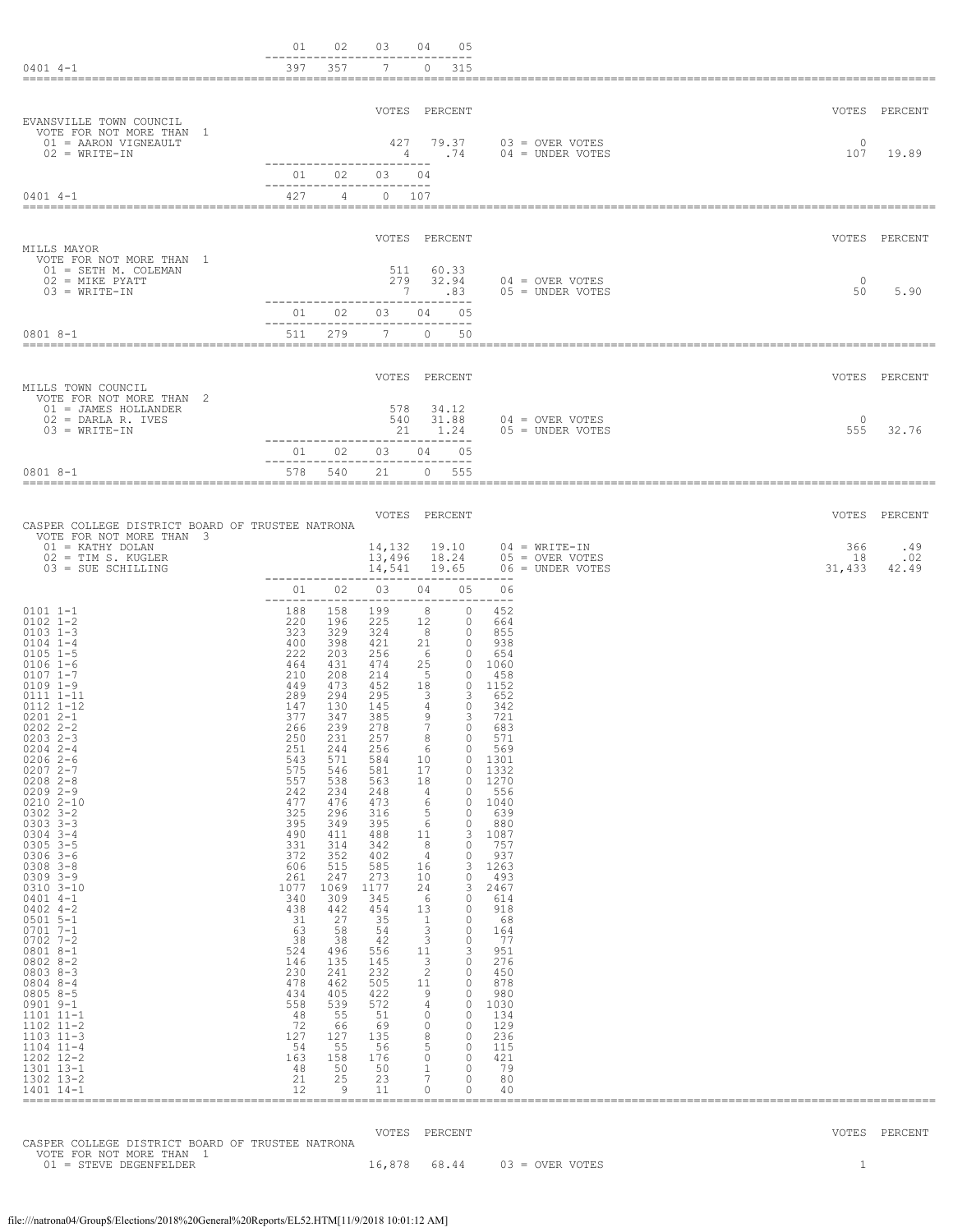| $02 = WRITE-TN$                                                                                                                                                                                                                                                                                                                                                                                                                                                                                                                                                                                                                                                | 164<br>------------------------                                                                                                                                                                                                                                                        |                                                                                                                                                                                                                                                            |                                                                                                                                                                                                                                                           |                                                                                                                                                                                                                                                          | .66                                                                                                                                                                                                                                               |                                                                                                                                                                                                                                                             | $04 =$ UNDER VOTES                                                                                                                                                                                                                                         |                                                                                                                                                                                                                                                                                                                                                                         |                                                                                                                                                                                                                                                                                                        |                                                                                                                                                                                                                                                                                     |  | 7,619 | 30.89         |
|----------------------------------------------------------------------------------------------------------------------------------------------------------------------------------------------------------------------------------------------------------------------------------------------------------------------------------------------------------------------------------------------------------------------------------------------------------------------------------------------------------------------------------------------------------------------------------------------------------------------------------------------------------------|----------------------------------------------------------------------------------------------------------------------------------------------------------------------------------------------------------------------------------------------------------------------------------------|------------------------------------------------------------------------------------------------------------------------------------------------------------------------------------------------------------------------------------------------------------|-----------------------------------------------------------------------------------------------------------------------------------------------------------------------------------------------------------------------------------------------------------|----------------------------------------------------------------------------------------------------------------------------------------------------------------------------------------------------------------------------------------------------------|---------------------------------------------------------------------------------------------------------------------------------------------------------------------------------------------------------------------------------------------------|-------------------------------------------------------------------------------------------------------------------------------------------------------------------------------------------------------------------------------------------------------------|------------------------------------------------------------------------------------------------------------------------------------------------------------------------------------------------------------------------------------------------------------|-------------------------------------------------------------------------------------------------------------------------------------------------------------------------------------------------------------------------------------------------------------------------------------------------------------------------------------------------------------------------|--------------------------------------------------------------------------------------------------------------------------------------------------------------------------------------------------------------------------------------------------------------------------------------------------------|-------------------------------------------------------------------------------------------------------------------------------------------------------------------------------------------------------------------------------------------------------------------------------------|--|-------|---------------|
|                                                                                                                                                                                                                                                                                                                                                                                                                                                                                                                                                                                                                                                                | 01 02 03 04                                                                                                                                                                                                                                                                            |                                                                                                                                                                                                                                                            |                                                                                                                                                                                                                                                           |                                                                                                                                                                                                                                                          |                                                                                                                                                                                                                                                   |                                                                                                                                                                                                                                                             |                                                                                                                                                                                                                                                            |                                                                                                                                                                                                                                                                                                                                                                         |                                                                                                                                                                                                                                                                                                        |                                                                                                                                                                                                                                                                                     |  |       |               |
|                                                                                                                                                                                                                                                                                                                                                                                                                                                                                                                                                                                                                                                                |                                                                                                                                                                                                                                                                                        |                                                                                                                                                                                                                                                            |                                                                                                                                                                                                                                                           |                                                                                                                                                                                                                                                          |                                                                                                                                                                                                                                                   |                                                                                                                                                                                                                                                             |                                                                                                                                                                                                                                                            |                                                                                                                                                                                                                                                                                                                                                                         |                                                                                                                                                                                                                                                                                                        |                                                                                                                                                                                                                                                                                     |  |       |               |
|                                                                                                                                                                                                                                                                                                                                                                                                                                                                                                                                                                                                                                                                |                                                                                                                                                                                                                                                                                        |                                                                                                                                                                                                                                                            |                                                                                                                                                                                                                                                           |                                                                                                                                                                                                                                                          |                                                                                                                                                                                                                                                   |                                                                                                                                                                                                                                                             |                                                                                                                                                                                                                                                            |                                                                                                                                                                                                                                                                                                                                                                         |                                                                                                                                                                                                                                                                                                        |                                                                                                                                                                                                                                                                                     |  |       |               |
| COUNTY SCHOOL DISTRICT #1 BOARD OF TRUST                                                                                                                                                                                                                                                                                                                                                                                                                                                                                                                                                                                                                       |                                                                                                                                                                                                                                                                                        |                                                                                                                                                                                                                                                            |                                                                                                                                                                                                                                                           |                                                                                                                                                                                                                                                          | VOTES PERCENT                                                                                                                                                                                                                                     |                                                                                                                                                                                                                                                             |                                                                                                                                                                                                                                                            |                                                                                                                                                                                                                                                                                                                                                                         |                                                                                                                                                                                                                                                                                                        |                                                                                                                                                                                                                                                                                     |  |       | VOTES PERCENT |
| SCHOOL DISTRICT 1                                                                                                                                                                                                                                                                                                                                                                                                                                                                                                                                                                                                                                              |                                                                                                                                                                                                                                                                                        |                                                                                                                                                                                                                                                            |                                                                                                                                                                                                                                                           |                                                                                                                                                                                                                                                          |                                                                                                                                                                                                                                                   |                                                                                                                                                                                                                                                             |                                                                                                                                                                                                                                                            |                                                                                                                                                                                                                                                                                                                                                                         |                                                                                                                                                                                                                                                                                                        |                                                                                                                                                                                                                                                                                     |  |       |               |
| CHOLD DISTRICT: THE TORREST AND THE TRAVIS MARSHALL CHOLD AND THE SAMERON ALLEN<br>01 = CAMERON ALLEN<br>02 = DENTO APPLEGATE<br>03 = CLARK JENNSEN<br>04 = GERALD "DOC" KING (197 = KIANNA SMITH (198 = MRITE-IN (207 = KIANNA SMITH                                                                                                                                                                                                                                                                                                                                                                                                                          |                                                                                                                                                                                                                                                                                        |                                                                                                                                                                                                                                                            |                                                                                                                                                                                                                                                           |                                                                                                                                                                                                                                                          |                                                                                                                                                                                                                                                   |                                                                                                                                                                                                                                                             |                                                                                                                                                                                                                                                            |                                                                                                                                                                                                                                                                                                                                                                         |                                                                                                                                                                                                                                                                                                        |                                                                                                                                                                                                                                                                                     |  |       |               |
|                                                                                                                                                                                                                                                                                                                                                                                                                                                                                                                                                                                                                                                                | 01  02  03  04  05  06  07  08  09  10                                                                                                                                                                                                                                                 |                                                                                                                                                                                                                                                            |                                                                                                                                                                                                                                                           |                                                                                                                                                                                                                                                          |                                                                                                                                                                                                                                                   |                                                                                                                                                                                                                                                             |                                                                                                                                                                                                                                                            |                                                                                                                                                                                                                                                                                                                                                                         |                                                                                                                                                                                                                                                                                                        |                                                                                                                                                                                                                                                                                     |  |       |               |
| $0101 1 - 1$<br>$0102$ $1 - 2$<br>$0103$ $1-3$<br>$0104$ 1-4<br>$0105 1 - 5$<br>$0106 1 - 6$<br>$0107$ $1-7$<br>$0109 1 - 9$<br>$\begin{array}{rr} 0111 & 1-11 \\ 0112 & 1-12 \end{array}$<br>$0201 2 - 1$<br>$0202$ $2-2$<br>$0203$ 2-3<br>$0204$ $2-4$<br>$0206$ 2-6<br>$0207$ $2-7$<br>$0208$ $2-8$<br>$0209$ $2-9$<br>$0210$ $2-10$<br>$0302$ $3 - 2$<br>$0303$ $3-3$<br>$0304$ 3-4<br>$0305 - 3 - 5$<br>$0306$ $3-6$<br>$0308$ $3 - 8$<br>$0309$ $3 - 9$<br>0310 3-10<br>$0401$ 4-1<br>$0402$ 4-2<br>$0501$ 5-1<br>$0701$ $7-1$<br>$0702$ 7-2<br>$08018 - -1$<br>$0802 8 - 2$<br>$08038-3$<br>0804 8-4<br>$0805 - 8 - 5$<br>$0901$ $9-1$<br>$1101$ $11-1$ | 93<br>136<br>148<br>93<br>230<br>113<br>224<br>145<br>59<br>162<br>108<br>113<br>111<br>$\begin{array}{c} 284 \\ 303 \end{array}$<br>243<br>122<br>188<br>151<br>171<br>258<br>162<br>128<br>232<br>97<br>472<br>154<br>228<br>18<br>28<br>19<br>246<br>83<br>109<br>248<br>237<br>220 | 156<br>247<br>310<br>174<br>319<br>151<br>330<br>229<br>97<br>208<br>177<br>168<br>173<br>424<br>438<br>413<br>148<br>353<br>186<br>258<br>292<br>272<br>318<br>350<br>173<br>887<br>231<br>304<br>23<br>48<br>27<br>298<br>89<br>165<br>313<br>316<br>354 | 105<br>197<br>249<br>87<br>261<br>109<br>293<br>173<br>99<br>221<br>129<br>136<br>127<br>391<br>325<br>390<br>150<br>296<br>161<br>205<br>261<br>209<br>249<br>317<br>137<br>557<br>168<br>262<br>17<br>38<br>26<br>254<br>86<br>126<br>266<br>239<br>332 | 92<br>125<br>131<br>55<br>177<br>100<br>149<br>76<br>57<br>188<br>128<br>-98<br>82<br>192<br>248<br>230<br>115<br>152<br>129<br>138<br>199<br>117<br>105<br>237<br>- 94<br>279<br>161<br>187<br>- 9<br>37<br>26<br>248<br>52<br>119<br>183<br>182<br>175 | 157<br>152<br>92<br>233<br>97<br>190<br>113<br>64<br>160<br>153<br>120<br>103<br>217<br>263<br>292<br>131<br>234<br>184<br>163<br>201<br>142<br>154<br>273<br>153<br>460<br>135<br>201<br>22<br>28<br>23<br>315<br>87<br>105<br>219<br>197<br>239 | 163<br>241<br>321<br>177<br>374<br>165<br>311<br>208<br>112<br>291<br>195<br>187<br>188<br>351<br>398<br>376<br>201<br>340<br>244<br>311<br>349<br>234<br>247<br>441<br>189<br>762<br>246<br>276<br>17<br>34<br>23<br>349<br>92<br>154<br>314<br>283<br>337 | 146<br>206<br>224<br>146<br>277<br>145<br>233<br>154<br>98<br>237<br>172<br>150<br>182<br>356<br>307<br>352<br>136<br>238<br>201<br>266<br>298<br>176<br>200<br>395<br>160<br>666<br>234<br>227<br>12<br>29<br>23<br>323<br>84<br>153<br>248<br>235<br>283 | 15<br>- 9<br>17<br>$7\phantom{.0}$<br>18<br>8<br>22<br>$\overline{7}$<br>$\overline{\phantom{a}}$<br>- 9<br>10<br>6<br>2<br>20<br>19<br>16<br>$\frac{4}{3}$<br>6<br>10<br>7<br>11<br>9<br>$7\phantom{.0}$<br>21<br>$\overline{4}$<br>10<br>7<br>5<br>$\mathbf{1}$<br>$\overline{4}$<br>$\circ$<br>14<br>$\mathbf{1}$<br>$\begin{array}{c} 5 \\ 6 \end{array}$<br>6<br>9 | 0<br>8<br>4<br>8<br>4<br>4<br>$\circ$<br>$\circ$<br>8<br>0<br>$\circ$<br>$\circ$<br>$\circ$<br>$\circ$<br>0<br>$\circ$<br>$\circ$<br>$\circ$<br>$\circ$<br>4<br>$\circ$<br>12<br>8<br>16<br>$\overline{4}$<br>8<br>$\circ$<br>$\circ$<br>0<br>4<br>$\circ$<br>$\circ$<br>$\circ$<br>$\circ$<br>$\circ$ | 887<br>1134<br>1344<br>953<br>1375<br>568<br>1636<br>943<br>436<br>972<br>892<br>778<br>800<br>1777<br>1767<br>12 1604<br>705<br>1489<br>842<br>1181<br>1451<br>1011<br>1348<br>1706<br>697<br>3647<br>812<br>1322<br>97<br>210<br>97<br>1337<br>366<br>604<br>1315<br>1305<br>1655 |  |       |               |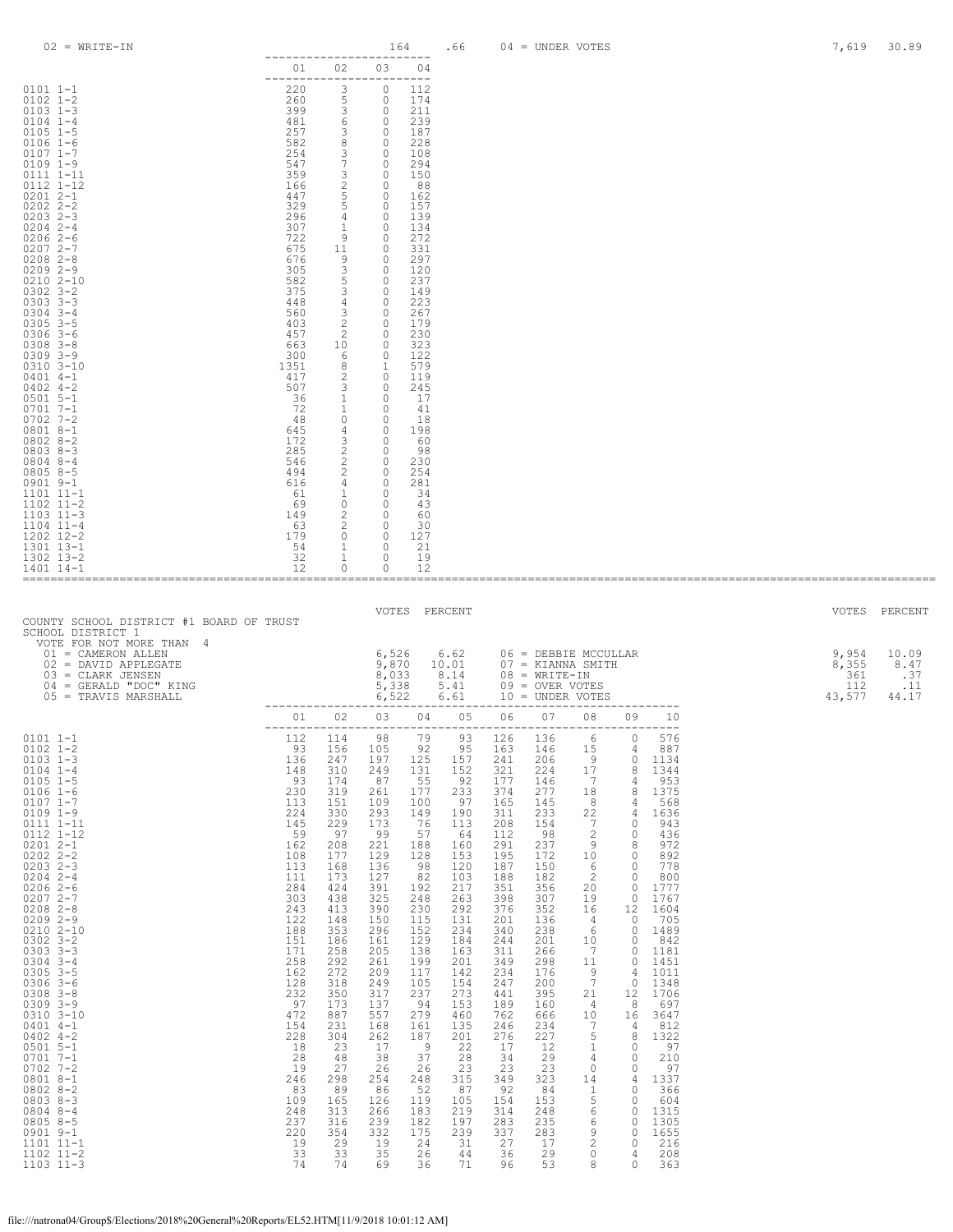| $1104$ $11-4$<br>$1202$ $12-2$<br>1301 13-1<br>1302 13-2<br>1401 14-1                                                                                                                                                                                                                                                                                                                                                                                                                                                                            | 31<br>81<br>31<br>4<br>5                                                                                                                                                                                                                                  | 32<br>107<br>39<br>16<br>$\overline{7}$                                                                                                                                                                                           | 26<br>91<br>22<br>19<br>- 6                                                                                                                                                                                                                                                                                               | 16<br>40<br>26<br>14<br>$5^{\circ}$                                                                                                                                                                                                                                                                          | 26<br>50<br>19<br>14<br>$\overline{7}$                                                                                                                                                                                             | 35<br>93<br>24<br>11<br>$5^{\circ}$ | 28<br>75<br>3300<br>- 9<br>$\overline{\mathbf{3}}$                   | 5<br>$\overline{2}$<br>$\frac{4}{3}$<br>$\circ$ | 0<br>$\circ$<br>$\circ$<br>0<br>0 | 181<br>685<br>110<br>117<br>58 |                            |                               |
|--------------------------------------------------------------------------------------------------------------------------------------------------------------------------------------------------------------------------------------------------------------------------------------------------------------------------------------------------------------------------------------------------------------------------------------------------------------------------------------------------------------------------------------------------|-----------------------------------------------------------------------------------------------------------------------------------------------------------------------------------------------------------------------------------------------------------|-----------------------------------------------------------------------------------------------------------------------------------------------------------------------------------------------------------------------------------|---------------------------------------------------------------------------------------------------------------------------------------------------------------------------------------------------------------------------------------------------------------------------------------------------------------------------|--------------------------------------------------------------------------------------------------------------------------------------------------------------------------------------------------------------------------------------------------------------------------------------------------------------|------------------------------------------------------------------------------------------------------------------------------------------------------------------------------------------------------------------------------------|-------------------------------------|----------------------------------------------------------------------|-------------------------------------------------|-----------------------------------|--------------------------------|----------------------------|-------------------------------|
| COUNTY FIRE PROTECTION DISTRICT DIRECTOR<br>FIRE DISTRICT CO<br>VOTE FOR NOT MORE THAN 2<br>01 = DEAN A. JACKETT<br>$02 = WRITE-IN$                                                                                                                                                                                                                                                                                                                                                                                                              |                                                                                                                                                                                                                                                           |                                                                                                                                                                                                                                   |                                                                                                                                                                                                                                                                                                                           | VOTES PERCENT<br>3,005 37.72<br>220 2.76                                                                                                                                                                                                                                                                     |                                                                                                                                                                                                                                    |                                     | 03 = OVER VOTES<br>$04 =$ UNDER VOTES                                |                                                 |                                   |                                | $\circ$<br>4,741           | VOTES PERCENT<br>59.52        |
|                                                                                                                                                                                                                                                                                                                                                                                                                                                                                                                                                  | 01                                                                                                                                                                                                                                                        | 02                                                                                                                                                                                                                                | ---------<br>03 04                                                                                                                                                                                                                                                                                                        |                                                                                                                                                                                                                                                                                                              |                                                                                                                                                                                                                                    |                                     |                                                                      |                                                 |                                   |                                |                            |                               |
| $0101$ $1-1$<br>$0104$ $1-4$<br>$0106$ 1-6<br>$0109$ $1-9$<br>$0208$ 2-8<br>$0402$ 4-2<br>$0501$ 5-1<br>$0701$ 7-1<br>$0702$ 7-2<br>$08028-2$<br>$08038 - 3$<br>$08048 - -4$<br>$0901$ $9-1$<br>1101 11-1<br>1102 11-2<br>$1103$ $11-3$<br>$1104$ $11-4$<br>1202 12-2<br>1301 13-1<br>1302 13-2<br>1401 14-1                                                                                                                                                                                                                                     | $\circ$<br>53<br>14<br>$\overline{1}$<br>62<br>564<br>40<br>$\overline{4}$<br>15<br>185<br>304<br>621<br>651<br>69<br>82<br>159<br>72<br>$_{\rm 8}$<br>59<br>28<br>14                                                                                     | $\circ$<br>$\circ$<br>$\circ$<br>$\circ$<br>$\overline{2}$<br>21<br>$\bigcirc$<br>2<br>$\circ$<br>5<br>$\overline{7}$<br>119<br>24<br>2<br>5 <sup>5</sup><br>11<br>$\overline{2}$<br>11<br>$\circ$                                | ------------------------<br>$\circ$<br>$\circ$<br>$\circ$<br>$\overline{0}$<br>$\circ$<br>$\circ$<br>$\sim$ 0<br>$\sim$ 0<br>$\overline{0}$<br>$\circ$<br>$\circ$<br>$\circ$<br>$\circ$<br>$\Omega$<br>90<br>$\overline{\phantom{0}}$<br>$\overline{\phantom{0}}$<br>$0\qquad 0$<br>$\overline{0}$<br>$\circ$<br>0        | $\circ$<br>101<br>18<br>$\sqrt{1}$<br>120<br>925<br>68<br>- 8<br>25<br>280<br>459<br>816<br>1103<br>-121<br>133<br>258<br>107<br>8<br>91<br>65<br>34                                                                                                                                                         |                                                                                                                                                                                                                                    |                                     |                                                                      |                                                 |                                   |                                |                            |                               |
|                                                                                                                                                                                                                                                                                                                                                                                                                                                                                                                                                  |                                                                                                                                                                                                                                                           |                                                                                                                                                                                                                                   |                                                                                                                                                                                                                                                                                                                           |                                                                                                                                                                                                                                                                                                              |                                                                                                                                                                                                                                    |                                     |                                                                      |                                                 |                                   |                                |                            |                               |
| CASPER MOUNTAIN FIRE DISTRICT DIRECTOR MTN FIRE<br>VOTE FOR NOT MORE THAN 2<br>01 = DICK BREHM<br>$02 =$ DAVID MOWRY<br>03 = MARGO SPURRIER                                                                                                                                                                                                                                                                                                                                                                                                      |                                                                                                                                                                                                                                                           |                                                                                                                                                                                                                                   |                                                                                                                                                                                                                                                                                                                           | VOTES PERCENT<br>113 18.23<br>139 22.42<br>124 20.00                                                                                                                                                                                                                                                         |                                                                                                                                                                                                                                    |                                     | $04 = \text{WRITE}-\text{IN}$<br>05 = OVER VOTES<br>06 = UNDER VOTES |                                                 |                                   |                                | 1<br>$\overline{0}$<br>243 | VOTES PERCENT<br>.16<br>39.19 |
|                                                                                                                                                                                                                                                                                                                                                                                                                                                                                                                                                  |                                                                                                                                                                                                                                                           |                                                                                                                                                                                                                                   | ------------------------------------<br>01 02 03 04 05                                                                                                                                                                                                                                                                    |                                                                                                                                                                                                                                                                                                              |                                                                                                                                                                                                                                    | 06                                  |                                                                      |                                                 |                                   |                                |                            |                               |
| $0901$ $9-1$<br>1202 12-2                                                                                                                                                                                                                                                                                                                                                                                                                                                                                                                        |                                                                                                                                                                                                                                                           | $3 \t 2$<br>110 137                                                                                                                                                                                                               | $\sim$ 2<br>122                                                                                                                                                                                                                                                                                                           | $\circ$<br>$\mathbf{1}$                                                                                                                                                                                                                                                                                      | $\circ$<br>$\circ$                                                                                                                                                                                                                 | 17<br>226                           |                                                                      |                                                 |                                   |                                |                            |                               |
| COUNTY RURAL CONSERVATION DISTRICT SUPER<br>NATRONA COUNTY CONSERVATION DISTRICT<br>VOTE FOR NOT MORE THAN 2<br>01 = ANDREW C. ANDERSON<br>$02 = TAMMY COBB$<br>$03 = WRITE-IN$                                                                                                                                                                                                                                                                                                                                                                  |                                                                                                                                                                                                                                                           |                                                                                                                                                                                                                                   | 12,818<br>13,732<br>168                                                                                                                                                                                                                                                                                                   | VOTES PERCENT                                                                                                                                                                                                                                                                                                | 25.99<br>27.84<br>.34                                                                                                                                                                                                              |                                     | $04 =$ OVER VOTES<br>$05 =$ UNDER VOTES                              |                                                 |                                   |                                | 2<br>22,604                | VOTES PERCENT<br>45.83        |
|                                                                                                                                                                                                                                                                                                                                                                                                                                                                                                                                                  |                                                                                                                                                                                                                                                           | 01 02                                                                                                                                                                                                                             | 03 04 05                                                                                                                                                                                                                                                                                                                  |                                                                                                                                                                                                                                                                                                              |                                                                                                                                                                                                                                    |                                     |                                                                      |                                                 |                                   |                                |                            |                               |
| $0101 1 - 1$<br>$0102$ 1-2<br>0103 1-3<br>$0104$ 1-4<br>$0105$ $1-5$<br>$0106 1 - 6$<br>$0107$ $1-7$<br>$0109 1 - 9$<br>0111 1-11<br>$0112$ $1-12$<br>$02012 - -1$<br>$0202$ $2-2$<br>$0203$ $2-3$<br>$0204$ $2-4$<br>$0206$ 2-6<br>$0207$ 2-7<br>$0208$ $2-8$<br>$0209$ 2-9<br>0210 2-10<br>$0302$ $3 - 2$<br>$0303$ $3-3$<br>$0304$ 3-4<br>$0305$ $3-5$<br>$0306$ $3-6$<br>$0308$ $3 - 8$<br>$0309$ $3-9$<br>0310 3-10<br>$0401$ 4-1<br>$0402$ 4-2<br>$0501$ 5-1<br>$0701 7 - 1$<br>$0702$ 7-2<br>$08018 - -1$<br>$0802 8 - 2$<br>$0803 8 - 3$ | 160<br>$\frac{185}{274}$<br>334<br>168<br>417<br>197<br>379<br>256<br>119<br>307<br>220<br>217<br>207<br>511<br>486<br>557<br>222<br>$4\,1\,8$<br>287<br>360<br>$396$<br>$311$<br>331<br>542<br>232<br>$\frac{1056}{300}$<br>467<br>25<br>63<br>42<br>508 | 192<br>231<br>318<br>381<br>187<br>474<br>205<br>422<br>263<br>151<br>360<br>283<br>223<br>236<br>503<br>583<br>535<br>259<br>408<br>329<br>361<br>489<br>312<br>361<br>566<br>258<br>1016<br>359<br>415<br>31<br>58<br>47<br>527 | 6<br>6<br>$\overline{\mathbf{c}}$<br>9<br>$\overline{c}$<br>$\,$ 8 $\,$<br>3<br>5<br>$1\,$<br>$\mathbb O$<br>1<br>6<br>$\mathbf{1}$<br>3<br>11<br>8<br>18<br>$\overline{c}$<br>4<br>0<br>4<br>$\overline{7}$<br>$\sqrt{2}$<br>$\frac{2}{7}$<br>$\ensuremath{\mathsf{3}}$<br>10<br>$\frac{1}{7}$<br>$\circ$<br>3<br>0<br>4 | 0<br>0<br>0<br>0<br>$\circ$<br>$\circ$<br>$\circ$<br>$\circ$<br>$\circ$<br>$\circ$<br>$\circ$<br>$\circ$<br>$\circ$<br>$\circ$<br>$\circ$<br>$\circ$<br>0<br>0<br>$\circ$<br>$\circ$<br>$\mathbb O$<br>$\circ$<br>$\circ$<br>$\sqrt{2}$<br>0<br>0<br>$\circ$<br>$\circ$<br>0<br>0<br>$\circ$<br>0<br>$\circ$ | 312<br>456<br>632<br>728<br>537<br>737<br>325<br>890<br>504<br>242<br>560<br>473<br>437<br>438<br>981<br>957<br>854<br>373<br>818<br>438<br>625<br>768<br>543<br>682<br>877<br>363<br>1796<br>416<br>621<br>52<br>104<br>43<br>655 |                                     |                                                                      |                                                 |                                   |                                |                            |                               |